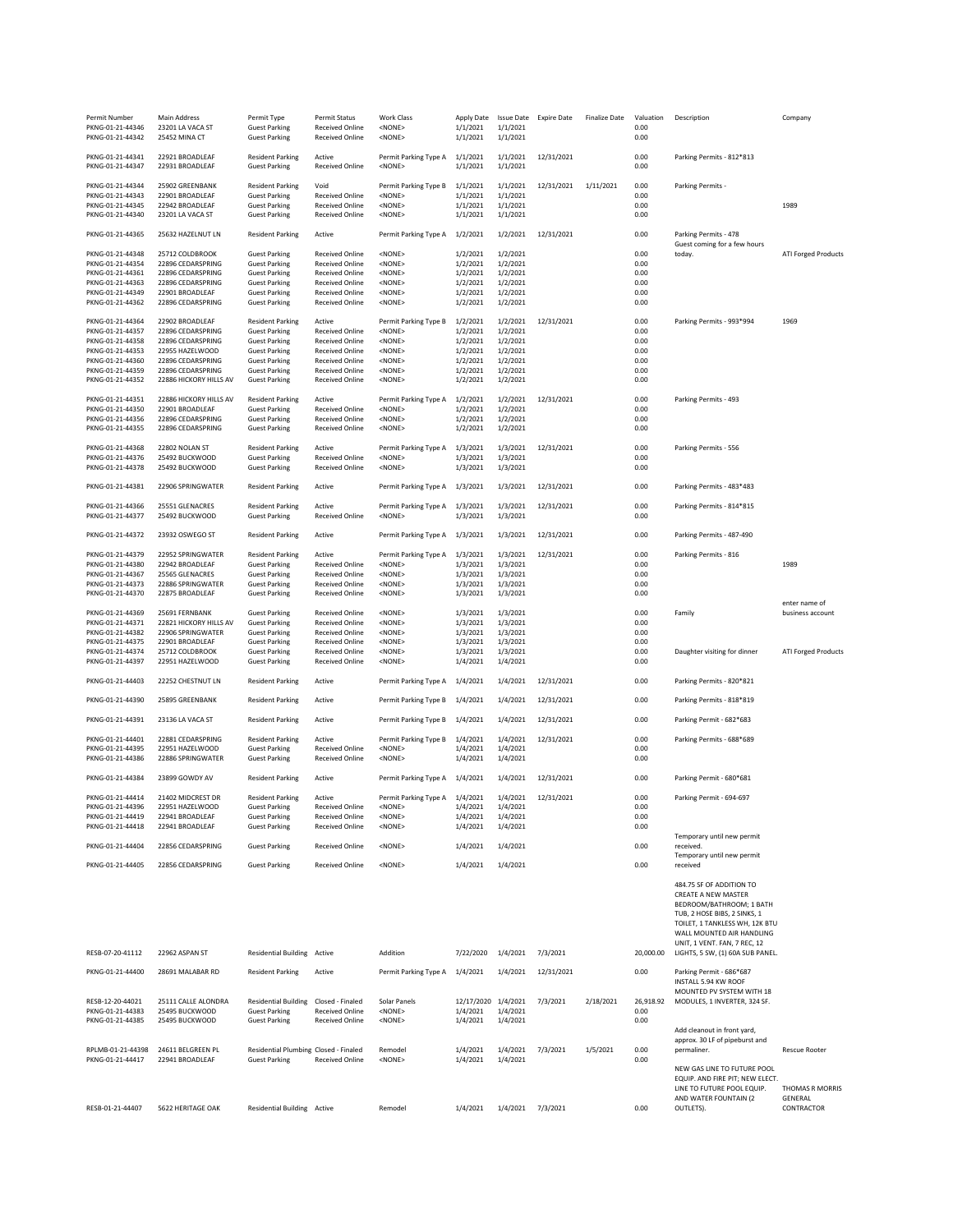| PKNG-01-21-44420                                          | 22941 BROADLEAF                                                 | <b>Guest Parking</b>                                                                  | <b>Received Online</b>                                               | $<$ NONE $>$                                             | 1/4/2021                         | 1/4/2021                         |                     |           | 0.00                      |                                                                                                                                                                                                              |                                                 |
|-----------------------------------------------------------|-----------------------------------------------------------------|---------------------------------------------------------------------------------------|----------------------------------------------------------------------|----------------------------------------------------------|----------------------------------|----------------------------------|---------------------|-----------|---------------------------|--------------------------------------------------------------------------------------------------------------------------------------------------------------------------------------------------------------|-------------------------------------------------|
| PKNG-01-21-44408                                          | 23392 RED ROBIN WAY                                             | <b>Resident Parking</b>                                                               | Active                                                               | Permit Parking Type A 1/4/2021                           |                                  | 1/4/2021                         | 1/4/2022            |           | 0.00                      | Parking Permit - 409-413                                                                                                                                                                                     |                                                 |
| PKNG-01-21-44406                                          | 25946 GLENHURST                                                 | <b>Resident Parking</b>                                                               | Active                                                               | Permit Parking Type B                                    | 1/4/2021                         | 1/4/2021                         | 12/31/2021          |           | 0.00                      | Parking Permit - 692*693                                                                                                                                                                                     |                                                 |
| PKNG-01-21-44416                                          | 23201 STELLA CT                                                 | <b>Resident Parking</b>                                                               | Active                                                               | Permit Parking Type A                                    | 1/4/2021                         | 1/4/2021                         | 1/4/2022            |           | 0.00                      | Parking Permit 698, 699, 700                                                                                                                                                                                 |                                                 |
| PKNG-01-21-44399                                          | 25685 FERNBANK                                                  | <b>Resident Parking</b>                                                               | Active                                                               | Permit Parking Type B                                    | 1/4/2021                         | 1/4/2021                         | 12/31/2021          |           | 0.00                      | Parking Permit - 684*685                                                                                                                                                                                     |                                                 |
| PKNG-01-21-44410                                          | 22802 LARKIN ST                                                 | <b>Resident Parking</b>                                                               | Received Online                                                      | Permit Parking Type A                                    | 1/4/2021                         | 1/4/2021                         | 12/31/2021          |           | 0.00                      | Parking Permits -                                                                                                                                                                                            |                                                 |
| PKNG-01-21-44402                                          | 22921 BRIARCROFT                                                | <b>Resident Parking</b>                                                               | Active                                                               | Permit Parking Type B                                    | 1/4/2021                         | 1/4/2021                         | 12/31/2021          |           | 0.00                      | Parking Permit - 690*691<br>PEX repipe with 12 fixtures and 3 Ultimate Builders, Inc.                                                                                                                        |                                                 |
| RPLMB-01-21-44413                                         | 21066 SHARMILA                                                  | Residential Plumbing Closed - Finaled                                                 |                                                                      | Alteration                                               | 1/4/2021                         | 1/4/2021                         | 7/3/2021            | 2/4/2021  | 0.00                      | hose bibs.<br>Install 7.15 KW roof mounted PV                                                                                                                                                                | (Repipe 1)                                      |
| RESB-01-21-44387<br>PKNG-01-21-44389<br>PKNG-01-21-44393  | 25021 RIVENDELL DR<br>22892 BROADLEAF<br>25495 BUCKWOOD         | <b>Residential Building</b><br><b>Guest Parking</b><br><b>Guest Parking</b>           | Closed - Finaled<br><b>Received Online</b><br><b>Received Online</b> | Solar Panels<br><none><br/><none></none></none>          | 1/4/2021<br>1/4/2021<br>1/4/2021 | 1/4/2021<br>1/4/2021<br>1/4/2021 | 7/3/2021            | 3/29/2021 | 15,730.00<br>0.00<br>0.00 | system with 22 modules, 1<br>inverter, 395 SF.                                                                                                                                                               | <b>VIVINT SOLAR</b>                             |
| PKNG-01-21-44392                                          | 22856 CEDARSPRING                                               | <b>Guest Parking</b>                                                                  | <b>Received Online</b>                                               | <none></none>                                            | 1/4/2021                         | 1/4/2021                         |                     |           | 0.00                      | Guest parking until new permit<br>arrives.<br>Partial Re roof to include : T/O 600                                                                                                                           |                                                 |
| RESB-01-21-44431                                          | 23271 BUCKLAND LN                                               | <b>Residential Building</b>                                                           | Closed - Finaled                                                     | Reroof                                                   | 1/5/2021                         | 1/5/2021                         | 7/4/2021            | 1/22/2021 | 3,000.00                  | SF of flat roof over garage. Install<br>torchdown.                                                                                                                                                           | Roof Pro                                        |
| PKNG-01-21-44445                                          | 25691 FERNBANK                                                  | <b>Resident Parking</b>                                                               | Active                                                               | Permit Parking Type B                                    | 1/5/2021                         | 1/5/2021                         | 12/31/2021          |           | 0.00                      | Permit Parking - 769*770<br>RE-WIRE WHOLE HOUSE TO<br>INCLUDE 64 REC, 59 LIGHTS, 36<br>SW; INSTALL NEW 100A SUB<br>PANEL, WIRING ASSOCIATES WITH AND LIGHTING                                                | MARTIN'S ELECTRICAL                             |
| RELEC-01-21-44424<br>PKNG-01-21-44450                     | 23812 BOEING LN<br>22742 JUBILO PL                              | Residential Electrical Closed - Finaled<br><b>Guest Parking</b>                       | <b>Received Online</b>                                               | Alteration<br><none></none>                              | 1/5/2021<br>1/5/2021             | 1/5/2021<br>1/5/2021             | 7/4/2021            | 2/8/2021  | 0.00<br>0.00              | FUTURE SPA MAX 50A.                                                                                                                                                                                          | COMPANY                                         |
| PKNG-01-21-44430                                          | 25552 LOGANBERRY LN                                             | <b>Resident Parking</b>                                                               | Active                                                               | Permit Parking Type A                                    | 1/5/2021                         | 1/5/2021                         | 12/31/2021          |           | 0.00                      | Parking Permit - 752-7254                                                                                                                                                                                    |                                                 |
| PKNG-01-21-44439<br>PKNG-01-21-44454<br>PKNG-01-21-44423  | 22581 BROOKDALE<br>22901 BROADLEAF<br>22886 SPRINGWATER         | <b>Resident Parking</b><br><b>Guest Parking</b><br><b>Guest Parking</b>               | Active<br><b>Received Online</b><br><b>Received Online</b>           | Permit Parking Type A<br><none><br/><none></none></none> | 1/5/2021<br>1/5/2021<br>1/5/2021 | 1/5/2021<br>1/5/2021<br>1/5/2021 | 12/31/2021          |           | 0.00<br>0.00<br>0.00      | Permit Parking - 764-768                                                                                                                                                                                     |                                                 |
| PKNG-01-21-44435<br>PKNG-01-21-44442                      | 22802 AVALON ST<br>25452 MINA CT                                | <b>Resident Parking</b><br><b>Guest Parking</b>                                       | Active<br><b>Received Online</b>                                     | Permit Parking Type A<br>$<$ NONE $>$                    | 1/5/2021<br>1/5/2021             | 1/5/2021<br>1/5/2021             | 12/31/2021          |           | 0.00<br>0.00              | Permit Parking - 757                                                                                                                                                                                         |                                                 |
| RELEC-01-21-44453                                         | 25032 PASEO EQUESTRE                                            | Residential Electrical Closed - Finaled                                               |                                                                      | Alteration                                               | 1/5/2021                         | 1/5/2021                         | 7/4/2021            | 1/21/2021 | 0.00                      | 1-Panel Upgrade to 200 amps<br>INSTALL 8.38 KW ROOF<br>MOUNTED PV SYSTEM WITH 25<br>MODULES, MICRO-INVERTERS,                                                                                                | Superpower Electric<br>SUNPOWER<br>CORPORATION, |
| RESB-01-21-44415                                          | 1832 ALISO CANYON DR                                            | <b>Residential Building</b>                                                           | Closed - Finaled                                                     | Solar Panels                                             | 1/4/2021                         | 1/5/2021                         | 7/4/2021            | 2/4/2021  | 25,000.00                 | 447 SF.                                                                                                                                                                                                      | SYSTEMS                                         |
| PKNG-01-21-44432                                          | 25492 BUCKWOOD                                                  | <b>Resident Parking</b>                                                               | Active                                                               | Permit Parking Type A                                    | 1/5/2021                         | 1/5/2021                         | 12/31/2021          |           | 0.00                      | Parking Permits - 481                                                                                                                                                                                        |                                                 |
|                                                           |                                                                 |                                                                                       |                                                                      |                                                          |                                  |                                  |                     |           |                           | ETOOP for Club Aficiando Cigar<br>Lounge located at 23825 El Toro<br>Road. Outdoor area is located on<br>the sidewalk directly in front of<br>tenant suite for outdoor dining.                               |                                                 |
| ETOOP-01-21-44447                                         | 23825 EL TORO RD                                                | Emergency<br><b>Temporary Outdoor</b><br><b>Operating Permit</b>                      | Active                                                               | <none></none>                                            | 1/5/2021                         | 1/5/2021                         |                     |           | 0.00                      | Outdoor area inlcuded parking lot<br>restriping and modification to<br>ensure path of travel for ADA was Club Aficionado Cigar<br>met.                                                                       | & Wine                                          |
| PKNG-01-21-44428                                          | 28581 MALABAR RD                                                | <b>Guest Parking</b>                                                                  | <b>Received Online</b>                                               | <none></none>                                            | 1/5/2021                         | 1/5/2021                         |                     |           | 0.00                      |                                                                                                                                                                                                              | <b>GREAT PARK</b>                               |
| RPLMB-01-21-44427<br>PKNG-01-21-44434                     | 22068 NEWBRIDGE WAY<br>25441 2ND ST                             | <b>Residential Plumbing Active</b><br><b>Guest Parking</b>                            | <b>Received Online</b>                                               | Alteration<br><none></none>                              | 1/5/2021<br>1/5/2021             | 1/5/2021<br>1/5/2021             | 7/4/2021            |           | 0.00<br>0.00              | PEX repipe with 13 fixtures.                                                                                                                                                                                 | PLUMBING                                        |
| PKNG-01-21-44446                                          | 25512 BUCKWOOD                                                  | <b>Resident Parking</b>                                                               | Active                                                               | Permit Parking Type A                                    | 1/5/2021                         | 1/5/2021                         | 12/31/2021          |           | 0.00                      | Parking Permit - 771<br>Install 4.75 KW roof mounted PV<br>system with 13 modules, 1                                                                                                                         | <b>Better Earth Electric</b>                    |
| RESB-01-21-44409<br>PKNG-01-21-44422                      | 1806 Canyon Oaks Ln<br>22886 SPRINGWATER                        | <b>Residential Building</b><br><b>Guest Parking</b>                                   | Active<br><b>Received Online</b>                                     | Solar Panels<br>$<$ NONE $>$                             | 1/4/2021<br>1/5/2021             | 1/5/2021<br>1/5/2021             | 7/4/2021            |           | 23,279.71<br>0.00         | inverter, 253 SF.                                                                                                                                                                                            | Inc                                             |
| PKNG-01-21-44433<br>PKNG-01-21-44455                      | 23182 J A VACA ST<br>25495 BUCKWOOD                             | <b>Resident Parking</b><br><b>Guest Parking</b>                                       | Active<br><b>Received Online</b>                                     | Permit Parking Type B 1/5/2021<br><none></none>          | 1/5/2021                         | 1/5/2021                         | 1/5/2021 12/31/2021 |           | 0.00<br>0.00              | Parking Permit - 755*756                                                                                                                                                                                     | <b>GREAT PARK</b>                               |
| RPLMB-01-21-44425<br>PKNG-01-21-44443<br>PKNG-01-21-44429 | 26397 WATERFORD CIR<br><b>25452 MINA CT</b><br>28581 MALABAR RD | Residential Plumbing Closed - Finaled<br><b>Guest Parking</b><br><b>Guest Parking</b> | Received Online<br>Received Online                                   | Alteration<br><none><br/><none></none></none>            | 1/5/2021<br>1/5/2021<br>1/5/2021 | 1/5/2021<br>1/5/2021<br>1/5/2021 | 7/4/2021            | 1/12/2021 | 0.00<br>0.00<br>0.00      | PEX repipe with 13 fixtures.                                                                                                                                                                                 | PLUMBING                                        |
| PKNG-01-21-44421                                          | 23926 OSWEGO ST                                                 | <b>Resident Parking</b>                                                               | Active                                                               | Permit Parking Type A                                    | 1/5/2021                         | 1/5/2021                         | 1/5/2022            |           | 0.00                      | Parking Permit - 751                                                                                                                                                                                         |                                                 |
| PKNG-01-21-44451                                          | 22742 JUBILO PL                                                 | <b>Guest Parking</b>                                                                  | <b>Received Online</b>                                               | <none></none>                                            | 1/5/2021                         | 1/5/2021                         |                     |           | 0.00                      | INSTALL 11.47KW ROOF<br>MOUNTED PV SYSTEM WITH 31<br>MODULES, MICRO-INVERTERS,                                                                                                                               |                                                 |
| RESB-12-20-44163                                          | 27072 SPRINGWOOD CIR                                            | Residential Building Active                                                           |                                                                      | Solar Panels                                             | 12/22/2020 1/5/2021              |                                  | 7/4/2021            |           | 30,000.00                 | 604 SF.<br>INSTALL 5.44 KW ROOF<br>MOUNTED PV SYSTEM WITH 17                                                                                                                                                 | SUNERGY                                         |
| RESB-11-20-43169<br>PKNG-01-21-44456                      | 24 CELONOVA PL<br>25495 BUCKWOOD                                | Residential Building Closed - Finaled<br><b>Guest Parking</b>                         | <b>Received Online</b>                                               | Solar Panels<br><none></none>                            | 11/12/2020 1/5/2021<br>1/5/2021  | 1/5/2021                         | 7/4/2021            | 2/11/2021 | 17,952.00<br>0.00         | MODULES, 1 INVERTER, 303 SF.                                                                                                                                                                                 | Nerd Power CA LLC<br><b>GREAT PARK</b>          |
|                                                           | RPLMB-01-21-44426 26351 SPRING CREEK CIR                        | Residential Plumbing Closed - Finaled                                                 |                                                                      | Alteration                                               | 1/5/2021                         | 1/5/2021                         | 7/4/2021            | 1/13/2021 | 0.00                      | PEX repipe with 13 fixtures.                                                                                                                                                                                 | PLUMBING                                        |
| RESB-01-21-44437                                          | 21785 TICONDEROGA LN                                            | <b>Residential Building</b>                                                           | Active                                                               | Remodel                                                  | 1/5/2021                         | 1/5/2021                         | 9/15/2021           |           | 20,000.00                 | (2) 2nd Flr. bathrooms remodel to<br>include: replacement of 1 shower<br>and 1 tub. (with new drywalls and Sea Pointe<br>tiles),4 sinks, 2 toilets, 2 vent fans, Construction and<br>12 lights, 4 rec, 7 sw. | Development                                     |
| PKNG-01-21-44452<br>PKNG-01-21-44444                      | 25845 SOUTHBROOK<br>25452 MINA CT                               | <b>Resident Parking</b><br><b>Guest Parking</b>                                       | Active<br>Received Online                                            | Permit Parking Type B<br><none></none>                   | 1/5/2021<br>1/5/2021             | 1/5/2021<br>1/5/2021             | 12/31/2021          |           | 0.00<br>0.00              | Parking Permits - 822*823                                                                                                                                                                                    |                                                 |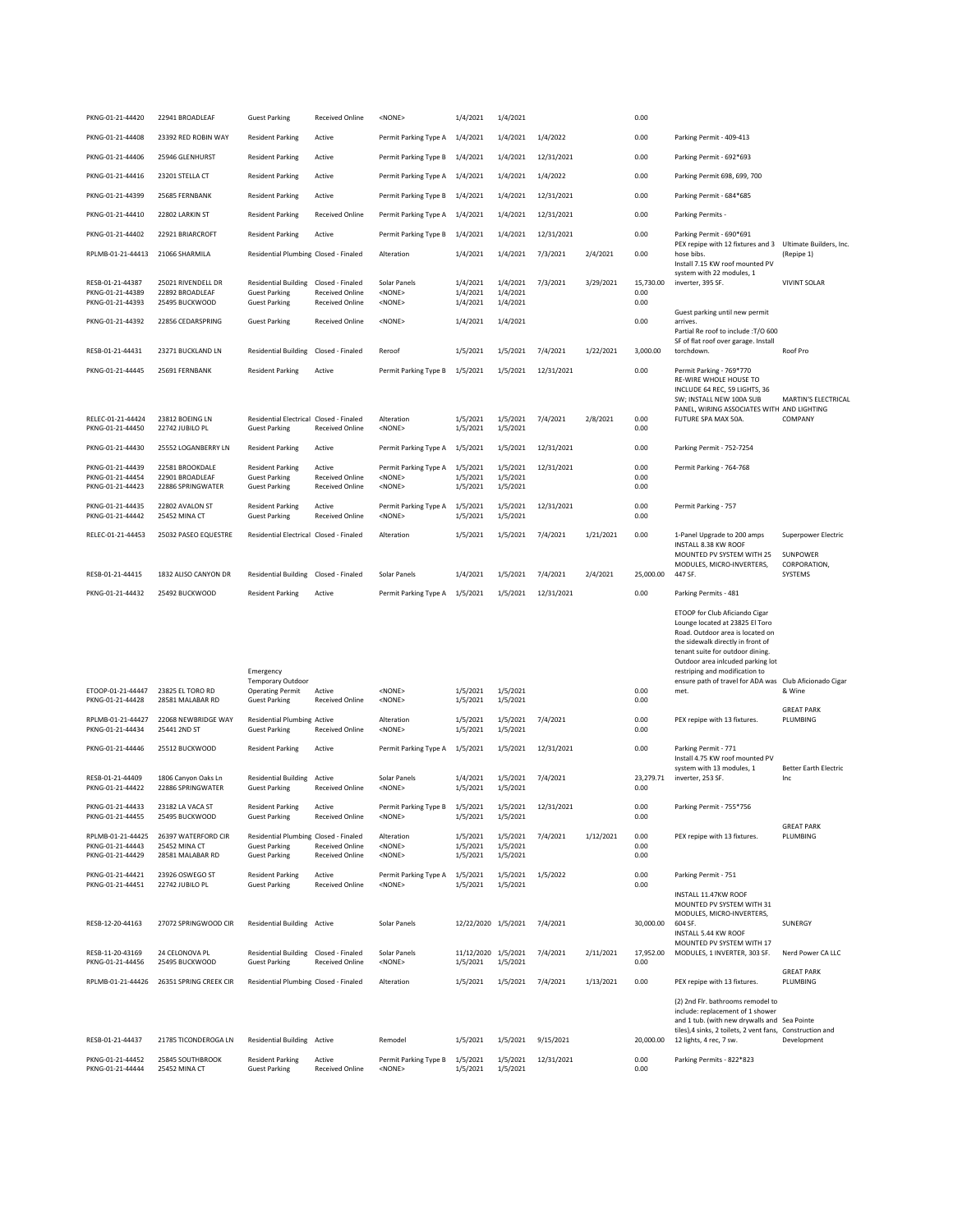| RESB-01-21-44436                      | 25276 TANOAK LN                               | Residential Building Closed - Finaled                |                                      | Remodel                         | 1/5/2021                        | 1/5/2021             | 7/4/2021             | 2/16/2021             | 7,000.00          | 1'ST FL GUEST BATHROOM<br>REMODEL TO INCLUDE: CONVERT<br>EXISTING TUB TO NEW WALK IN<br>SHOWER WITH NEW DRYWALLS Expert Home Builders,<br>AND TILES, 1 LIGHT, 1 FAN, 1 REC. Inc.                                                                                                                                                                                                                                                                       |                                                  |
|---------------------------------------|-----------------------------------------------|------------------------------------------------------|--------------------------------------|---------------------------------|---------------------------------|----------------------|----------------------|-----------------------|-------------------|--------------------------------------------------------------------------------------------------------------------------------------------------------------------------------------------------------------------------------------------------------------------------------------------------------------------------------------------------------------------------------------------------------------------------------------------------------|--------------------------------------------------|
| PKNG-01-21-44468                      | 22856 CEDARSPRING                             | <b>Guest Parking</b>                                 | <b>Received Online</b>               | <none></none>                   | 1/6/2021                        | 1/6/2021             |                      |                       | 0.00              | Temporary parking until new<br>permit received.                                                                                                                                                                                                                                                                                                                                                                                                        |                                                  |
| PKNG-01-21-44467                      | 22912 SPRINGWATER                             | <b>Guest Parking</b>                                 | Received Online                      | <none></none>                   | 1/6/2021                        | 1/6/2021             |                      |                       | 0.00              | Two - 2021<br>PEX repipe with 15 fixtures and 3 Ultimate Builders, Inc.                                                                                                                                                                                                                                                                                                                                                                                |                                                  |
| RPLMB-01-21-44460                     | 25022 OWENS LAKE CIR                          | Residential Plumbing Closed - Finaled                |                                      | Alteration                      | 1/6/2021                        | 1/6/2021             | 7/5/2021             | 1/20/2021             | 0.00              | hose bibs.                                                                                                                                                                                                                                                                                                                                                                                                                                             | (Repipe 1)                                       |
| PKNG-01-21-44466                      | 25492 2ND ST                                  | <b>Resident Parking</b>                              | Active                               | Permit Parking Type A           | 1/6/2021                        | 1/6/2021             | 12/31/2021           |                       | 0.00              | Parking Permits - 558*559<br>INSTALL 9.28 KW ROOF                                                                                                                                                                                                                                                                                                                                                                                                      |                                                  |
| RESB-12-20-44311                      | 25493 SHAWNEE DR                              | <b>Residential Building</b>                          | Closed - Finaled                     | Solar Panels                    | 12/31/2020 1/6/2021             |                      | 7/5/2021             | 1/12/2021             | 22,000.00         | MOUNTED PV SYSTEM WITH 29<br>MODULES, 1 INVERTER, 504 SF.<br>Temporary parking until new                                                                                                                                                                                                                                                                                                                                                               |                                                  |
| PKNG-01-21-44469<br>PKNG-01-21-44470  | 22856 CEDARSPRING<br>23201 LA VACA ST         | <b>Guest Parking</b><br><b>Guest Parking</b>         | Received Online<br>Received Online   | <none><br/><none></none></none> | 1/6/2021<br>1/6/2021            | 1/6/2021<br>1/6/2021 |                      |                       | 0.00<br>0.00      | permit received.                                                                                                                                                                                                                                                                                                                                                                                                                                       |                                                  |
| PKNG-01-21-44465                      | 25401 ESROSE CT                               | <b>Guest Parking</b>                                 | <b>Received Online</b>               | <none></none>                   | 1/6/2021                        | 1/6/2021             |                      |                       | 0.00              | REMOVE/REPLACE A BATHTUB IN                                                                                                                                                                                                                                                                                                                                                                                                                            |                                                  |
| RESB-01-21-44461                      | 22824 MESA WAY                                | Residential Building Closed - Finaled                |                                      | Remodel                         | 1/6/2021                        | 1/6/2021             | 7/5/2021             | 3/11/2021             | 0.00              | 2'D FL BATHROOM WITH NEW<br>ACRYLIC WALLS.                                                                                                                                                                                                                                                                                                                                                                                                             | PERMIT RUNNER                                    |
|                                       |                                               |                                                      |                                      |                                 |                                 |                      |                      |                       |                   | 3200 SF TILE RE-LAY TO INCLUDE:<br>REMOVE AND STORE THE TILES;<br>INSTALL 2 LAYERS OF SYNTHETIC<br>UNDERLAYMENT; RE-INSTALL THE<br>EXISTING TILES OVER THE HOUSE                                                                                                                                                                                                                                                                                       |                                                  |
| RESB-01-21-44457                      | 24912 EL CABALLO ST                           | Residential Building Closed - Finaled                |                                      | Reroof                          | 1/6/2021                        | 1/6/2021             | 7/5/2021             | 1/15/2021             | 9,600.00          | AND GARAGE.<br>INSTALL 4.38 KW ROOF<br>MOUNTED PV SYSTEM WITH 12<br>MODULES, MICRO-INVERTERS,                                                                                                                                                                                                                                                                                                                                                          | TRUJANO ROOFING                                  |
| RESB-12-20-44248                      | 18 CLOVER                                     | Residential Building Closed - Finaled                |                                      | Solar Panels                    | 12/28/2020 1/6/2021             |                      | 7/5/2021             | 2/18/2021             | 8,760.00          | 223 SF.<br>Install 70 ft of permaliner in sewer                                                                                                                                                                                                                                                                                                                                                                                                        | SUNLUX                                           |
| RPLMB-01-21-44462                     | 22652 ROCKFORD DR                             | Residential Plumbing Closed - Finaled                |                                      | Alteration                      | 1/6/2021                        | 1/6/2021             | 7/5/2021             | 1/11/2021             | 0.00              | line.<br>CHANGE OUT 75 GAL WATER                                                                                                                                                                                                                                                                                                                                                                                                                       | Rescue Rooter                                    |
| RPLMB-01-21-44463                     | 19402 JASPER HILL RD                          | Residential Plumbing Closed - Finaled                |                                      | <b>Water Heater</b>             | 1/6/2021                        | 1/6/2021             | 7/5/2021             | 1/22/2021             | 0.00              | HEATER IN GARAGE (SAME<br>LOCATION) WITH EXPANSION<br>TANK.                                                                                                                                                                                                                                                                                                                                                                                            | CARON PLUMBING<br><b>AND DRAINS</b>              |
| PKNG-01-21-44458                      | 25511 BUCKWOOD                                | <b>Resident Parking</b>                              | Active                               | Permit Parking Type A           | 1/6/2021                        | 1/6/2021             | 12/31/2021           |                       | 0.00              | Parking Permits - 496-499                                                                                                                                                                                                                                                                                                                                                                                                                              |                                                  |
| PKNG-01-21-44464                      | 25561 LOGANBERRY LN                           | <b>Resident Parking</b>                              | Active                               | Permit Parking Type A           | 1/6/2021                        | 1/6/2021             | 12/31/2021           |                       | 0.00              | Parking Permit - 772-774                                                                                                                                                                                                                                                                                                                                                                                                                               |                                                  |
| PKNG-01-21-44471                      | 25492 BUCKWOOD                                | <b>Guest Parking</b>                                 | <b>Received Online</b>               | <none></none>                   | 1/6/2021                        | 1/6/2021             |                      |                       | 0.00              |                                                                                                                                                                                                                                                                                                                                                                                                                                                        |                                                  |
| RESB-01-21-44486                      | 22235 EUCALYPTUS LN                           | <b>Residential Building</b>                          | Active                               | Remodel                         | 1/7/2021                        | 1/7/2021             | 7/6/2021             |                       | 10,750.00         | Hall Bathroom Remodel (2nd<br>Floor): 1-Tub/Shower (with<br>engineered stone shower walls to<br>ceiling, new valve, new shower<br>door), 1-Toilet, 2-Sinks; 2-<br>Switches; 1-Exhaust Fan; Replace<br>cabinets and countertops.                                                                                                                                                                                                                        | Cal Bath Renovations                             |
| PKNG-01-21-44497                      | 22882 CEDARSPRING                             | <b>Resident Parking</b>                              | Active                               | Permit Parking Type B 1/7/2021  |                                 | 1/7/2021             | 12/31/2021           |                       | 0.00              | Parking Permits - 479*480                                                                                                                                                                                                                                                                                                                                                                                                                              | Panasonic Avionics<br>Corp                       |
|                                       |                                               | Combination                                          |                                      |                                 |                                 |                      |                      |                       |                   | CONVERT 60 SF OF THE EXISTING<br>POOL TO A NEW SPA WITH<br>ADDING 1 PUMP; RE-PLASTER<br>THE POOL/SPA. ** PERMIT<br>REVISED ON 2/18/21 TO INCLUDE:<br>DEMOLITION OF THE EXISTING<br>SPA** ***3/2/21 - PERMIT<br>REVISED to include gas line for                                                                                                                                                                                                         | FRAMEWORK<br><b>CONSTRUCTION &amp;</b>           |
| POOL-01-21-44476                      | 22885 COSTA BELLA DR                          | Pool/Spa                                             | Active                               | Residential                     | 1/7/2021                        | 1/7/2021             | 7/6/2021             | 4/28/2021             | 35,000.00         | future fire pit.***                                                                                                                                                                                                                                                                                                                                                                                                                                    | REMODELING INC                                   |
| PKNG-01-21-44484                      | 22782 LARKIN ST                               | <b>Resident Parking</b>                              | Active                               | Permit Parking Type A           | 1/7/2021                        | 1/7/2021             | 1/7/2022             |                       | 0.00              | #804,805,806                                                                                                                                                                                                                                                                                                                                                                                                                                           |                                                  |
| PKNG-01-21-44474                      | 25441 ESROSE CT                               | <b>Resident Parking</b>                              | Active                               | Permit Parking Type A           | 1/7/2021                        | 1/7/2021             | 12/31/2021           |                       | 0.00              | Parking Permits - 856-858<br>Install ERR 3700 R-20 water                                                                                                                                                                                                                                                                                                                                                                                               |                                                  |
| RPLMB-01-21-44490                     | 46 LA PERLA                                   | Residential Plumbing Closed - Finaled<br>Combination |                                      | Alteration                      | 1/7/2021                        | 1/7/2021             | 7/6/2021             | 1/29/2021             | 0.00              | softener in garage.<br>Construction of 402 sf standard<br>pool and 38 sf spa with                                                                                                                                                                                                                                                                                                                                                                      | iE, Inc.                                         |
| POOL-01-21-44483                      | 26481 SILVER SPRING                           | Pool/Spa                                             | Active                               | Residential                     | 1/7/2021                        | 1/7/2021             | 7/6/2021             |                       | 25,000.00         | equipments.                                                                                                                                                                                                                                                                                                                                                                                                                                            | OC DREAM POOLS                                   |
| PKNG-01-21-44472                      | 25522 Buckwood                                | <b>Resident Parking</b>                              | Active                               | Permit Parking Type A 1/7/2021  |                                 | 1/7/2021             | 1/7/2022             |                       | 0.00              |                                                                                                                                                                                                                                                                                                                                                                                                                                                        |                                                  |
|                                       |                                               |                                                      |                                      |                                 |                                 |                      |                      |                       |                   | Interior Remodel (386 SF)<br>including the kitchen & 2 baths:<br>Remove wall between kitchen and<br>dining room and install beam;<br>Add kitchen island; Replace one<br>kitchen window (make smaller);<br>Convert existing master retreat<br>into a bedroom with a new door<br>opening. 1-Dishwasher 1-Sink 3-<br>Lavs 2-Showers 2-Toilets; 18-Rec<br>38-Lights 19-Switches 6-Fixed<br>Appl. (1-DW 1-Disposal 2-Fans 1-<br>Oven 1-Hood); 1-Hood 2-Vent |                                                  |
| RESB-11-20-43551<br>ENCRH-01-21-44477 | 24576 VIA DEL RIO<br>22912 BELQUEST DR        | <b>Residential Building</b><br>Encroachment          | Closed - Finaled<br>Closed - Finaled | Remodel<br>Encroachment         | 11/30/2020 1/7/2021<br>1/7/2021 | 1/7/2021             | 7/6/2021<br>4/7/2021 | 5/6/2021<br>1/13/2021 | 20,000.00<br>0.00 | Fans 1-Mech Alt. (Ductwork).                                                                                                                                                                                                                                                                                                                                                                                                                           | John T. Ertz, Inc.                               |
| PKNG-01-21-44478                      | 23226 STELLA CT                               | <b>Resident Parking</b>                              | Active                               | Permit Parking Type B 1/7/2021  |                                 | 1/7/2021             | 12/31/2021           |                       | 0.00              | Parking Permits - 869-870<br>Tearoff existing 2300 SF tile roof,<br>install 1 layer of #30<br>underlayment. Install new Boral                                                                                                                                                                                                                                                                                                                          | 1962                                             |
| RESB-01-21-44473                      | 24971 VALLEY RIM TERRACE Residential Building |                                                      | Closed - Finaled                     | Reroof                          | 1/7/2021                        | 1/7/2021             | 7/6/2021             | 2/26/2021             | 30,000.00         | Saxony Shake 700 tiles. (7.1 psf<br>per IAPMO EV-412)                                                                                                                                                                                                                                                                                                                                                                                                  | <b>GUARDIAN ROOFS</b><br><b>ENERGY SOLUTIONS</b> |
| PKNG-01-21-44479                      | 22802 Avalon St.                              | <b>Resident Parking</b>                              | Active                               | Permit Parking Type A 1/7/2021  |                                 | 1/7/2021             | 1/7/2022             |                       | 0.00              |                                                                                                                                                                                                                                                                                                                                                                                                                                                        |                                                  |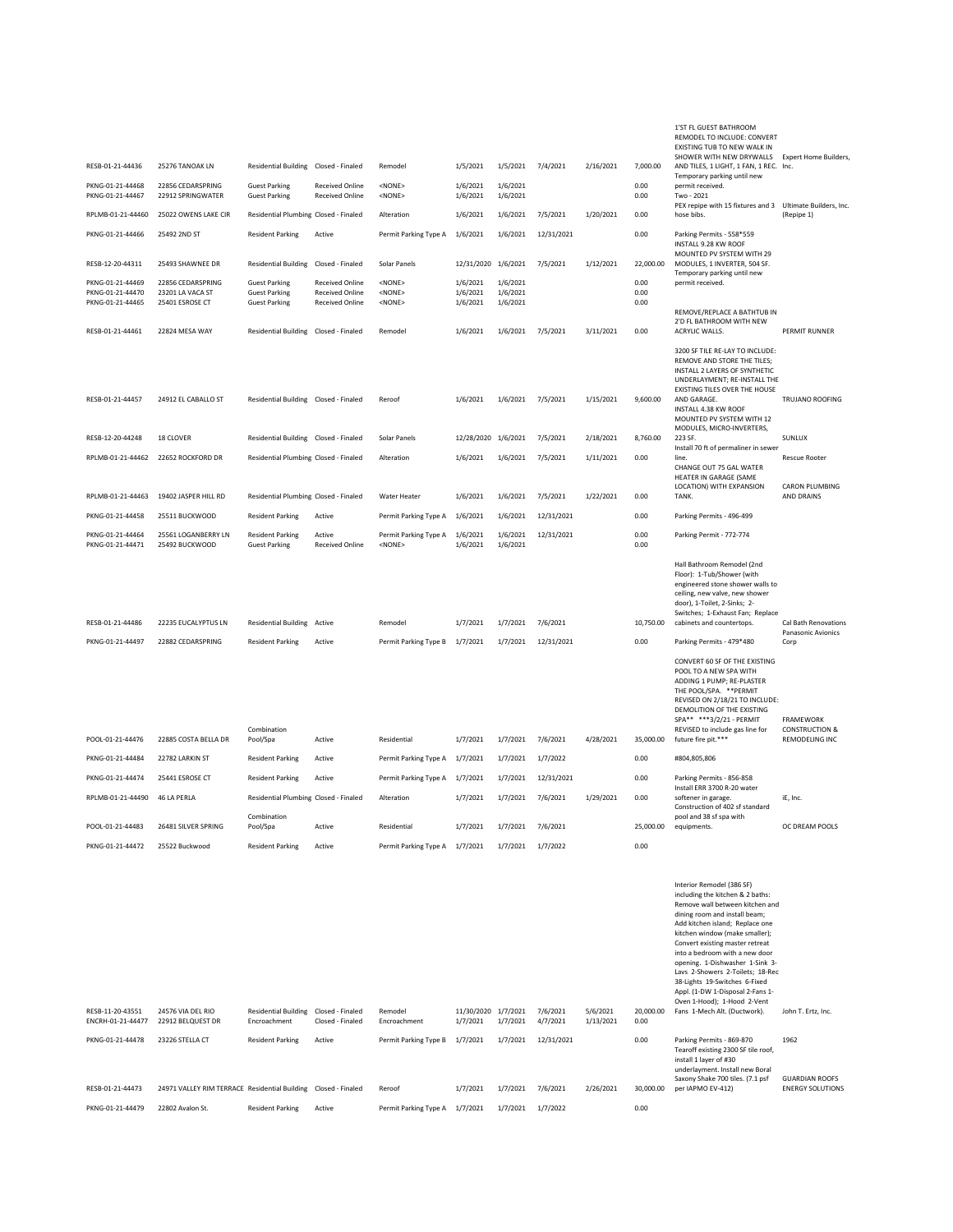| RESB-01-21-44441                      | 21281 CALLE GRUTA                      | Residential Building Active                                   |                                  | Patio Cover (Over 200<br>sq. ft.) | 1/5/2021             | 1/7/2021                      | 7/6/2021   |           | 7,500.00         | CONSTRUCTION OF 505 SF<br>ALUMINUM SOLID ROOF<br>ATTACHED PATIO COVER WITH 2<br>CEILING FANS, 8 LIGHTS, 2 REC, 1<br>SW.                                                                                          | Premier Builders &<br>Hardscape, Inc.   |
|---------------------------------------|----------------------------------------|---------------------------------------------------------------|----------------------------------|-----------------------------------|----------------------|-------------------------------|------------|-----------|------------------|------------------------------------------------------------------------------------------------------------------------------------------------------------------------------------------------------------------|-----------------------------------------|
| PKNG-01-21-44492                      | 25682 FERNBANK                         | <b>Resident Parking</b>                                       | Active                           | Permit Parking Type B             | 1/7/2021             | 1/7/2021                      | 1/7/2022   |           | 0.00             | 503 and 504                                                                                                                                                                                                      |                                         |
| RESB-01-21-44487                      | 28651 MALABAR RD                       | Residential Building Closed - Finaled                         |                                  | Reroof                            | 1/7/2021             | 1/7/2021                      | 7/6/2021   | 1/14/2021 | 11,500.00        | 3500 SF tile relay to include:<br>removing and storing existing<br>tiles, install 1 layer of synthetic<br>underlayment. Reinstall existing<br>tiles.                                                             | Certified Roofing<br>Specialists        |
|                                       |                                        |                                                               |                                  |                                   |                      |                               |            |           |                  | Demolition of the burned trusses<br>and framing over garage; Remove<br>roof tiles over master bedroom in<br>order to get entire house and<br>garage yellow-tagged to remove<br>contents and cars damaged by      | Advanced<br>Construction &              |
| RESB-01-21-44481<br>PKNG-01-21-44496  | 24135 JERONIMO LN<br>22752 JUBILO PL   | Residential Building Closed - Finaled<br><b>Guest Parking</b> | <b>Received Online</b>           | Demolition<br>$<$ NONE $>$        | 1/7/2021<br>1/7/2021 | 1/7/2021<br>1/7/2021          | 7/6/2021   | 1/8/2021  | 1,000.00<br>0.00 | fire.                                                                                                                                                                                                            | Restoration, Inc.                       |
| RELEC-01-21-44480                     | 24575 OVERLAKE DR                      | Residential Electrical Closed - Finaled                       |                                  | Alteration                        | 1/7/2021             | 1/7/2021                      | 7/6/2021   | 1/19/2021 | 0.00             | Upgrade main panel to 200A.<br>Install ERR 3702 water softener in                                                                                                                                                | ION ELECTRIC, INC.                      |
| RPLMB-01-21-44489                     | 155 BRYCE RUN                          | Residential Plumbing Closed - Finaled                         |                                  | Alteration                        | 1/7/2021             | 1/7/2021                      | 7/6/2021   | 2/18/2021 | 0.00             | garage.<br>4,852 SF OF INTERIOR<br>DEMOLITION AT "HERITAGE HILL<br>PLAZA"; JOB TO INCLUDE DEMO<br>INT. WALLS, FURRING, CEILINGS,                                                                                 | iE, Inc.                                |
| COMB-12-20-44149                      | 21781 LAKE FOREST DR                   | Commercial Building Active                                    |                                  | Demolition                        | 12/22/2020 1/7/2021  |                               | 7/6/2021   |           | 46,550.00        | FLOORING, VAULT, MEP DEMO.<br>INCLUDED.<br>Temporary Pole Power for<br>residence damaged by fire.                                                                                                                | <b>CJR BUILDERS</b>                     |
| RELEC-01-21-44482                     | 24135 JERONIMO LN                      | Residential Electrical Active                                 |                                  | Remodel                           | 1/7/2021             | 1/7/2021                      | 7/6/2021   |           | 0.00             | **Change of contractor on<br>$5/11/2021**$                                                                                                                                                                       | WESTCLIFF<br><b>CONSTRUCTION LLC</b>    |
| PKNG-01-21-44491                      | 22832 LARKIN ST                        | <b>Resident Parking</b>                                       | Active                           | Permit Parking Type A             | 1/7/2021             | 1/7/2021                      | 12/31/2021 |           | 0.00             | Parking Permit - 825                                                                                                                                                                                             |                                         |
| PKNG-01-21-44488                      | 22832 LARKIN ST                        | <b>Resident Parking</b>                                       | Active                           | Permit Parking Type A             | 1/7/2021             | 1/7/2021                      | 12/31/2021 |           | 0.00             | Parking Permit - 866                                                                                                                                                                                             |                                         |
| RELEC-01-21-44494                     | 22951 BELQUEST DR                      | Residential Electrical Closed - Finaled                       |                                  | Alteration                        | 1/7/2021             | 1/7/2021                      | 7/6/2021   | 2/10/2021 | 0.00             | Upgrade main panel to 200A.<br>2500 SF INTERIOR DEMOLITION<br>DUE TO FIRE DAMAGE TO<br>INCLUDE DEMOLITION OF ALL<br>INT. WALLS AND FINISHES IN THE FREEMAN & SON FIRE                                            | Superpower Electric                     |
| RESB-01-21-44507                      | 25122 CAROLWOOD                        | Residential Building Active                                   |                                  | Demolition                        | 1/8/2021             | 1/8/2021                      | 7/7/2021   |           | 10,000.00        | HOUSE AND GARAGE.                                                                                                                                                                                                | <b>RESTORATION</b>                      |
| RELEC-01-21-44505                     | 22671 SHADY GROVE CIR                  | Residential Electrical Closed - Finaled                       |                                  | Meter                             | 1/8/2021             | 1/8/2021                      | 7/7/2021   | 2/2/2021  | 0.00             | MAIN PANEL UPGRADE TO 200A. Steve Cavenee Electric                                                                                                                                                               |                                         |
| PKNG-01-21-44510                      | 25512 BUCKWOOD                         | <b>Resident Parking</b>                                       | Active                           | Permit Parking Type A             | 1/8/2021             | 1/8/2021                      | 1/8/2022   |           | 0.00             |                                                                                                                                                                                                                  |                                         |
| PKNG-01-21-44514                      | 22935 BROADLEAF                        | <b>Resident Parking</b>                                       | Active                           | Permit Parking Type B             | 1/8/2021             | 1/8/2021                      | 12/31/2021 |           | 0.00             | Parking Permits - 826<br>PEX REPIPE: 12 FIXTURES; ELECT:                                                                                                                                                         |                                         |
| RESB-01-21-44502                      | 11 MISSION CT                          | <b>Residential Building</b>                                   | Closed - Finaled                 | Remodel                           | 1/8/2021             | 1/8/2021                      | 7/7/2021   | 2/22/2021 | 0.00             | 6 LIGHTS.<br>Tearoff 2300 SF of existing<br>concrete roof. Install 1 layer of<br>GAF Tigerpaw underlayment;<br>install Boral Pinecrest metal                                                                     | <b>Western Roofing</b>                  |
| RESB-01-21-44500                      | 25641 ORCHARD RIM LN                   | Residential Building Closed - Finaled                         |                                  | Reroof                            | 1/8/2021             | 1/8/2021                      | 7/7/2021   | 1/20/2021 | 11,500.00        | panels (1.3 psf per ESR - 3098)                                                                                                                                                                                  | Systems<br>enter name of                |
| PKNG-01-21-44522                      | 25691 FERNBANK                         | <b>Guest Parking</b>                                          | <b>Received Online</b>           | <none></none>                     | 1/8/2021             | 1/8/2021                      |            |           | 0.00             | Family get together<br>Tearoff 3100 SF of existing<br>concrete roof. Install 1 layer of<br>GAF Tigerpaw underlayment;<br>install Boral Pinecrest metal                                                           | business account<br>Western Roofing     |
| RESB-01-21-44501                      | 25192 CINERIA WAY                      | Residential Building Closed - Finaled                         |                                  | Reroof                            | 1/8/2021             | 1/8/2021                      | 7/7/2021   | 2/16/2021 | 18,500.00        | panels (1.3 psf per ESR - 3098)<br>REMOVAL OF ONE LOAD BEARING                                                                                                                                                   | Systems                                 |
| RESB-01-21-44485                      | 20871 HEATHERVIEW                      | Residential Building Active                                   |                                  | Remodel                           | 1/7/2021             | 1/8/2021 7/14/2021            |            |           | 10,000.00        | WALL BETWEEN KITCHEN AND<br>LIVING ROOM AND INSTALL NEW<br>BEAM AND 2 POSTS.<br>Partial reroof to include: tearoff<br>700 SF of existing comp shingles,<br>install 1 layer of 40 lb<br>underlayment and new comp |                                         |
| RESB-01-21-44504                      | 22712 WATERSIDE LN                     | Residential Building Closed - Finaled                         |                                  | Reroof                            | 1/8/2021             | 1/8/2021                      | 7/7/2021   | 1/21/2021 | 3,500.00         | shingles.                                                                                                                                                                                                        | <b>RESCUE ROOFER</b>                    |
| PKNG-01-21-44518                      | 25550 COMMERCENTRE DR Resident Parking |                                                               | Active                           | Permit Parking Type A 1/8/2021    |                      | 1/8/2021                      | 1/8/2022   |           | 0.00             |                                                                                                                                                                                                                  |                                         |
| PKNG-01-21-44506                      | 28594 MALABAR RD                       | <b>Resident Parking</b>                                       | Active                           | Permit Parking Type A 1/8/2021    |                      | 1/8/2021                      | 1/8/2022   |           | 0.00             |                                                                                                                                                                                                                  |                                         |
| PKNG-01-21-44512                      | 24112 BIG TIMBER ST                    | <b>Resident Parking</b><br>Residential                        | Active                           | Permit Parking Type A 1/8/2021    |                      | 1/8/2021                      | 12/31/2021 |           | 0.00             | Parking Permits - 827-829<br>Change out 3 ton, 16 seer AC unit<br>in original location in backyard;<br>coil included. Change out 80 K<br>BTU furnace in original location in                                     |                                         |
| RMECH-01-21-44509                     | 20 BIENVENU DR                         | Mechanical                                                    | Active                           | Alteration                        | 1/8/2021             | 1/8/2021                      | 7/7/2021   |           | 0.00             | attic.                                                                                                                                                                                                           | iE, Inc.                                |
| PKNG-01-21-44511                      | 22961 SPRINGWATER                      | <b>Resident Parking</b>                                       | Active                           | Permit Parking Type A             | 1/8/2021             | 1/8/2021                      | 1/8/2022   |           | 0.00             |                                                                                                                                                                                                                  |                                         |
| RPLMB-01-21-44513 22152 PHEASANT ST   |                                        | Residential Plumbing Closed - Finaled                         |                                  | Alteration                        | 1/8/2021             | 1/8/2021 7/7/2021             |            | 1/29/2021 | 0.00             | PEX repipe with 12 fixtures.                                                                                                                                                                                     |                                         |
| RMECH-01-21-44508<br>PKNG-01-21-44523 | 24661 VIA TONADA<br>23201 LA VACA ST   | Residential<br>Mechanical<br><b>Guest Parking</b>             | Active<br><b>Received Online</b> | Alteration<br><none></none>       | 1/8/2021<br>1/9/2021 | 1/8/2021 7/7/2021<br>1/9/2021 |            |           | 0.00<br>0.00     | Change out 5 ton, 16 seer AC unit<br>in original location in back yard,<br>and change out 80 K BTU furnace<br>in original location in garage;<br>include coil and ductwork.                                      | iE, Inc.<br><b>Caring Sisters Homes</b> |
| PKNG-01-21-44526                      | 23191 LA VACA ST                       | <b>Resident Parking</b>                                       | Active                           | Permit Parking Type B             | 1/9/2021             | 1/9/2021                      | 12/31/2021 |           | 0.00             | Parking Permits - 832*833                                                                                                                                                                                        | and Garden @ Lake<br>Forest             |
| PKNG-01-21-44524                      | 22772 JUBILO PL                        | <b>Resident Parking</b>                                       | Active                           | Permit Parking Type A 1/9/2021    |                      | 1/9/2021                      | 12/31/2021 |           | 0.00             | Parking Permits - 830*831                                                                                                                                                                                        |                                         |
|                                       |                                        |                                                               |                                  |                                   |                      |                               |            |           |                  |                                                                                                                                                                                                                  |                                         |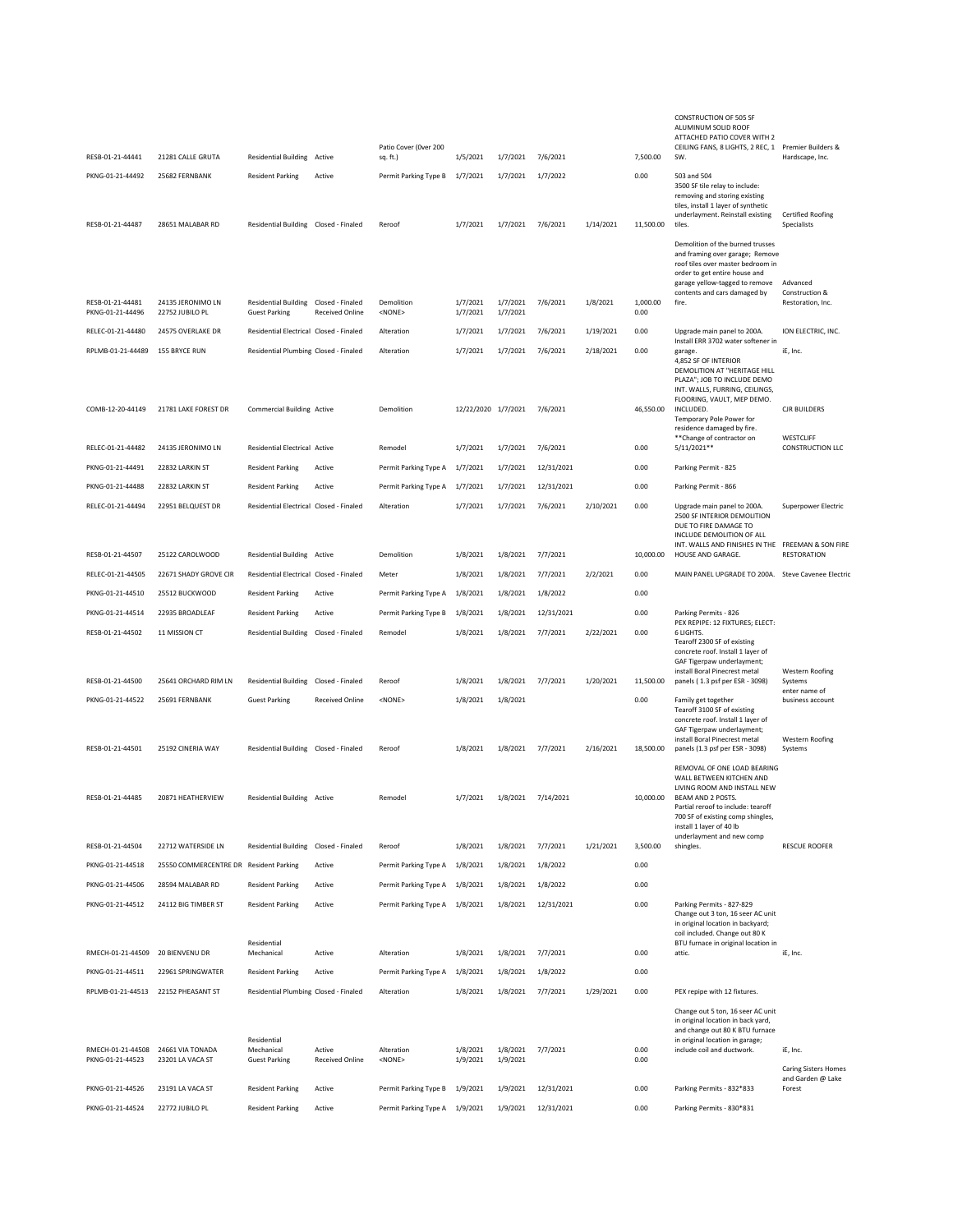| PKNG-01-21-44525<br>PKNG-01-21-44544<br>PKNG-01-21-44530<br>PKNG-01-21-44531<br>PKNG-01-21-44537<br>PKNG-01-21-44536<br>PKNG-01-21-44541<br>PKNG-01-21-44540<br>PKNG-01-21-44534                                         | 25492 BUCKWOOD<br>25492 BUCKWOOD<br>22941 BROADLEAF<br>23162 LA VACA ST<br>23162 LA VACA ST<br>23162 J A VACA ST<br>23162 LA VACA ST<br>23162 LA VACA ST<br>23162 LA VACA ST                               | <b>Guest Parking</b><br><b>Guest Parking</b><br><b>Guest Parking</b><br><b>Guest Parking</b><br><b>Guest Parking</b><br><b>Guest Parking</b><br><b>Guest Parking</b><br><b>Guest Parking</b><br><b>Guest Parking</b>                                                    | <b>Received Online</b><br>Received Online<br><b>Received Online</b><br>Received Online<br>Received Online<br><b>Received Online</b><br><b>Received Online</b><br>Received Online<br><b>Received Online</b>                                     | <none><br/><none><br/><none><br/><none><br/><none><br/><none><br/><none><br/><none><br/><none></none></none></none></none></none></none></none></none></none>                                            | 1/9/2021<br>1/10/2021 1/10/2021<br>1/10/2021 1/10/2021<br>1/10/2021 1/10/2021<br>1/10/2021 1/10/2021<br>1/10/2021 1/10/2021<br>1/10/2021<br>1/10/2021<br>1/10/2021 | 1/9/2021<br>1/10/2021<br>1/10/2021<br>1/10/2021                                                                                                        |           | 0.00<br>0.00<br>0.00<br>0.00<br>0.00<br>0.00<br>0.00<br>0.00<br>0.00                 |                                                                                                                                                                                                                                                                                                              |                                    |
|--------------------------------------------------------------------------------------------------------------------------------------------------------------------------------------------------------------------------|------------------------------------------------------------------------------------------------------------------------------------------------------------------------------------------------------------|-------------------------------------------------------------------------------------------------------------------------------------------------------------------------------------------------------------------------------------------------------------------------|------------------------------------------------------------------------------------------------------------------------------------------------------------------------------------------------------------------------------------------------|----------------------------------------------------------------------------------------------------------------------------------------------------------------------------------------------------------|--------------------------------------------------------------------------------------------------------------------------------------------------------------------|--------------------------------------------------------------------------------------------------------------------------------------------------------|-----------|--------------------------------------------------------------------------------------|--------------------------------------------------------------------------------------------------------------------------------------------------------------------------------------------------------------------------------------------------------------------------------------------------------------|------------------------------------|
| PKNG-01-21-44545                                                                                                                                                                                                         | 23215 STELLA CT                                                                                                                                                                                            | <b>Resident Parking</b>                                                                                                                                                                                                                                                 | Ready to Issue                                                                                                                                                                                                                                 | Permit Parking Type B                                                                                                                                                                                    | 1/10/2021                                                                                                                                                          | 1/10/2021 12/31/2021                                                                                                                                   |           | 0.00                                                                                 | Parking Permits -                                                                                                                                                                                                                                                                                            |                                    |
| PKNG-01-21-44529<br>PKNG-01-21-44535<br>PKNG-01-21-44539<br>PKNG-01-21-44527<br>PKNG-01-21-44532<br>PKNG-01-21-44543<br>PKNG-01-21-44546<br>PKNG-01-21-44538<br>PKNG-01-21-44533<br>PKNG-01-21-44528<br>PKNG-01-21-44542 | 25741 COLDBROOK<br>23162 LA VACA ST<br>23162 LA VACA ST<br>23275 SKY DR<br>23162 LA VACA ST<br>23026 ASHWOOD<br>25492 BUCKWOOD<br>23162 LA VACA ST<br>23162 LA VACA ST<br>23275 SKY DR<br>23162 LA VACA ST | <b>Resident Parking</b><br><b>Guest Parking</b><br><b>Guest Parking</b><br><b>Guest Parking</b><br><b>Guest Parking</b><br><b>Guest Parking</b><br><b>Guest Parking</b><br><b>Guest Parking</b><br><b>Guest Parking</b><br><b>Guest Parking</b><br><b>Guest Parking</b> | Active<br><b>Received Online</b><br><b>Received Online</b><br><b>Received Online</b><br><b>Received Online</b><br>Received Online<br><b>Received Online</b><br>Received Online<br><b>Received Online</b><br>Received Online<br>Received Online | Permit Parking Type B<br><none><br/><none><br/><none><br/><none><br/><none><br/><none><br/><none><br/><none><br/><none><br/><none></none></none></none></none></none></none></none></none></none></none> | 1/10/2021<br>1/10/2021<br>1/10/2021<br>1/10/2021<br>1/10/2021<br>1/10/2021<br>1/10/2021<br>1/10/2021<br>1/10/2021<br>1/10/2021<br>1/10/2021                        | 1/10/2021 12/31/2021<br>1/10/2021<br>1/10/2021<br>1/10/2021<br>1/10/2021<br>1/10/2021<br>1/10/2021<br>1/10/2021<br>1/10/2021<br>1/10/2021<br>1/10/2021 |           | 0.00<br>0.00<br>0.00<br>0.00<br>0.00<br>0.00<br>0.00<br>0.00<br>0.00<br>0.00<br>0.00 | Parking Permits - 836*837                                                                                                                                                                                                                                                                                    |                                    |
| PKNG-01-21-44547                                                                                                                                                                                                         | 23926 OSWEGO ST                                                                                                                                                                                            | <b>Resident Parking</b>                                                                                                                                                                                                                                                 | Active                                                                                                                                                                                                                                         | Permit Parking Type A                                                                                                                                                                                    | 1/11/2021                                                                                                                                                          | 1/11/2021 1/11/2022                                                                                                                                    |           | 0.00                                                                                 | #0511                                                                                                                                                                                                                                                                                                        |                                    |
| RPLMB-01-21-44558<br>RESB-01-21-44560                                                                                                                                                                                    | 26427 WATERFORD CIR<br>21124 PASEO VEREDA                                                                                                                                                                  | <b>Residential Plumbing Active</b><br>Residential Building Closed - Finaled                                                                                                                                                                                             |                                                                                                                                                                                                                                                | Water Heater<br>Remodel                                                                                                                                                                                  | 1/11/2021 1/11/2021 7/10/2021<br>1/11/2021                                                                                                                         | 1/11/2021 7/12/2021                                                                                                                                    | 4/30/2021 | 0.00<br>3,000.00                                                                     | Changeout water heater in<br>original location in garage.<br><b>CONSTRUCTION OF EXTERIOR</b><br>STAIRWAY FOR ADU ACCESS.<br>(2/17/21 REVISION - NOTE: This<br>permit is for exterior stairway<br>ONLY; proposed laundry area<br>under stairs was eliminated and<br>moved into actual ADU - See BP<br>#39165) | Water Heaters Only,<br>Inc.        |
| RESB-01-21-44438                                                                                                                                                                                                         | 9 TOURAINE PL                                                                                                                                                                                              | Residential Building Closed - Finaled                                                                                                                                                                                                                                   |                                                                                                                                                                                                                                                | Solar Panels                                                                                                                                                                                             | 1/5/2021                                                                                                                                                           | 1/11/2021 7/10/2021                                                                                                                                    | 4/23/2021 | 8,000.00                                                                             | Install 4.42 KW roof mounted PV<br>system with 13 modules, 1<br>inverter, 256 SF.                                                                                                                                                                                                                            | TESLA                              |
|                                                                                                                                                                                                                          |                                                                                                                                                                                                            |                                                                                                                                                                                                                                                                         |                                                                                                                                                                                                                                                |                                                                                                                                                                                                          |                                                                                                                                                                    |                                                                                                                                                        |           |                                                                                      | One (1) Illuminated Wall Sign<br>(channel letters) for "Lake Forest                                                                                                                                                                                                                                          |                                    |
| SIGN-12-20-43864                                                                                                                                                                                                         | 24301 MUIRLANDS BLVD P Sign                                                                                                                                                                                |                                                                                                                                                                                                                                                                         | Closed - Finaled                                                                                                                                                                                                                               | Wall Sign                                                                                                                                                                                                | 12/10/2020 1/11/2021 7/10/2021                                                                                                                                     |                                                                                                                                                        | 2/10/2021 | 8,000.00                                                                             | Animal Clinic"; Includes electrical<br>for sign.                                                                                                                                                                                                                                                             | Signarama - Laguna<br>Hills        |
| RESB-01-21-44570<br>PKNG-01-21-44567                                                                                                                                                                                     | 21102 CANTEBURY LN<br>22901 BROADLEAF                                                                                                                                                                      | <b>Residential Building</b><br><b>Guest Parking</b>                                                                                                                                                                                                                     | Active<br><b>Received Online</b>                                                                                                                                                                                                               | Remodel<br><none></none>                                                                                                                                                                                 | 1/11/2021 1/11/2021 7/10/2021<br>1/11/2021 1/11/2021                                                                                                               |                                                                                                                                                        |           | 10,000.00<br>0.00                                                                    | 1'ST FL BATHROOM REMODEL TO<br>CONVERT AN EXISTING TUB TO A<br>NEW SHOWER ENCLOSURE WITH<br>NEW TILES; 1 CEILING FAN, 1 SW.<br>***2/22/21 - PERMIT REVISED to<br>eliminate exhaust fan and related<br>electrical (for fan & switch) from<br>scope of work.***                                                |                                    |
| TRAN-01-21-44394<br>PKNG-01-21-44553                                                                                                                                                                                     | 25021 GREENBAY DR                                                                                                                                                                                          | Transportation<br><b>Guest Parking</b>                                                                                                                                                                                                                                  | Active<br>Received Online                                                                                                                                                                                                                      | Single Trip<br><none></none>                                                                                                                                                                             | 1/4/2021<br>1/11/2021                                                                                                                                              | 1/11/2021 1/11/2022<br>1/11/2021                                                                                                                       |           | 0.00<br>0.00                                                                         |                                                                                                                                                                                                                                                                                                              | <b>Quality Permits</b>             |
| PKNG-01-21-44552                                                                                                                                                                                                         | 23001 LAUREL GROVE CIR                                                                                                                                                                                     | <b>Resident Parking</b>                                                                                                                                                                                                                                                 | Active                                                                                                                                                                                                                                         | Permit Parking Type B                                                                                                                                                                                    | 1/11/2021                                                                                                                                                          | 1/11/2021 12/31/2021                                                                                                                                   |           | 0.00                                                                                 | Parking Permit - 512*513                                                                                                                                                                                                                                                                                     |                                    |
| PKNG-01-21-44566                                                                                                                                                                                                         | 21402 MIDCREST DR                                                                                                                                                                                          | <b>Resident Parking</b>                                                                                                                                                                                                                                                 | Active                                                                                                                                                                                                                                         | Permit Parking Type A                                                                                                                                                                                    | 1/11/2021                                                                                                                                                          | 1/11/2021 12/31/2021                                                                                                                                   |           | 0.00                                                                                 | #0518                                                                                                                                                                                                                                                                                                        |                                    |
| PKNG-01-21-44571                                                                                                                                                                                                         | 25371 PINO LN                                                                                                                                                                                              | <b>Resident Parking</b>                                                                                                                                                                                                                                                 | Active                                                                                                                                                                                                                                         | Permit Parking Type B 1/11/2021 1/11/2021 1/11/2022                                                                                                                                                      |                                                                                                                                                                    |                                                                                                                                                        |           | 0.00                                                                                 | 0528, 0529<br>122 SF EXISTING ATRIUM<br>ENCLOSURE TO EXPAND THE<br>KITCHEN; 8 REC, 8 LIGHTS, 4 SW,                                                                                                                                                                                                           |                                    |
| RESB-12-20-43865                                                                                                                                                                                                         | 24865 WOODSIDE LN                                                                                                                                                                                          | Residential Building Active                                                                                                                                                                                                                                             |                                                                                                                                                                                                                                                | Addition                                                                                                                                                                                                 | 12/10/2020 1/11/2021 7/10/2021                                                                                                                                     |                                                                                                                                                        |           | 20,000.00                                                                            | DUCTWORK.                                                                                                                                                                                                                                                                                                    | <b>GREAT PARK</b>                  |
| RPLMB-01-21-44550                                                                                                                                                                                                        | 22021 NEWBRIDGE WAY                                                                                                                                                                                        | Residential Plumbing Closed - Finaled                                                                                                                                                                                                                                   |                                                                                                                                                                                                                                                | Alteration                                                                                                                                                                                               | 1/11/2021 1/11/2021 7/10/2021                                                                                                                                      |                                                                                                                                                        | 1/20/2021 | 0.00                                                                                 | PEX repipe with 13 fixtures.                                                                                                                                                                                                                                                                                 | PLUMBING                           |
| RESB-12-20-44270                                                                                                                                                                                                         | 24186 FORTUNE DR                                                                                                                                                                                           | Residential Building Active                                                                                                                                                                                                                                             |                                                                                                                                                                                                                                                | Solar Panels                                                                                                                                                                                             | 12/29/2020 1/11/2021 7/10/2021                                                                                                                                     |                                                                                                                                                        |           | 22,000.00                                                                            | INSTALL 12.05 KW ROOF<br>MOUNTED PV SYSTEM WITH 33<br>MODULES, 1 INVERTER, 9.8 KWH<br><b>ENERGY STORAGE SYSTEM WITH</b><br>1 BATTERY, 100A BACK UP LOAD<br>CENTER, 200A MAIN SERVICE<br>PANEL UPGRADE, 629 SF.<br>INSTALL 11.56 KW ROOF<br>MOUNTED PV SYSTEM WITH 34<br>MODULES, 1 INVERTER, 13.5 KWH        | NRG Clean Power                    |
| RESB-01-21-44498                                                                                                                                                                                                         | 29062 MODJESKA PEAK LN                                                                                                                                                                                     | Residential Building Active                                                                                                                                                                                                                                             |                                                                                                                                                                                                                                                | Solar Panels                                                                                                                                                                                             | 1/8/2021                                                                                                                                                           | 1/11/2021 7/10/2021                                                                                                                                    |           | 30,000.00                                                                            | <b>ENERGY STORAGE SYSTEM WITH</b><br>1 BATTERY, (1) 125A PV LOAD<br>CENTER, (1) 225A BACK UP LAOD<br>CENTER, 669 SF. ** 03/09/21<br>permit revised change to (2)<br>inverters and add (1) 125A PV<br>load center**                                                                                           | TESLA                              |
| RPLMB-01-21-44549                                                                                                                                                                                                        | 22112 SUMMIT HILL DR                                                                                                                                                                                       | <b>Residential Plumbing Active</b>                                                                                                                                                                                                                                      |                                                                                                                                                                                                                                                | Alteration                                                                                                                                                                                               | 1/11/2021 1/11/2021 7/10/2021                                                                                                                                      |                                                                                                                                                        |           | 0.00                                                                                 | PEX repipe with 13 fixtures.                                                                                                                                                                                                                                                                                 | <b>GREAT PARK</b><br>PLUMBING      |
| ENCRH-12-20-43966                                                                                                                                                                                                        | Route 241                                                                                                                                                                                                  | Encroachment                                                                                                                                                                                                                                                            | Active                                                                                                                                                                                                                                         | Construction                                                                                                                                                                                             | 12/14/2020 1/11/2021 4/11/2021                                                                                                                                     |                                                                                                                                                        |           | 0.00                                                                                 | Replacing Toll Road Signs at<br>Highway Entry<br>CONSTRUCTION OF 494 SF                                                                                                                                                                                                                                      | <b>BC TRAFFIC</b><br>SPECIALIST    |
| RESB-12-20-43965                                                                                                                                                                                                         | 26505 SHANE DR                                                                                                                                                                                             | <b>Residential Building Active</b>                                                                                                                                                                                                                                      |                                                                                                                                                                                                                                                | Patio Cover (Over 200<br>sq. ft.)                                                                                                                                                                        | 12/14/2020 1/11/2021 7/10/2021                                                                                                                                     |                                                                                                                                                        |           | 7,000.00                                                                             | ATTACHED OPEN LAATICE<br>ALUMINUM PATIO COVER; 2<br>CEILING FANS, 3 REC.                                                                                                                                                                                                                                     | SIMMONS QUALITY<br><b>BUILDING</b> |
| RPLMB-01-21-44556                                                                                                                                                                                                        | 25975 FALLBROOK                                                                                                                                                                                            | Residential Plumbing Closed - Finaled                                                                                                                                                                                                                                   |                                                                                                                                                                                                                                                | Water Heater                                                                                                                                                                                             | 1/11/2021                                                                                                                                                          | 1/11/2021 8/7/2021                                                                                                                                     | 2/8/2021  | 0.00                                                                                 | Changeout water heater in<br>original location in garage.                                                                                                                                                                                                                                                    | Water Heaters Only,<br>Inc.        |
| PKNG-01-21-44554                                                                                                                                                                                                         | 23032 ASHWOOD                                                                                                                                                                                              | <b>Resident Parking</b>                                                                                                                                                                                                                                                 | Active                                                                                                                                                                                                                                         | Permit Parking Type A                                                                                                                                                                                    | 1/11/2021                                                                                                                                                          | 1/11/2021 12/31/2021                                                                                                                                   |           | 0.00                                                                                 | <b>Parking Permit</b>                                                                                                                                                                                                                                                                                        |                                    |
| RPLMB-01-21-44555                                                                                                                                                                                                        | 21175 SERRA VISTA                                                                                                                                                                                          | Residential Plumbing Closed - Finaled                                                                                                                                                                                                                                   |                                                                                                                                                                                                                                                | Alteration                                                                                                                                                                                               | 1/11/2021 1/11/2021 7/10/2021                                                                                                                                      |                                                                                                                                                        | 1/19/2021 | 0.00                                                                                 | PEX repipe with 14 fixtures.                                                                                                                                                                                                                                                                                 | G&W Plumbing, Inc.                 |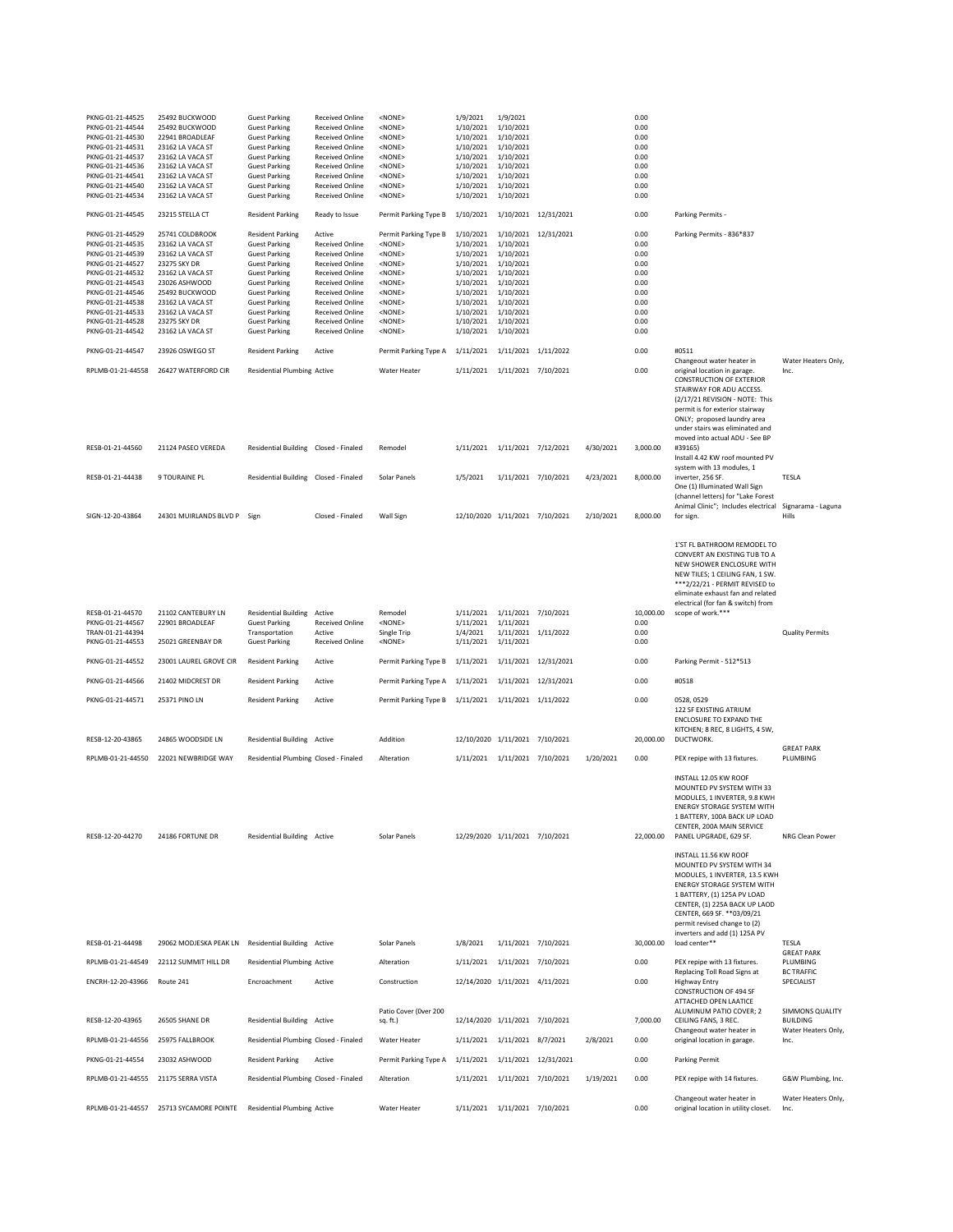| RESB-12-20-43987                                         | 23351 GONDOR DR                                                | Residential Building Closed - Finaled                                       |                                                                      | Solar Panels                                         | 12/15/2020 1/11/2021 7/10/2021               |                                  |                      | 2/16/2021 | 27,000.00                | INSTALL 8.5 KW ROOF MOUNTED<br>PV SYSTEM WITH 27 MODULES,<br>225A MAIN SERVICE PANEL<br>UPGRADE, 485 SF.                                                                                                                                                                                                                                                                                                                                                                                                                                                                                                                                                                      | <b>FREEDOM FOREVER</b>               |
|----------------------------------------------------------|----------------------------------------------------------------|-----------------------------------------------------------------------------|----------------------------------------------------------------------|------------------------------------------------------|----------------------------------------------|----------------------------------|----------------------|-----------|--------------------------|-------------------------------------------------------------------------------------------------------------------------------------------------------------------------------------------------------------------------------------------------------------------------------------------------------------------------------------------------------------------------------------------------------------------------------------------------------------------------------------------------------------------------------------------------------------------------------------------------------------------------------------------------------------------------------|--------------------------------------|
| RPLMB-01-21-44551                                        | 26358 MOUNTAIN GROVE<br>CIR                                    | Residential Plumbing Active                                                 |                                                                      | Alteration                                           | 1/11/2021                                    | 1/11/2021 7/10/2021              |                      |           | 0.00                     | PEX repipe with 13 fixtures.                                                                                                                                                                                                                                                                                                                                                                                                                                                                                                                                                                                                                                                  | <b>GREAT PARK</b><br>PLUMBING        |
| RPLMB-01-21-44563                                        | 21951 ERIE LN                                                  | <b>Residential Plumbing Active</b>                                          |                                                                      | Alteration                                           | 1/11/2021                                    | 1/11/2021 7/10/2021              |                      |           | 0.00                     | PEX Repipe (9 fixtures) plus 1-<br>Water Heater Changeout (40 gal.,<br>in same garage location).                                                                                                                                                                                                                                                                                                                                                                                                                                                                                                                                                                              | <b>HENRIK PLUMBING,</b><br>INC.      |
| PKNG-01-21-44568                                         | 19361 JASPER HILL RD                                           | <b>Resident Parking</b>                                                     | Active                                                               | Permit Parking Type A 1/11/2021 1/11/2021 12/31/2021 |                                              |                                  |                      |           | 0.00                     | 0519                                                                                                                                                                                                                                                                                                                                                                                                                                                                                                                                                                                                                                                                          |                                      |
| RPLMB-01-21-44548                                        | 26426 MARSHFIELD LN                                            | Residential Plumbing Active                                                 |                                                                      | Alteration                                           | 1/11/2021 1/11/2021 7/10/2021                |                                  |                      |           | 0.00                     | PEX repipe with 13 fixtures.<br>Install 4.08 KW roof mounted PV                                                                                                                                                                                                                                                                                                                                                                                                                                                                                                                                                                                                               | <b>GREAT PARK</b><br>PLUMBING        |
| RESB-01-21-44499                                         | 28596 MALABAR RD                                               | Residential Building Active                                                 |                                                                      | Solar Panels                                         | 1/8/2021                                     | 1/11/2021 7/10/2021              |                      |           | 8,000.00                 | system with 12 modules, 1<br>inverter, 236 SF.                                                                                                                                                                                                                                                                                                                                                                                                                                                                                                                                                                                                                                | TESLA<br><b>GREAT PARK</b>           |
| RPLMB-01-21-44562                                        | 26333 SPRING CREEK CIR                                         | <b>Residential Plumbing Active</b>                                          |                                                                      | Alteration                                           | 1/11/2021 1/11/2021 7/10/2021                |                                  |                      |           | 0.00                     | PEX Repipe (13 fixtures)                                                                                                                                                                                                                                                                                                                                                                                                                                                                                                                                                                                                                                                      | PLUMBING                             |
|                                                          |                                                                |                                                                             |                                                                      |                                                      |                                              |                                  |                      |           |                          | (ROLL PLANS) New 341 SF<br>Detached ADU (Accessory<br>Dwelling Unit with address of<br>19273 Jasper Hill Rd) to include<br>living space / bedroom, 1<br>bathroom, and kitchen. 1-Bath<br>Tub 1-Toilet 2-Sinks 1-Gas Line 1-<br>Dishwasher 1-Water Heater 1-<br>Sewer; 13-Rec 11-Lights 7-<br>Switches 6-Fixed Appl. (WH, DW,<br>Disposal, AC, Hood, Range) 1-<br>Subpanel; 1-AC (package unit) 1-<br>Mech Alt. (Ductwork) 1-Hood 2-<br>Appliance Vents 1-Exhaust Fan.<br>** PRIMARY RESIDENCE ADDRESS<br>IS 19275 Jasper Hill Rd. (3,383 SF)<br>** *** PLEASE NOTE THAT THIS<br>PERMIT CANNOT BE FINALED<br>UNTIL SOLAR PANELS ARE<br>INSTALLED AND FINALED ON ADU Streamline |                                      |
| RESB-11-20-43154                                         | 19273 JASPER HILL RD                                           | Residential Building Active                                                 |                                                                      | New                                                  | 11/10/2020 1/12/2021 7/11/2021               |                                  |                      |           | 76,000.00                | UNDER A SEPARATE PERMIT***<br>Install 13 KW roof mounted PV<br>system with 40 modules, 2<br>inverters, 125A combiner panel,                                                                                                                                                                                                                                                                                                                                                                                                                                                                                                                                                   | Construction, Inc.                   |
| RESB-01-21-44559                                         | 23501 SWALLOW LN                                               | Residential Building Active                                                 |                                                                      | Solar Panels                                         | 1/11/2021 1/12/2021 7/11/2021                |                                  |                      |           | 28,600.00                | 734 SF.<br>Install 3.90 KW roof mounted PV<br>system with 12 modules, micro-                                                                                                                                                                                                                                                                                                                                                                                                                                                                                                                                                                                                  | <b>VIVINT SOLAR</b><br>SOUTHWEST SUN |
| RESB-01-21-44520<br>PKNG-01-21-44574<br>PKNG-01-21-44575 | 107 LAVENDER<br>23152 LA VACA ST<br>23152 LA VACA ST           | <b>Residential Building</b><br><b>Guest Parking</b><br><b>Guest Parking</b> | Closed - Finaled<br><b>Received Online</b><br><b>Received Online</b> | Solar Panels<br><none><br/><none></none></none>      | 1/8/2021<br>1/12/2021<br>1/12/2021 1/12/2021 | 1/12/2021 7/11/2021<br>1/12/2021 |                      | 1/26/2021 | 9,600.00<br>0.00<br>0.00 | inverters, 217 SF.<br>guest pass<br>guest pass                                                                                                                                                                                                                                                                                                                                                                                                                                                                                                                                                                                                                                | SOLAR, INC.                          |
| PKNG-01-21-44572                                         | 25582 LOGANBERRY LN                                            | <b>Resident Parking</b>                                                     | Active                                                               | Permit Parking Type A                                | 1/12/2021                                    |                                  | 1/12/2021 12/31/2021 |           | 0.00                     | Parking Permits - 844                                                                                                                                                                                                                                                                                                                                                                                                                                                                                                                                                                                                                                                         |                                      |
| RMECH-01-21-44581                                        | 28 TAVELLA PL                                                  | Residential<br>Mechanical                                                   | Closed - Finaled                                                     | Furnace Change Out                                   | 1/12/2021                                    | 1/12/2021 7/11/2021              |                      | 3/22/2021 | 0.00                     | CHANGE OUT 80K BTU FURNACE<br>IN GARAGE (SAME LOCATION).                                                                                                                                                                                                                                                                                                                                                                                                                                                                                                                                                                                                                      | iE, Inc.                             |
| PKNG-01-21-44591                                         | 25736 COLDBROOK                                                | <b>Resident Parking</b>                                                     | Active                                                               | Permit Parking Type A                                | 1/12/2021                                    |                                  | 1/12/2021 12/31/2021 |           | 0.00                     | Parking Permits - 845                                                                                                                                                                                                                                                                                                                                                                                                                                                                                                                                                                                                                                                         |                                      |
| PKNG-01-21-44578                                         | 25572 LOGANBERRY LN<br>23005 ASPAN ST                          | <b>Resident Parking</b>                                                     | Ready to Issue                                                       | Permit Parking Type A 1/12/2021 1/12/2021 12/31/2021 |                                              | 1/12/2021 7/11/2021              |                      |           | 0.00<br>1,000.00         | Parking Permits -<br>INSTALL 0.31 KW ROOF<br>MOUNTED PV SYSTEM WITH 1<br>MODULE, MICRO INVERTER, 17.9<br>SF. TO ASSIST WITH HVAC                                                                                                                                                                                                                                                                                                                                                                                                                                                                                                                                              | ECONO AIR                            |
| RESB-09-20-41945                                         |                                                                | Residential Building Closed - Finaled                                       |                                                                      | Solar Panels                                         | 9/4/2020                                     |                                  |                      | 2/24/2021 |                          | SYSTEM.                                                                                                                                                                                                                                                                                                                                                                                                                                                                                                                                                                                                                                                                       |                                      |
| RPLMB-01-21-44585 21075 HIGHLANDER                       |                                                                | Residential Plumbing Active                                                 |                                                                      | Water Heater                                         | 1/12/2021 1/12/2021 7/11/2021                |                                  |                      |           | 0.00                     | Remove and replace water heater<br>in original location in garage.<br>INSTALL 6.93 KW ROOF<br>MOUNTED PV SYSTEM WITH 21<br>MODULES, 1 INVERTER, 200A                                                                                                                                                                                                                                                                                                                                                                                                                                                                                                                          | Permit Services Inc                  |
| RESB-10-20-42904                                         | 21031 AVENIDA ALBERCON Residential Building Active             |                                                                             |                                                                      | Solar Panels                                         | 10/29/2020 1/12/2021 7/11/2021               |                                  |                      |           | 29,412.00                | MAIN SERVICE PANEL UPGRADE,<br>378 SF.<br>1-Panel Upgrade to 200 amps;<br>Installation of one (1) new NEMA                                                                                                                                                                                                                                                                                                                                                                                                                                                                                                                                                                    | Sun Dynamics Energy<br>Solutions     |
| RELEC-01-21-44589                                        | 19252 HIGHLAND VIEW LN Residential Electrical Closed - Finaled |                                                                             |                                                                      | Alteration                                           | 1/12/2021 1/12/2021 8/1/2021                 |                                  |                      | 2/4/2021  | 0.00                     | 14-50 outlet (on a 50 amp<br>breaker) in garage for electric<br>vehicle charging.<br>T/O EXISTING 2000 SF TILE ROOF;<br>INSTALL 1 LAYER OF #30<br>UNDERLAYMENT; INSTALL NEW                                                                                                                                                                                                                                                                                                                                                                                                                                                                                                   | A-Home Services, Inc.                |
| RESB-01-21-44582                                         | 21942 SAGEBRUSH CIR                                            | Residential Building Closed - Finaled                                       |                                                                      | Reroof                                               | 1/12/2021 1/12/2021 7/11/2021                |                                  |                      | 2/23/2021 | 9,999.00                 | ASPHALT SHINGLES<br>(CERTAINTEED PRESIDENTIAL).                                                                                                                                                                                                                                                                                                                                                                                                                                                                                                                                                                                                                               | Vision Roof Services                 |
| RESB-12-19-37715                                         | 24456 TOLEDO LN                                                | Residential Building Closed - Finaled                                       |                                                                      | Remodel                                              | 12/31/2019 1/12/2021 7/11/2021               |                                  |                      | 1/13/2021 | 8,000.00                 | 512 SF INTERIOR EMODEL<br>(REMOVE LOAD-BEARING WALLS):<br>1ST FLOOR TO INCLUDE KITCHEN,<br>BATHROOM, PANTRY, NOOK, 2ND<br>FLOOR: MASTER BEDROOM AND<br>BATHROOM; 2 BATH TUBS, 1 DW,<br>6 SINKS, 1 SHOWER, 3 TOILETS, 3<br>VENT. FANS, 1 DISPOSAL, 1 OVEN,<br>1 HOOD, 1 RANGE. REVISION ON<br>1/30/20 TO REMOVE "PANTRY" @<br>1ST FLOOR, READING NOOK AND<br>RELOCATE 1/2 BATH TO<br>PREVIOUSLY APPROVED PANTRY<br>LOCATION; RELOCATE DOOR<br>OPENING TO BATHROOM #2 ON<br>2ND FLOOR.                                                                                                                                                                                          | LANGDON<br>DEVELOPMENT INC           |
|                                                          |                                                                |                                                                             |                                                                      |                                                      |                                              |                                  |                      |           |                          |                                                                                                                                                                                                                                                                                                                                                                                                                                                                                                                                                                                                                                                                               |                                      |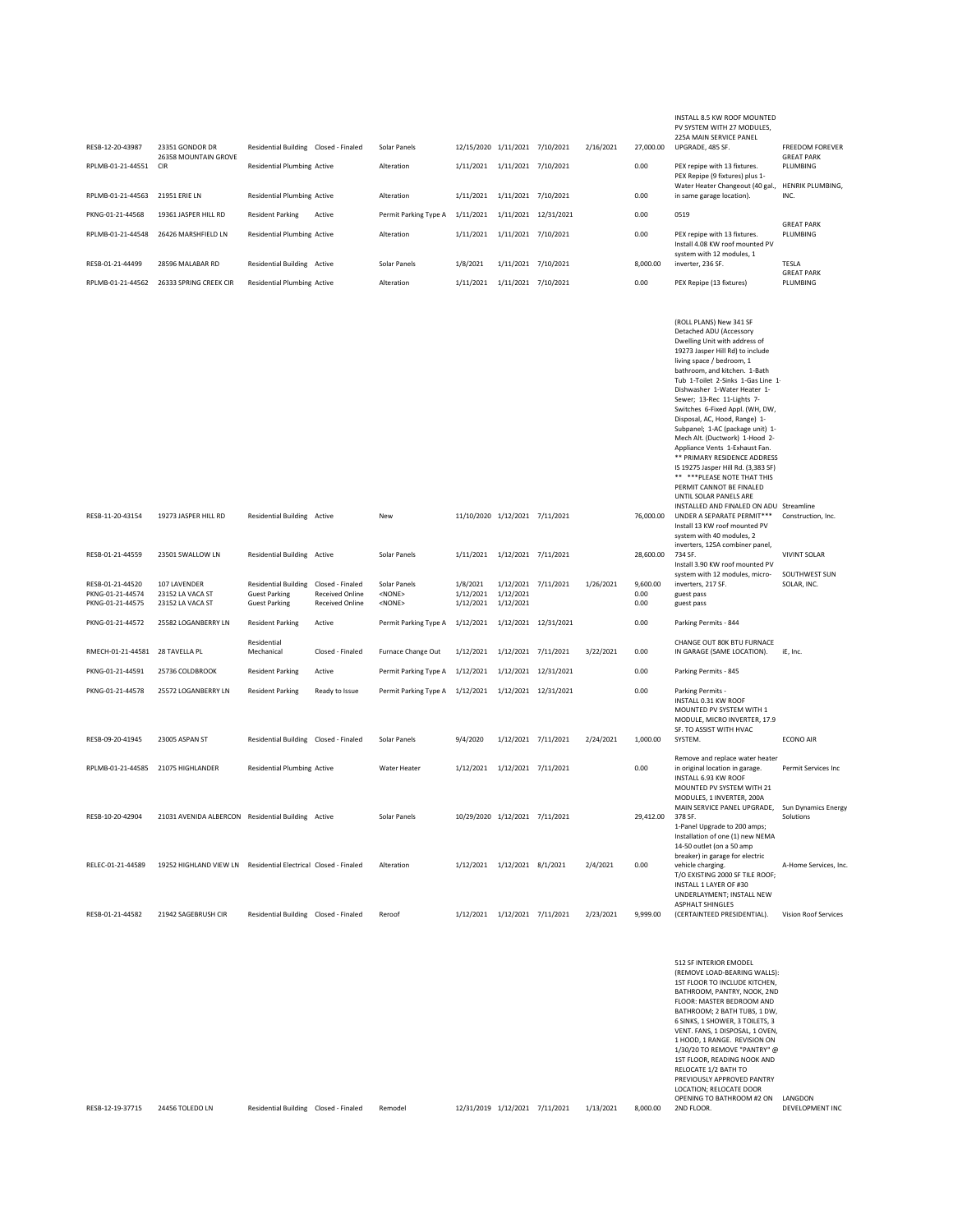|                                                                               |                                                                                     |                                                                                                     |                                                                                         |                                                                                                  |                                                                                                     |                                                            |           |                                  | (ROLL PLANS) CONSTRUCTION OF<br>A NEW 572 SF STAND ALONE FIRE<br>SPRINKLER PUMP HOUSE TO<br>SERVE ADJACENT BUILDING FOR<br>"PROLOGIS" TO INCLUDE: SHELL<br>BUILDING; 1 WALL MOUNTED<br>ELECT. 208 V HEATER, 1 EXHAUST<br>FAN, DUCTWORK, 2 REC, 4<br>LIGHTS, 1 SW, 2 SUB PANELS, 1<br>FLOOR SINK, 1 MAIN WATER<br>CONNECTION, 1 WASTE LINE.<br>(ARCHITECTURAL OCFA<br>APPROVED DRAWINGS<br>SR#284824** ** THIS PERMIT<br>COVERS THE INSTALLATION OF<br>THE PUMP WITH OCFA | <b>NORM WILSON &amp;</b>                 |
|-------------------------------------------------------------------------------|-------------------------------------------------------------------------------------|-----------------------------------------------------------------------------------------------------|-----------------------------------------------------------------------------------------|--------------------------------------------------------------------------------------------------|-----------------------------------------------------------------------------------------------------|------------------------------------------------------------|-----------|----------------------------------|--------------------------------------------------------------------------------------------------------------------------------------------------------------------------------------------------------------------------------------------------------------------------------------------------------------------------------------------------------------------------------------------------------------------------------------------------------------------------|------------------------------------------|
| COMB-10-20-42452                                                              | 25862 COMMERCENTRE DR Commercial Building Closed - Finaled                          |                                                                                                     |                                                                                         | New                                                                                              | 10/2/2020                                                                                           | 1/12/2021 7/12/2021                                        | 5/14/2021 | 75,000.00                        | APPROVED SR#291146**                                                                                                                                                                                                                                                                                                                                                                                                                                                     | SONS INC                                 |
| PKNG-01-21-44579                                                              | 23266 SKY DR                                                                        | <b>Resident Parking</b>                                                                             | Ready to Issue                                                                          | Permit Parking Type B 1/12/2021 1/12/2021 12/31/2021                                             |                                                                                                     |                                                            |           | 0.00                             | Parking Permits -<br>PEX repipe with 13 fixtures.<br>Remove and replace existing<br>water filtration system in garage.                                                                                                                                                                                                                                                                                                                                                   |                                          |
| RPLMB-01-21-44583                                                             | 25361 CHEROKEE WAY                                                                  | Residential Plumbing Closed - Finaled                                                               |                                                                                         | Alteration                                                                                       |                                                                                                     | 1/12/2021 1/12/2021 7/11/2021                              | 1/19/2021 | 0.00                             | (same location)<br>2nd floor master bathroom<br>remodel to convert existing tub to<br>walk-in shower with tiles. Remove<br>and reinstall toilet; 1 rec, 1 vent                                                                                                                                                                                                                                                                                                           | iE, Inc.<br><b>Busy Bee Construction</b> |
| RESB-01-21-44590                                                              | 22071 PHEASANT ST                                                                   | Residential Building Closed - Finaled                                                               |                                                                                         | Remodel                                                                                          | 1/12/2021 1/12/2021 7/11/2021                                                                       |                                                            | 4/1/2021  | 6,000.00                         | fan.<br>CHANGE OUT 30K BTU FURNACE                                                                                                                                                                                                                                                                                                                                                                                                                                       | Solution, Inc.                           |
| RMECH-01-21-44580<br>PKNG-01-21-44584<br>PKNG-01-21-44609<br>PKNG-01-21-44592 | 21052 PROVIDENCE<br>22811 HICKORY HILLS AV<br>22896 CEDARSPRING<br>25491 BUCKWOOD   | Residential<br>Mechanical<br><b>Guest Parking</b><br><b>Guest Parking</b><br><b>Guest Parking</b>   | Closed - Finaled<br><b>Received Online</b><br><b>Received Online</b><br>Received Online | Furnace Change Out<br><none><br/><none><br/><math>&lt;</math>NONE<math>&gt;</math></none></none> | 1/12/2021<br>1/12/2021<br>1/13/2021<br>1/13/2021                                                    | 1/12/2021 7/11/2021<br>1/12/2021<br>1/13/2021<br>1/13/2021 | 3/19/2021 | 0.00<br>0.00<br>0.00<br>0.00     | IN ATTIC (SAME LOCATION) WITH<br>DUCT WORK.                                                                                                                                                                                                                                                                                                                                                                                                                              | iE, Inc.                                 |
| PKNG-01-21-44596<br>PKNG-01-21-44607<br>PKNG-01-21-44603                      | 25451 MINA CT<br>22896 CEDARSPRING<br>22896 CEDARSPRING                             | <b>Resident Parking</b><br><b>Guest Parking</b><br><b>Guest Parking</b>                             | Active<br>Received Online<br>Received Online                                            | Permit Parking Type A<br><none><br/><math>&lt;</math>NONE<math>&gt;</math></none>                | 1/13/2021<br>1/13/2021<br>1/13/2021                                                                 | 1/13/2021 12/31/2021<br>1/13/2021<br>1/13/2021             |           | 0.00<br>0.00<br>0.00             | Parking Permit - 520*521<br>INSTALL 3.84 KW ROOF                                                                                                                                                                                                                                                                                                                                                                                                                         |                                          |
| RESB-11-20-43409<br>PKNG-01-21-44606<br>PKNG-01-21-44608<br>PKNG-01-21-44605  | 5467 HERITAGE OAK DR<br>22896 CEDARSPRING<br>22896 CEDARSPRING<br>22896 CEDARSPRING | <b>Residential Building</b><br><b>Guest Parking</b><br><b>Guest Parking</b><br><b>Guest Parking</b> | Active<br>Received Online<br>Received Online<br>Received Online                         | Solar Panels<br>$<$ NONE $>$<br><none><br/><none></none></none>                                  | 11/24/2020 1/13/2021 7/12/2021<br>1/13/2021 1/13/2021<br>1/13/2021 1/13/2021<br>1/13/2021 1/13/2021 |                                                            |           | 8,448.00<br>0.00<br>0.00<br>0.00 | MOUNTED PV SYSTEM WITH 12<br>MODULES, 1 INVERTER, 215 SF.                                                                                                                                                                                                                                                                                                                                                                                                                | VIVINT SOLAR                             |
| RESB-11-20-43408<br>PKNG-01-21-44600                                          | 1612 SUNSET VIEW DRIVE<br>28581 MALABAR RD                                          | <b>Residential Building</b><br><b>Guest Parking</b>                                                 | Active<br><b>Received Online</b>                                                        | Solar Panels<br>$<$ NONE $>$                                                                     | 11/24/2020 1/13/2021 7/12/2021<br>1/13/2021                                                         | 1/13/2021                                                  |           | 8,448.00<br>0.00                 | INSTALL 3.84 KW ROOF<br>MOUNTED PV SYSTEM WITH 12<br>MODULES, 1 INVERTER, 215 SF.                                                                                                                                                                                                                                                                                                                                                                                        | <b>VIVINT SOLAR</b>                      |
| RPLMB-01-21-44593                                                             | 21061 HIGHLANDER                                                                    | Residential Plumbing Closed - Finaled                                                               |                                                                                         | Alteration                                                                                       | 1/13/2021                                                                                           | 1/13/2021 7/12/2021                                        | 1/19/2021 | 0.00                             | PEX repipe with 14 fixtures.                                                                                                                                                                                                                                                                                                                                                                                                                                             | iE, Inc.                                 |
| PKNG-01-21-44595<br>PKNG-01-21-44602                                          | 22975 ASHWOOD<br>22941 BROADLEAF                                                    | <b>Resident Parking</b><br><b>Guest Parking</b>                                                     | Active<br>Received Online                                                               | Permit Parking Type A<br>$<$ NONE $>$                                                            | 1/13/2021 1/13/2021 12/31/2021<br>1/13/2021 1/13/2021                                               |                                                            |           | 0.00<br>0.00                     | Parking Permits - 838*839<br>Contractor is performing FWD<br>testing on Glenn Ranch Road. The<br>contractor will utilize WATCH or<br>CA MUTCD standard traffic                                                                                                                                                                                                                                                                                                           |                                          |
| ENCRH-01-21-44594                                                             |                                                                                     | Encroachment                                                                                        | Closed - Finaled                                                                        | Encroachment                                                                                     | 1/13/2021 1/13/2021 4/13/2021                                                                       |                                                            | 2/22/2021 | 0.00                             | control for their moving traffic<br>control.                                                                                                                                                                                                                                                                                                                                                                                                                             | <b>GMU Geotechnical</b>                  |
| RPLMB-01-21-44573<br>PKNG-01-21-44604                                         | 34 TAVELLA PL<br>22896 CEDARSPRING                                                  | Residential Plumbing Closed - Finaled<br><b>Guest Parking</b>                                       | <b>Received Online</b>                                                                  | Water Heater<br><none></none>                                                                    | 1/12/2021<br>1/13/2021                                                                              | 1/13/2021 7/12/2021<br>1/13/2021                           | 1/15/2021 | 0.00<br>0.00                     | Install tankless water heater in<br>closet on the side of the home.                                                                                                                                                                                                                                                                                                                                                                                                      | Water Heater<br>Warehouse                |
| COMB-11-20-43276                                                              | 23122 EL TORO FRONTAGE<br>RD                                                        | Commercial Building Active                                                                          |                                                                                         | Cell Site                                                                                        |                                                                                                     | 11/17/2020 1/13/2021 7/12/2021                             |           | 25,000.00                        | (ROLL PLANS) MODIFICATION TO<br>AN EXISTING WIRELESS SITE FOR<br>"AT & T" TO INCLUDE:<br>RELOCATION OS EXISTIN<br>ANTENNA SECTOR FROM SIDE<br>BUILDING MOUNT TO ROOFTOP<br>WITH NEW SCREENIN TO COVER<br>REMOVE FPR SCREEN AND 4<br>ANTENNAS, RELOCATE 8 RRUs,<br>INSTALL 3 NEW ANTENNAS.                                                                                                                                                                                | <b>CIK POWER</b><br>DISTRIBUTORS, LLC    |
| PKNG-01-21-44638<br>PKNG-01-21-44617                                          | 22946 SPRINGWATER<br>25892 GREENBANK                                                | <b>Guest Parking</b><br><b>Guest Parking</b>                                                        | Received Online<br><b>Received Online</b>                                               | <none><br/><math>&lt;</math>NONE<math>&gt;</math></none>                                         | 1/14/2021<br>1/14/2021 1/14/2021                                                                    | 1/14/2021                                                  |           | 0.00<br>0.00                     | A New SFD, "Castellon @ Serrano                                                                                                                                                                                                                                                                                                                                                                                                                                          |                                          |
| RESB-12-20-43653                                                              | 109 DENALI                                                                          | <b>Residential Building Active</b>                                                                  |                                                                                         | New                                                                                              | 12/3/2020                                                                                           | 1/14/2021 7/13/2021                                        |           |                                  | Summit" / Plan 1B / 1,919 SF /<br>Garage 479 SF / Porch 23 SF /<br>2.44/2.56 Kw Roof Mounted PV<br>323,551.00 System with 8 Modules / Lot 47                                                                                                                                                                                                                                                                                                                             | LENNAR HOMES OF<br>CALIFORNIA, INC.      |
| PKNG-01-21-44627                                                              | 22851 LARKIN ST                                                                     | <b>Resident Parking</b>                                                                             | Active                                                                                  | Permit Parking Type A 1/14/2021 1/14/2021 12/31/2021                                             |                                                                                                     |                                                            |           | 0.00                             | 0726 0727<br>CONSTRUCTION OF 555 SF                                                                                                                                                                                                                                                                                                                                                                                                                                      |                                          |
| RESB-01-21-44569<br>PKNG-01-21-44637                                          | 22042 MIDCREST DR<br>22901 BROADLEAF                                                | <b>Residential Building</b><br><b>Guest Parking</b>                                                 | Active<br>Received Online                                                               | Patio Cover (Over 200<br>sq. ft.)<br>$<$ NONE $>$                                                | 1/11/2021 1/14/2021 7/13/2021<br>1/14/2021 1/14/2021                                                |                                                            |           | 5,550.00<br>0.00                 | ATTACHED SOLID ROOF<br>ALUMINUM PATIO COVER; 2<br>CEILING FANS, 8 LIGHTS, 1<br>DIMMER.                                                                                                                                                                                                                                                                                                                                                                                   | VILLA MESA<br>CONSTRUCTION<br>SERVICES   |
| PKNG-01-21-44631                                                              | 22851 LARKIN ST                                                                     | <b>Guest Parking</b>                                                                                | Received Online                                                                         | $<$ NONE $>$                                                                                     | 1/14/2021 1/14/2021                                                                                 |                                                            |           | 0.00                             | INSTALL 4.08 KW ROOF                                                                                                                                                                                                                                                                                                                                                                                                                                                     |                                          |
| RESB-12-20-44241                                                              | 52 CASPIAN                                                                          | Residential Building Closed - Finaled                                                               |                                                                                         | Solar Panels                                                                                     |                                                                                                     | 12/28/2020 1/14/2021 7/13/2021                             | 3/2/2021  | 8,000.00                         | MOUNTED PV SYSTEM WITH 12<br>MODULES, 1 INVERTER, 232 SF.<br>Remove and replace 3T AC in<br>backyard and 40K BTU furnace in<br>inside closet (both in same                                                                                                                                                                                                                                                                                                               | TESLA                                    |
| RMECH-01-21-44614                                                             | 21005 NORTH HAMPTON<br>WAY                                                          | Residential<br>Mechanical                                                                           | Closed - Finaled                                                                        | Alteration                                                                                       |                                                                                                     | 1/14/2021 1/14/2021 7/13/2021                              | 1/22/2021 | 0.00                             | location) with coil, disconnect and<br>ductwork.                                                                                                                                                                                                                                                                                                                                                                                                                         | MEYTAL MARKETING                         |
| PKNG-01-21-44622                                                              | 22946 SPRINGWATER                                                                   | <b>Resident Parking</b>                                                                             | Active                                                                                  | Permit Parking Type A 1/14/2021 1/14/2021 1/14/2022                                              |                                                                                                     |                                                            |           | 0.00                             | 0522 0523                                                                                                                                                                                                                                                                                                                                                                                                                                                                |                                          |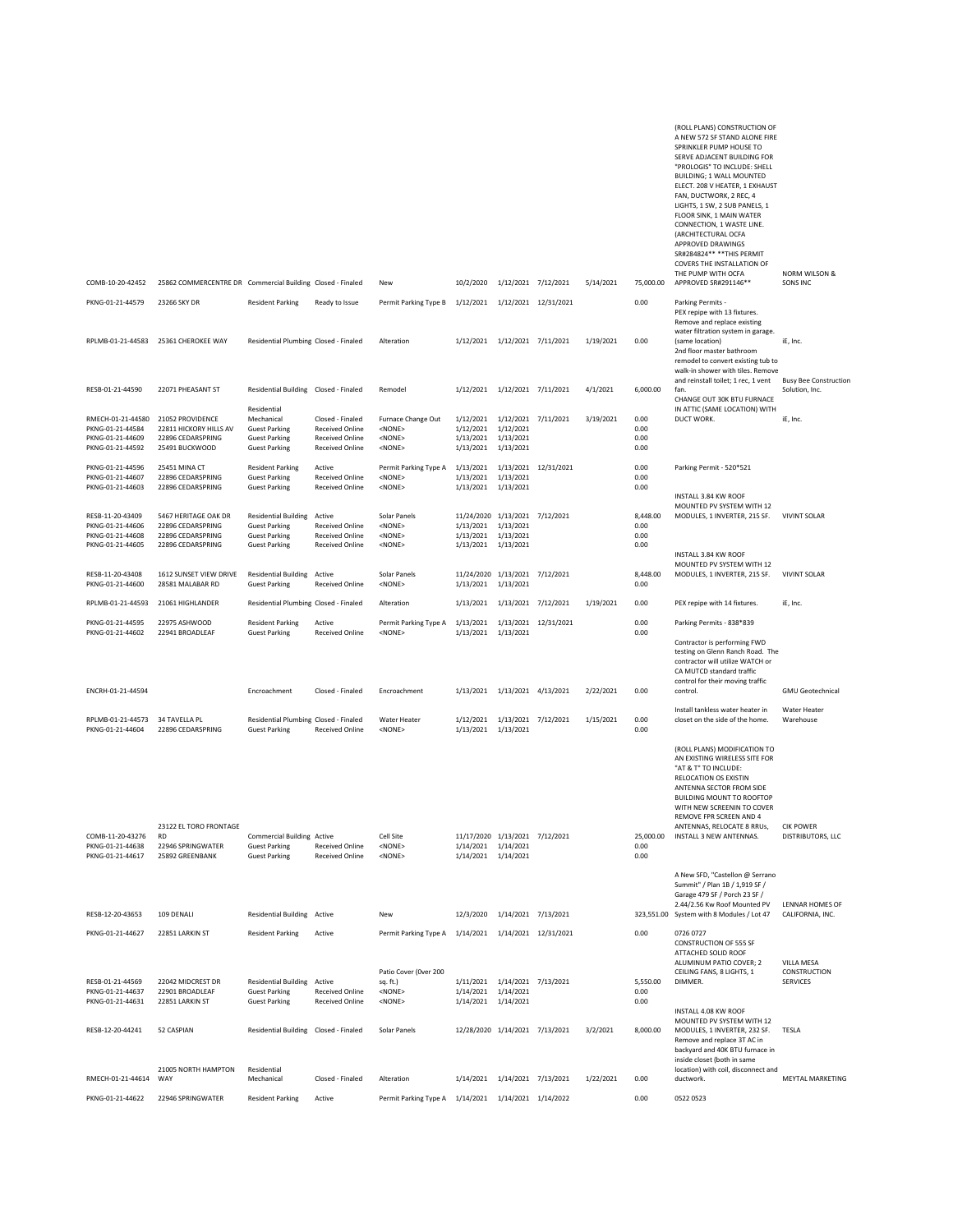| ENCRH-01-21-44587                                         | 22652 Rockford Dr                                         | Encroachment                                                                          | Closed - Finaled                                             | Construction                                             |                                               | 1/12/2021 1/14/2021 7/14/2021                 |                      | 1/19/2021 | 0.00                      | Emergent work to repair failed<br>cable. Replace one sidewalk<br>panel.                                                                                                                                                                                                                                    | SCE - Claudene Duke                                  |
|-----------------------------------------------------------|-----------------------------------------------------------|---------------------------------------------------------------------------------------|--------------------------------------------------------------|----------------------------------------------------------|-----------------------------------------------|-----------------------------------------------|----------------------|-----------|---------------------------|------------------------------------------------------------------------------------------------------------------------------------------------------------------------------------------------------------------------------------------------------------------------------------------------------------|------------------------------------------------------|
| PKNG-01-21-44623                                          | 25892 GREENBANK                                           | <b>Resident Parking</b>                                                               | Active                                                       | Permit Parking Type B 1/14/2021 1/14/2021 12/31/2021     |                                               |                                               |                      |           | 0.00                      | 0524 0525                                                                                                                                                                                                                                                                                                  |                                                      |
| RESB-12-20-43652<br>PKNG-01-21-44636<br>PKNG-01-21-44632  | 111 DENALI<br>22851 LARKIN ST<br>22851 LARKIN ST          | Residential Building Active<br><b>Guest Parking</b><br><b>Guest Parking</b>           | <b>Received Online</b><br>Received Online                    | New<br><none><br/><none></none></none>                   | 12/3/2020<br>1/14/2021<br>1/14/2021           | 1/14/2021 7/13/2021<br>1/14/2021<br>1/14/2021 |                      |           | 0.00<br>0.00              | A New SFD, "Castellon @ Serrano<br>Summit" Plan 2A / 2,273 SF /<br>Garage 435 SF / Deck 99 SF /<br>2.44/5.56 kw roof mounted PV<br>366,621.00 system with 8 modules / Lot 46                                                                                                                               | LENNAR HOMES OF<br>CALIFORNIA, INC.                  |
| RPLMB-01-21-44611 17 VITALE LN                            |                                                           | Residential Plumbing Closed - Finaled                                                 |                                                              | Alteration                                               | 1/14/2021                                     | 1/14/2021 7/13/2021                           |                      | 1/29/2021 | 0.00                      | PEX repipe with 12 fixtures.                                                                                                                                                                                                                                                                               | Integrity Repipe, Inc.                               |
| RPLMB-01-21-44626                                         | 26152 HILLSFORD PL                                        | Residential Plumbing Closed - Finaled                                                 |                                                              | Alteration                                               | 1/14/2021                                     | 1/14/2021 7/13/2021                           |                      | 3/18/2021 | 0.00                      | PEX repipe with 9 fixtures and 2<br>hose bibs.                                                                                                                                                                                                                                                             | SEVERSON<br>PLUMBING, INC.                           |
| RESB-01-21-44618                                          | 20865 HEATHERVIEW                                         | Residential Building Closed - Finaled                                                 |                                                              | Remodel                                                  |                                               | 1/14/2021 1/14/2021 7/13/2021                 |                      | 3/3/2021  | 10,000.00                 | Remodel 2nd fl. master bathroom<br>to include: replace 1 bathtub w/<br>new tiles, 2 sinks, 1 toilet, 3 lights,<br>1 fan, 1 rec., 1 switch.                                                                                                                                                                 | <b>Socal Renovations</b>                             |
|                                                           |                                                           |                                                                                       |                                                              |                                                          |                                               |                                               |                      |           |                           | A New SFD, "Castellon @ Serrano<br>Summit" / Plan 1A-R / 1,919 SF /<br>Garage 479 SF / Porch 23 SF /<br>2.44/2.56 kw roof mounted PV                                                                                                                                                                       | LENNAR HOMES OF                                      |
| RESB-12-20-43654                                          | 107 DENALI                                                | Residential Building Active                                                           |                                                              | New                                                      | 12/3/2020                                     | 1/14/2021 7/13/2021                           |                      |           |                           | 323,551.00 system with 8 modules /Lot 48                                                                                                                                                                                                                                                                   | CALIFORNIA, INC.                                     |
| RESB-12-20-43821                                          | 24952 GREENBAY DR                                         | Residential Building Active                                                           |                                                              | Solar Panels                                             | 12/8/2020                                     | 1/14/2021 7/13/2021                           |                      |           | 25,750.00                 | ADDITION TO AN EXISTING PV<br>SYSTEM TO INCLUDE: INSTALL<br>8.75 KW ROOF MOUNTED PV<br>SYSTEM WITH 25 MODULES, 1<br>INVERTER, 100A LOAD CENTER,<br>200A MAIN SERVICE PANEL<br>UPGRADE, 490 SF.**04/16/21<br>permit revised to change location<br>of main service panel using old<br>main as a sub panel.** | <b>ENERGY SERVICE</b><br>PARTNERS ESP<br>CONTRACTING |
| RPLMB-01-21-44613                                         | 22201 SUMMIT HILL DR                                      | Residential Plumbing Closed - Finaled                                                 |                                                              | Alteration                                               | 1/14/2021                                     | 1/14/2021 7/14/2021                           |                      | 2/4/2021  | 0.00                      | PEX Repipe (13 fixtures)                                                                                                                                                                                                                                                                                   | <b>GREAT PARK</b><br>PLUMBING                        |
| PKNG-01-21-44610<br>PKNG-01-21-44630<br>PKNG-01-21-44633  | 25491 BUCKWOOD<br>25931 GLENHURST<br>22851 LARKIN ST      | <b>Guest Parking</b><br><b>Guest Parking</b><br><b>Guest Parking</b>                  | <b>Received Online</b><br>Received Online<br>Received Online | <none><br/><none><br/><none></none></none></none>        | 1/14/2021<br>1/14/2021<br>1/14/2021           | 1/14/2021<br>1/14/2021<br>1/14/2021           |                      |           | 0.00<br>0.00<br>0.00      |                                                                                                                                                                                                                                                                                                            |                                                      |
| RESB-12-20-43595                                          | 113 DENALI                                                | <b>Residential Building Active</b>                                                    |                                                              | New                                                      | 12/2/2020                                     | 1/14/2021 7/13/2021                           |                      |           | 454,440.00                | A New 3 Story SFD, "Castellon @<br>Serrano Summit" Plan 3C-R /<br>2,894 SF / Garage 420 SF / 2nd.<br>Floor Deck 150 SF / 2.745/2.88 kw<br>roof mounted PV system with 9<br>modules /Lot 45<br>Remove and replace 60K BTU                                                                                   | LENNAR HOMES OF<br>CALIFORNIA, INC.                  |
| RMECH-01-21-44620                                         | 21578 LOST RIVER CT                                       | Residential<br>Mechanical                                                             | Active                                                       | Furnace Change Out                                       |                                               | 1/14/2021 1/14/2021 7/13/2021                 |                      |           | 0.00                      | furnace in original location in<br>closet.                                                                                                                                                                                                                                                                 | iE, Inc.                                             |
| POOL-01-21-44615<br>PKNG-01-21-44634<br>PKNG-01-21-44628  | 1602 VIEJO RIDGE DR<br>22851 LARKIN ST<br>25452 MINA CT   | Combination<br>Pool/Spa<br><b>Guest Parking</b><br><b>Guest Parking</b>               | Active<br><b>Received Online</b><br><b>Received Online</b>   | Residential<br><none><br/><none></none></none>           | 1/14/2021<br>1/14/2021<br>1/14/2021 1/14/2021 | 1/14/2021 7/13/2021<br>1/14/2021              |                      |           | 30,000.00<br>0.00<br>0.00 | <b>CONSTRUCTION OF 240 SF</b><br>STANDARD POOL AND 40 SF SPA<br>WITH EQUIPMENTS.<br>A New 3 Story SFD, "Castellon @                                                                                                                                                                                        | POOL ICONS                                           |
| RESB-12-20-43742                                          | 103 DENALI                                                | Residential Building Active                                                           |                                                              | New                                                      | 12/7/2020                                     | 1/14/2021 7/13/2021                           |                      |           |                           | Serrano Summit" Plan 3B / 2,894<br>SF / Garage 420 SF / 2nd. Floor<br>Deck 150 SF / 2.745/2.88 kw roof<br>mounted PV system with 9<br>454,440.00 modules /Lot 50                                                                                                                                           | LENNAR HOMES OF<br>CALIFORNIA, INC.                  |
|                                                           |                                                           |                                                                                       |                                                              |                                                          |                                               |                                               |                      |           |                           | A New SFD, "Castellon @ Serrano<br>Summit" Plan 2C-R / 2,273 SF /<br>Garage 435 SF / Deck 99 SF /                                                                                                                                                                                                          |                                                      |
| RESB-12-20-43655                                          | 105 DENALI                                                | <b>Residential Building Active</b>                                                    |                                                              | New                                                      | 12/3/2020                                     | 1/14/2021 7/13/2021                           |                      |           |                           | 2.44/5.56 kw roof mounted PV<br>366,621.00 system with 8 modules / Lot 49<br>A New 3 Story SFD, "Castellon @<br>Serrano Summit" Plan 4A-R /<br>3,339 SF / Garage 422 SF / Deck                                                                                                                             | LENNAR HOMES OF<br>CALIFORNIA, INC.                  |
| RESB-12-20-43743                                          | 101 DENALI                                                | Residential Building Active                                                           |                                                              | New                                                      | 12/7/2020                                     | 1/14/2021 7/13/2021                           |                      |           |                           | 288 SF / 2.745/2.880 kw roof<br>mounted PV system with 9<br>543,481.00 modules / Lot 51<br>A New 3 Story SFD, "Castellon @                                                                                                                                                                                 | LENNAR HOMES OF<br>CALIFORNIA, INC.                  |
| RESB-12-20-43594                                          | 115 DENALI                                                | Residential Building Active                                                           |                                                              | New                                                      | 12/2/2020                                     | 1/14/2021 7/13/2021                           |                      |           |                           | Serrano Summit" Plan 4B / 3,339<br>SF / Garage 422 SF / Deck 288 SF /<br>2.745/2.880 kw roof mounted PV<br>543,481.00 system with 9 modules / Lot 44                                                                                                                                                       | LENNAR HOMES OF<br>CALIFORNIA, INC.                  |
| PKNG-01-21-44612                                          | 22876 BROADLEAF                                           | <b>Guest Parking</b>                                                                  | <b>Received Online</b>                                       | $<$ NONE $>$                                             | 1/14/2021                                     | 1/14/2021                                     |                      |           | 0.00                      | PEX Repipe (12 fixtures plus 3                                                                                                                                                                                                                                                                             | Ultimate Builders, Inc.                              |
| RPLMB-01-21-44621<br>PKNG-01-21-44619<br>PKNG-01-21-44635 | 21781 EXTON WAY<br>28402 QUIET HILL LN<br>22851 LARKIN ST | Residential Plumbing Closed - Finaled<br><b>Guest Parking</b><br><b>Guest Parking</b> | Received Online<br>Received Online                           | Alteration<br><none><br/><none></none></none>            | 1/14/2021 1/14/2021<br>1/14/2021              | 1/14/2021 1/14/2021 7/13/2021<br>1/14/2021    |                      | 2/2/2021  | 0.00<br>0.00<br>0.00      | hose bibbs)<br>Get together                                                                                                                                                                                                                                                                                | (Repipe 1)                                           |
| PKNG-01-21-44650<br>PKNG-01-21-44653<br>PKNG-01-21-44655  | 25432 SPRING GLEN<br>23162 LA VACA ST<br>23162 LA VACA ST | <b>Resident Parking</b><br><b>Guest Parking</b><br><b>Guest Parking</b>               | Active<br><b>Received Online</b><br>Received Online          | Permit Parking Type A<br><none><br/><none></none></none> | 1/15/2021<br>1/15/2021<br>1/15/2021           | 1/15/2021<br>1/15/2021                        | 1/15/2021 12/31/2021 |           | 0.00<br>0.00<br>0.00      | Parking Permits -                                                                                                                                                                                                                                                                                          |                                                      |
|                                                           |                                                           |                                                                                       |                                                              |                                                          |                                               |                                               |                      |           |                           | DEMOLITION AN EXISTING LOAD<br>BEARING WALL BETWEEN DINING<br>AND LIVING AREA AND INSTALL A<br>NEW BEAM WITH 2 POST; 10                                                                                                                                                                                    | OC HOME                                              |
| RESB-01-21-44598                                          | 49 BONITA VISTA                                           | Residential Building Closed - Finaled                                                 |                                                              | Remodel                                                  |                                               | 1/13/2021 1/15/2021 7/14/2021                 |                      | 3/22/2021 | 15,000.00                 | LIGHTS.<br>PEX Repipe (14 fixtures); Also 1-                                                                                                                                                                                                                                                               | RESTORATION, INC.                                    |
| RPLMB-01-21-44645 22271 CHESTNUT LN                       |                                                           | Residential Plumbing Closed - Finaled                                                 |                                                              | Alteration                                               |                                               | 1/15/2021 1/15/2021 7/14/2021                 |                      | 1/27/2021 | 0.00                      | New Main Line (water line) from<br>meter to house.                                                                                                                                                                                                                                                         | PACIFIC COAST<br>COPPER REPIPE, INC.                 |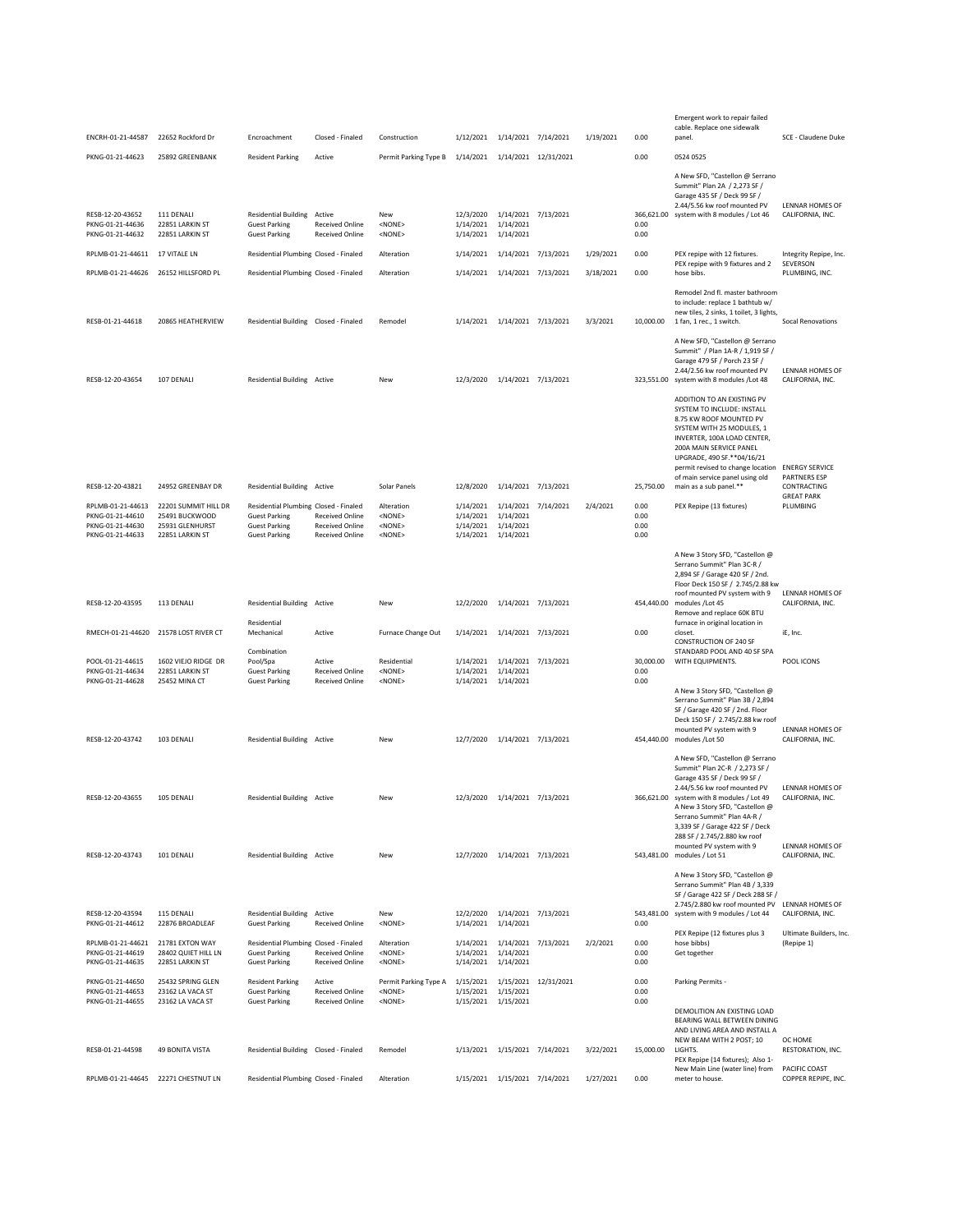| RESB-12-20-44272                                          | 11 LARK                                                 | Residential Building Closed - Finaled                                                 |                                                                     | Solar Panels                                             | 12/29/2020 1/15/2021 7/14/2021                                    |                                            |                      | 2/24/2021 | 19,000.00            | INSTALL 8.16 KW ROOF<br>MOUNTED PV SYSTEM WITH 24<br>MODULES, MICRO-INVERTERS,<br>475 SF.<br>Convert existing loft into a<br>bedroom with a closet - Frame<br>walls, door, closet; Drywall. Rec-2<br>1-Light 1-Switch 1-Smoke<br>Detector; 1-Mech Alt (vent & | <b>EVOLUTION ENERGY</b>           |
|-----------------------------------------------------------|---------------------------------------------------------|---------------------------------------------------------------------------------------|---------------------------------------------------------------------|----------------------------------------------------------|-------------------------------------------------------------------|--------------------------------------------|----------------------|-----------|----------------------|---------------------------------------------------------------------------------------------------------------------------------------------------------------------------------------------------------------------------------------------------------------|-----------------------------------|
| RESB-01-21-44640                                          | <b>39 TOURAINE PL</b>                                   | <b>Residential Building</b>                                                           | Closed - Finaled                                                    | Remodel                                                  | 1/15/2021 1/15/2021 7/14/2021                                     |                                            |                      | 2/5/2021  | 8,900.00             | ductwork).                                                                                                                                                                                                                                                    |                                   |
| PKNG-01-21-44648                                          | 24092 JAGGER ST                                         | <b>Resident Parking</b>                                                               | Active                                                              | Permit Parking Type A                                    | 1/15/2021                                                         |                                            | 1/15/2021 12/31/2021 |           | 0.00                 | Parking Permits - 846*847                                                                                                                                                                                                                                     | <b>Magic House Cleaning</b>       |
| RESB-01-21-44647                                          | 22991 LAUREL GROVE CIR                                  | Residential Building Active                                                           |                                                                     | Repair                                                   | 1/15/2021                                                         | 1/15/2021 7/14/2021                        |                      |           | 1,500.00             | Remove wood siding and replace<br>with paper and stucco on front of<br>home only. (700 SF)                                                                                                                                                                    |                                   |
| RPLMB-01-21-44646<br>PKNG-01-21-44654<br>PKNG-01-21-44656 | 21991 APACHE DR<br>23162 LA VACA ST<br>25832 SOUTHBROOK | Residential Plumbing Closed - Finaled<br><b>Guest Parking</b><br><b>Guest Parking</b> | <b>Received Online</b><br><b>Received Online</b>                    | Gas<br><none><br/><none></none></none>                   | 1/15/2021 1/15/2021 7/14/2021<br>1/15/2021<br>1/15/2021 1/15/2021 | 1/15/2021                                  |                      | 1/26/2021 | 0.00<br>0.00<br>0.00 | Install one (1) new gas line (80 LF) Olson Superior<br>from meter to BBQ and Firepit.                                                                                                                                                                         | Plumbing, Inc.                    |
|                                                           |                                                         |                                                                                       |                                                                     |                                                          |                                                                   |                                            |                      |           |                      | Install 5.1 KW roof mounted PV<br>system with 15 modules, 1<br>inverter, 295 SF. ** 03/16/21<br>permit revised. system size<br>changed to 4.76kW with 14                                                                                                      |                                   |
| RESB-01-21-44448<br>PKNG-01-21-44652                      | <b>39 BONITA VISTA</b><br>23162 LA VACA ST              | <b>Residential Building</b><br><b>Guest Parking</b>                                   | Closed - Finaled<br><b>Received Online</b>                          | Solar Panels<br><none></none>                            | 1/5/2021<br>1/15/2021                                             | 1/15/2021 7/14/2021<br>1/15/2021           |                      | 3/19/2021 | 12,000.00<br>0.00    | modules, 1 inverter, 275 sf.**                                                                                                                                                                                                                                | TESLA                             |
| PKNG-01-21-44639                                          | 23152 LA VACA ST                                        | <b>Guest Parking</b><br>Residential                                                   | Received Online                                                     | <none></none>                                            | 1/15/2021                                                         | 1/15/2021                                  |                      |           | 0.00                 | 23152 la vaca street<br>Change out one 70K BTU furnace<br>in original location in attic and one<br>70K BTU furnace in original<br>location in garage. Two coils                                                                                               |                                   |
| RMECH-01-21-44644                                         | 28381 HARVEST VIEW LN                                   | Mechanical                                                                            | Closed - Finaled                                                    | Furnace Change Out                                       | 1/15/2021                                                         | 1/15/2021 7/14/2021                        |                      | 2/19/2021 | 0.00                 | included<br>INSTALL 4.32 KW ROOF<br>MOUNTED PV SYSTEM WITH 12<br>MODULES, MICRO-INVERTERS,                                                                                                                                                                    | iE, Inc.<br><b>TLP Electric</b>   |
| RESB-12-20-44293<br>PKNG-01-21-44651                      | 28872 OAKVIEW LN<br>22901 BROADLEAF                     | <b>Residential Building</b><br><b>Guest Parking</b>                                   | Closed - Finaled<br><b>Received Online</b>                          | Solar Panels<br><none></none>                            | 12/29/2020 1/15/2021<br>1/15/2021                                 | 1/15/2021                                  | 7/14/2021            | 4/1/2021  | 12,960.00<br>0.00    | 223 SF.                                                                                                                                                                                                                                                       | Integrations, Inc.                |
| RPLMB-01-21-44643                                         | 26582 MOON RIDGE                                        | Residential Plumbing Closed - Finaled                                                 |                                                                     | Alteration                                               |                                                                   | 1/15/2021 1/15/2021 7/14/2021              |                      | 1/22/2021 | 0.00                 | PEX repipe with 12 fixtures.<br>Install 3.575 KW roof mounted PV<br>system with 11 modules, 1                                                                                                                                                                 | iE, Inc.                          |
| RESB-01-21-44577<br>PKNG-01-21-44658                      | 24496 VIA TEQUILA<br>25492 BUCKWOOD                     | <b>Residential Building</b><br><b>Guest Parking</b>                                   | Closed - Finaled<br><b>Received Online</b>                          | Solar Panels<br><none></none>                            | 1/16/2021                                                         | 1/12/2021 1/15/2021 7/14/2021<br>1/16/2021 |                      | 2/22/2021 | 7,865.00<br>0.00     | inverter, 211 SF.                                                                                                                                                                                                                                             | <b>VIVINT SOLAR</b>               |
| PKNG-01-21-44661<br>PKNG-01-21-44657                      | 23161 LA VACA ST<br>22901 BROADLEAF                     | <b>Resident Parking</b><br><b>Guest Parking</b>                                       | Active<br>Received Online                                           | Permit Parking Type B<br><none></none>                   | 1/16/2021 1/16/2021 12/31/2021<br>1/16/2021                       | 1/16/2021                                  |                      |           | 0.00<br>0.00         | Parking Permits - 859*860                                                                                                                                                                                                                                     |                                   |
| PKNG-01-21-44659<br>PKNG-01-21-44660                      | 25492 BUCKWOOD<br>25492 BUCKWOOD                        | <b>Guest Parking</b><br><b>Guest Parking</b>                                          | Received Online<br>Received Online                                  | <none><br/><none></none></none>                          | 1/16/2021<br>1/16/2021                                            | 1/16/2021<br>1/16/2021                     |                      |           | 0.00<br>0.00         |                                                                                                                                                                                                                                                               |                                   |
| PKNG-01-21-44663<br>PKNG-01-21-44665                      | <b>25452 MINA CT</b><br>23211 LA VACA ST                | <b>Guest Parking</b><br><b>Guest Parking</b>                                          | <b>Received Online</b><br><b>Received Online</b>                    | <none><br/><none></none></none>                          | 1/17/2021<br>1/17/2021                                            | 1/17/2021<br>1/17/2021                     |                      |           | 0.00<br>0.00         |                                                                                                                                                                                                                                                               |                                   |
| PKNG-01-21-44666                                          | 23201 LA VACA ST                                        | <b>Guest Parking</b>                                                                  | Received Online                                                     | <none></none>                                            | 1/17/2021                                                         | 1/17/2021                                  |                      |           | 0.00                 |                                                                                                                                                                                                                                                               |                                   |
| PKNG-01-21-44664                                          | 25536 ASHBROOK                                          | <b>Resident Parking</b>                                                               | Active                                                              | Permit Parking Type A                                    | 1/17/2021                                                         |                                            | 1/17/2021 12/31/2021 |           | 0.00                 | Parking Permits - 850                                                                                                                                                                                                                                         |                                   |
| PKNG-01-21-44662<br>PKNG-01-21-44669                      | 25462 MINA CT<br>22892 BROADLEAF                        | <b>Resident Parking</b><br><b>Guest Parking</b>                                       | Active<br><b>Received Online</b>                                    | Permit Parking Type A<br><none></none>                   | 1/17/2021<br>1/18/2021                                            | 1/18/2021                                  | 1/17/2021 12/31/2021 |           | 0.00<br>0.00         | Parking Permits - 848*849                                                                                                                                                                                                                                     |                                   |
| PKNG-01-21-44673                                          | 22996 ASHWOOD                                           | <b>Resident Parking</b>                                                               | Active                                                              | Permit Parking Type A                                    | 1/18/2021                                                         |                                            | 1/18/2021 12/31/2021 |           | 0.00                 | Parking Permits - 851-853                                                                                                                                                                                                                                     |                                   |
| PKNG-01-21-44670<br>PKNG-01-21-44671<br>PKNG-01-21-44668  | 23015 ASHWOOD<br>22941 BROADLEAF<br>23211 LA VACA ST    | <b>Resident Parking</b><br><b>Guest Parking</b><br><b>Guest Parking</b>               | <b>Received Online</b><br>Received Online<br><b>Received Online</b> | Permit Parking Type A<br><none><br/><none></none></none> | 1/18/2021<br>1/18/2021<br>1/18/2021                               | 1/18/2021<br>1/18/2021                     | 1/18/2021 12/31/2021 |           | 0.00<br>0.00<br>0.00 | Parking Permits -                                                                                                                                                                                                                                             | <b>LMD Designs</b>                |
| PKNG-01-21-44672<br>PKNG-01-21-44667                      | 22792 NOLAN ST<br>25565 GLENACRES                       | <b>Resident Parking</b><br><b>Guest Parking</b>                                       | Active<br>Received Online                                           | Permit Parking Type A<br><none></none>                   | 1/18/2021 1/18/2021 12/31/2021<br>1/18/2021                       | 1/18/2021                                  |                      |           | 0.00<br>0.00         | Parking Permits - 840*841                                                                                                                                                                                                                                     | 1958                              |
| RESB-12-20-44079<br>PKNG-01-21-44697                      | 1838 ALISO CANYON DR<br>23942 OSWEGO ST                 | <b>Residential Building</b><br><b>Guest Parking</b>                                   | Closed - Finaled<br><b>Received Online</b>                          | Solar Panels<br><nonf></nonf>                            | 12/18/2020 1/19/2021 7/18/2021<br>1/19/2021 1/19/2021             |                                            |                      | 2/10/2021 | 18,270.00<br>0.00    | INSTALL 6.3 KW ROOF MOUNTED<br>PV SYSTEM WITH 15 MODULES,<br>MICRO-INVERTERS, 346 SF.                                                                                                                                                                         | Solar Permit<br>Specialists       |
| RPLMB-01-21-44680                                         | 21751 JOHNSTONE DR                                      | Residential Plumbing Closed - Finaled                                                 |                                                                     | Alteration                                               | 1/19/2021                                                         | 1/19/2021 7/18/2021                        |                      | 1/27/2021 | 0.00                 | PEX repipe with 15 fixtures.                                                                                                                                                                                                                                  | CARE PLUMBING, INC.               |
| RPLMB-01-21-44688                                         | 21184 JASMINES WAY                                      | Residential Plumbing Closed - Finaled                                                 |                                                                     | Alteration                                               |                                                                   | 1/19/2021 1/19/2021 7/18/2021              |                      | 1/25/2021 | 0.00                 | PEX Repipe (13 fixtures)                                                                                                                                                                                                                                      | iE. Inc.                          |
|                                                           | Tract 17300 Lots 32-42, 83-                             |                                                                                       |                                                                     |                                                          |                                                                   |                                            |                      |           |                      | Portola Center - Precise Grading<br>Plans/Production Homes, Tract                                                                                                                                                                                             | <b>BALDWIN NEW</b>                |
| GRAD-07-20-41084                                          | 85                                                      | Grading                                                                               | Active                                                              | Precise                                                  | 7/21/2020 1/19/2021                                               |                                            |                      |           | 0.00                 | 17300, Phase 10, Lots32-42, 83-85 HOMES<br>PEX repipe with 13 fixtures and 4 Ultimate Builders, Inc.                                                                                                                                                          |                                   |
| RPLMB-01-21-44683                                         | 22171 DEBRA ST                                          | Residential Plumbing Closed - Finaled                                                 |                                                                     | Alteration                                               | 1/19/2021                                                         | 1/19/2021 7/18/2021                        |                      | 2/5/2021  | 0.00                 | hose bibs.<br>NEW ELECT. LINE FROM AN EXT.<br>OUTLET TO FOUNTAING AND<br>BBQ; 1 ELECT. LINE FROM INT.<br>OUTLET TO EXT. FUTURE                                                                                                                                | (Repipe 1)                        |
| RELEC-01-21-44693                                         | 1699 SONORA CREEK LANE Residential Electrical Active    |                                                                                       |                                                                     | Remodel                                                  | 1/19/2021 1/19/2021 7/18/2021                                     |                                            |                      |           | 0.00                 | FOUNTAIN; 1 ELECT. LINE FROM<br>EXT. OUTLET TO FUTURE<br>PILASTER.<br>Install 10.2 KW roof mounted PV<br>system with 30 modules,<br>microinverters, 1 combiner box,                                                                                           | MICHEL DADOUR<br>Dutchmen         |
| RESB-01-21-44586                                          | 25661 ASHBY WAY<br>26382 MOUNTAIN GROVE                 | Residential Building Closed - Finaled                                                 |                                                                     | Solar Panels                                             | 1/12/2021                                                         | 1/19/2021 7/18/2021                        |                      | 2/18/2021 | 7,000.00             | 579 SF.                                                                                                                                                                                                                                                       | Construction<br><b>GREAT PARK</b> |
| RPLMB-01-21-44676<br>PKNG-01-21-44696                     | <b>CIR</b><br>23942 OSWEGO ST                           | Residential Plumbing Closed - Finaled<br><b>Guest Parking</b>                         | <b>Received Online</b>                                              | Alteration<br><none></none>                              | 1/19/2021                                                         | 1/19/2021 1/19/2021 7/18/2021<br>1/19/2021 |                      | 2/4/2021  | 0.00<br>0.00         | PEX REPIPE: 13 FIXTURES.                                                                                                                                                                                                                                      | PLUMBING<br><b>GREAT PARK</b>     |
| RPLMB-01-21-44677                                         | 22285 NEWBRIDGE WAY                                     | <b>Residential Plumbing Active</b>                                                    |                                                                     | Alteration                                               |                                                                   | 1/19/2021 1/19/2021 7/18/2021              |                      |           | 0.00                 | PEX REPIPE: 13 FIXTURES.<br>CONSTRUCTION OF 260 SF SOLID<br>ROOF ATTACHED ALUMINUM                                                                                                                                                                            | PLUMBING                          |
| RESB-01-21-44685                                          | 5 VERANO                                                | Residential Building Closed - Finaled                                                 |                                                                     | Patio Cover (Over 200<br>sq. ft.)                        | 1/19/2021 1/19/2021 7/18/2021                                     |                                            |                      | 3/16/2021 | 10,000.00            | PATIO COVER; 2 LIGHTS, 1<br>CEILING FAN.                                                                                                                                                                                                                      | ALL PRO<br>REMODELING             |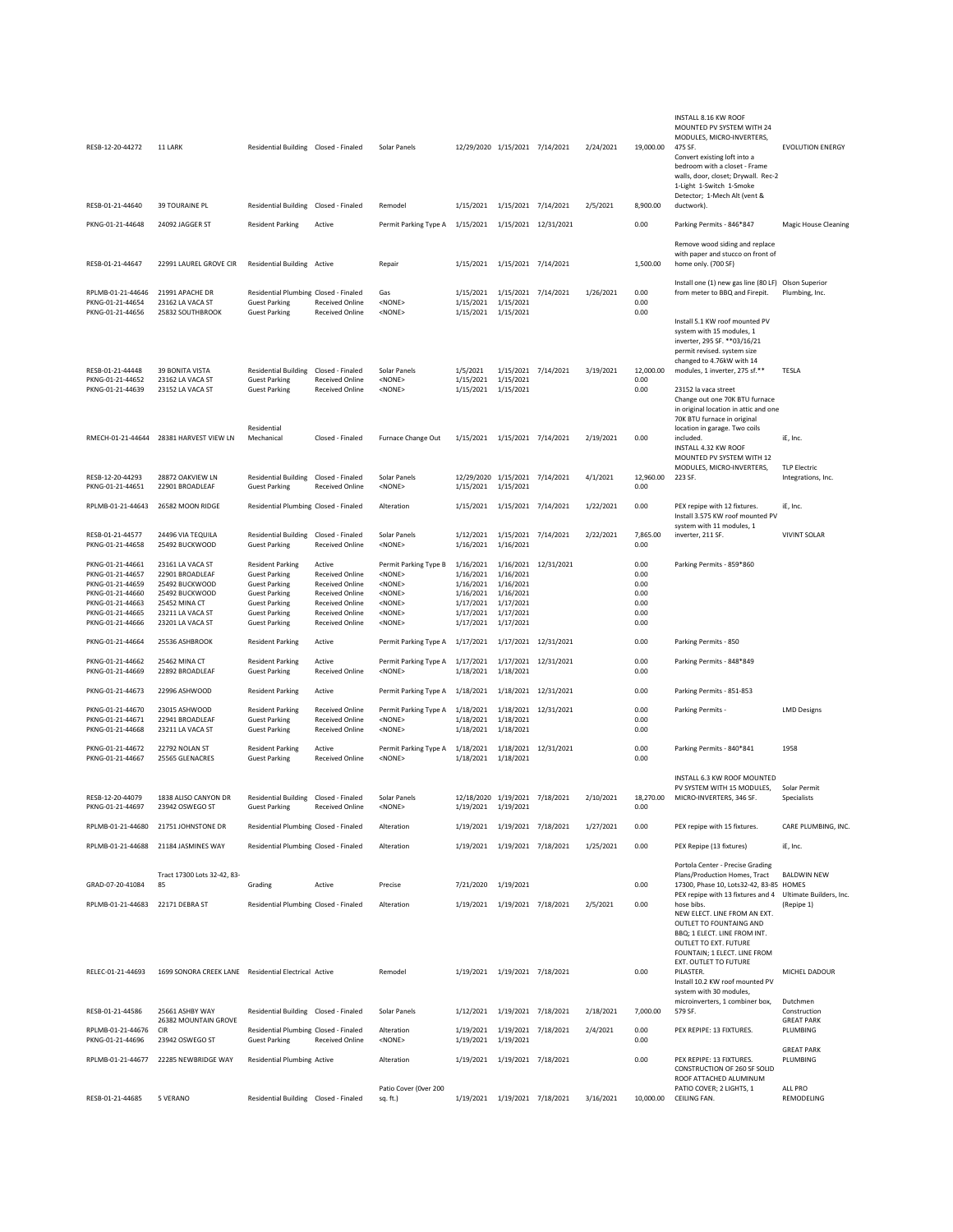|                                                                                                                                                                                                      | RPLMB-01-21-44678 26317 SPRING CREEK CIR                                                                                                                                                                      | Residential Plumbing Closed - Finaled                                                                                                                                                                                                                            |                                                                                                                                                                                                                 | Alteration                                                                                                                                                                 | 1/19/2021 1/19/2021 7/18/2021                                                                                                 |                                                                                                                                                    |                      | 1/29/2021             | 0.00                                                                                  | PEX REPIPE: 13 FIXTURES.                                                                                                                                                                                                                                                                                                                                                                                                         | <b>GREAT PARK</b><br>PLUMBING                     |
|------------------------------------------------------------------------------------------------------------------------------------------------------------------------------------------------------|---------------------------------------------------------------------------------------------------------------------------------------------------------------------------------------------------------------|------------------------------------------------------------------------------------------------------------------------------------------------------------------------------------------------------------------------------------------------------------------|-----------------------------------------------------------------------------------------------------------------------------------------------------------------------------------------------------------------|----------------------------------------------------------------------------------------------------------------------------------------------------------------------------|-------------------------------------------------------------------------------------------------------------------------------|----------------------------------------------------------------------------------------------------------------------------------------------------|----------------------|-----------------------|---------------------------------------------------------------------------------------|----------------------------------------------------------------------------------------------------------------------------------------------------------------------------------------------------------------------------------------------------------------------------------------------------------------------------------------------------------------------------------------------------------------------------------|---------------------------------------------------|
| RPLMB-01-21-44689<br>ENCRH-01-21-44681                                                                                                                                                               | 21186 JASMINES WAY<br>24082 GEMWOOD DR                                                                                                                                                                        | Residential Plumbing Closed - Finaled<br>Encroachment                                                                                                                                                                                                            | Closed - Finaled                                                                                                                                                                                                | Alteration<br>Construction                                                                                                                                                 | 1/19/2021<br>1/19/2021                                                                                                        | 1/19/2021 7/18/2021<br>1/19/2021                                                                                                                   | 4/19/2021            | 1/26/2021<br>2/1/2021 | 0.00<br>0.00                                                                          | PEX Repipe (13 fixtures)<br>Replace driveway approach                                                                                                                                                                                                                                                                                                                                                                            | iE, Inc.                                          |
| RELEC-01-21-44692                                                                                                                                                                                    | 23681 DUNE MEAR RD                                                                                                                                                                                            | Residential Electrical Closed - Finaled                                                                                                                                                                                                                          |                                                                                                                                                                                                                 | Remodel                                                                                                                                                                    | 1/19/2021                                                                                                                     | 1/19/2021 7/18/2021                                                                                                                                |                      | 1/21/2021             | 0.00                                                                                  | Replace 16 switches and 22<br>outlets.                                                                                                                                                                                                                                                                                                                                                                                           | RJ Electric                                       |
| ENCRH-01-21-44695                                                                                                                                                                                    | 22641 Marylhurst Ct.                                                                                                                                                                                          | Encroachment                                                                                                                                                                                                                                                     | Closed - Finaled                                                                                                                                                                                                | Construction                                                                                                                                                               | 1/19/2021                                                                                                                     | 1/19/2021 6/18/2021                                                                                                                                |                      | 1/29/2021             | 0.00                                                                                  | Emergent work for repairing a<br>handhole.                                                                                                                                                                                                                                                                                                                                                                                       | SCE - Claudene Duke                               |
| PKNG-01-21-44700                                                                                                                                                                                     | 23942 OSWEGO ST                                                                                                                                                                                               | <b>Resident Parking</b>                                                                                                                                                                                                                                          | Active                                                                                                                                                                                                          | Permit Parking Type A                                                                                                                                                      | 1/19/2021                                                                                                                     | 1/19/2021 12/31/2021                                                                                                                               |                      |                       | 0.00                                                                                  | Parking Permits - 871*872                                                                                                                                                                                                                                                                                                                                                                                                        |                                                   |
| RPLMB-01-21-44675                                                                                                                                                                                    | 22052 SUMMIT HILL DR                                                                                                                                                                                          | <b>Residential Plumbing Active</b>                                                                                                                                                                                                                               |                                                                                                                                                                                                                 | Alteration                                                                                                                                                                 | 1/19/2021 1/19/2021 7/18/2021                                                                                                 |                                                                                                                                                    |                      |                       | 0.00                                                                                  | PEX REPIPE: 13 FIXTURES.                                                                                                                                                                                                                                                                                                                                                                                                         | <b>GREAT PARK</b><br>PLUMBING                     |
| PKNG-01-21-44687                                                                                                                                                                                     | 25321 ROMERA PL                                                                                                                                                                                               | <b>Resident Parking</b>                                                                                                                                                                                                                                          | Active                                                                                                                                                                                                          | Permit Parking Type A                                                                                                                                                      | 1/19/2021                                                                                                                     | 1/19/2021 12/31/2021                                                                                                                               |                      |                       | 0.00                                                                                  | Parking Permit - 728                                                                                                                                                                                                                                                                                                                                                                                                             |                                                   |
| RPLMB-01-21-44690                                                                                                                                                                                    | 21198 JASMINES WAY                                                                                                                                                                                            | Residential Plumbing Closed - Finaled                                                                                                                                                                                                                            |                                                                                                                                                                                                                 | Alteration                                                                                                                                                                 | 1/19/2021                                                                                                                     | 1/19/2021 7/18/2021                                                                                                                                |                      | 1/22/2021             | 0.00                                                                                  | PEX Repipe (13 fixtures)                                                                                                                                                                                                                                                                                                                                                                                                         | iE, Inc.                                          |
| RESB-01-21-44629                                                                                                                                                                                     | 22832 NOLAN ST                                                                                                                                                                                                | Residential Building Closed - Finaled                                                                                                                                                                                                                            |                                                                                                                                                                                                                 | Reroof                                                                                                                                                                     | 1/14/2021                                                                                                                     | 1/19/2021 7/18/2021                                                                                                                                |                      | 3/8/2021              | 7,000.00                                                                              | Tearoff 2300 SF of roofing<br>material. Wood repair as needed.<br>Install 1 layer of synthetic<br>underlayment. Install Owens<br>Corning TruDefinition Duration<br>Cool shingles.                                                                                                                                                                                                                                                | <b>Reliable Roofing</b>                           |
| RPLMB-01-21-44674                                                                                                                                                                                    | 22266 SUMMIT HILL DR                                                                                                                                                                                          | <b>Residential Plumbing Active</b>                                                                                                                                                                                                                               |                                                                                                                                                                                                                 | Alteration                                                                                                                                                                 | 1/19/2021 1/19/2021 7/18/2021                                                                                                 |                                                                                                                                                    |                      |                       | 0.00                                                                                  | PEX REPIPE: 13 FIXTURES.                                                                                                                                                                                                                                                                                                                                                                                                         | <b>GREAT PARK</b><br>PLUMBING                     |
| PKNG-01-21-44682<br>PKNG-01-21-44710                                                                                                                                                                 | 25232 CAMPO ROJO<br>22896 CEDARSPRING                                                                                                                                                                         | <b>Guest Parking</b><br><b>Guest Parking</b>                                                                                                                                                                                                                     | <b>Received Online</b><br><b>Received Online</b>                                                                                                                                                                | <none><br/><none></none></none>                                                                                                                                            | 1/19/2021<br>1/20/2021                                                                                                        | 1/19/2021<br>1/20/2021                                                                                                                             |                      |                       | 0.00<br>0.00                                                                          | Install 8.16 KW Roof mounted PV                                                                                                                                                                                                                                                                                                                                                                                                  |                                                   |
| RESB-12-20-44165                                                                                                                                                                                     | 1162 Viejo Hills Dr                                                                                                                                                                                           | <b>Residential Building</b>                                                                                                                                                                                                                                      | Closed - Finaled                                                                                                                                                                                                | Solar Panels                                                                                                                                                               | 12/22/2020 1/20/2021 7/19/2021                                                                                                |                                                                                                                                                    |                      | 2/18/2021             | 16,000.00                                                                             | system with 24 modules, 1,<br>inverter, 472 SF.<br>8.84 KW ROOF MOUNTED PV<br>SYSTEM WITH 26 MODULES, 1<br>INVERTER, 27 KWH ENERGY<br>STORAGE SYSTEM WITH 2<br>BATTERIES, 200A COMBINER<br>PANEL, 125A LOAD CENTER, 225A                                                                                                                                                                                                         | TESLA                                             |
| RESB-01-21-44679<br>PKNG-01-21-44720                                                                                                                                                                 | 1522 VIEJO RIDGE<br>22896 CEDARSPRING                                                                                                                                                                         | <b>Residential Building</b><br><b>Guest Parking</b>                                                                                                                                                                                                              | Active<br>Received Online                                                                                                                                                                                       | Solar Panels<br>$<$ NONF>                                                                                                                                                  | 1/19/2021<br>1/20/2021                                                                                                        | 1/20/2021 7/19/2021<br>1/20/2021                                                                                                                   |                      |                       | 32,000.00<br>0.00                                                                     | LOAD CENTER, 511 SF.                                                                                                                                                                                                                                                                                                                                                                                                             | TESLA                                             |
| PKNG-01-21-44728<br>PKNG-01-21-44725                                                                                                                                                                 | 25422 MINA CT<br>23932 OSWEGO ST                                                                                                                                                                              | <b>Resident Parking</b><br><b>Guest Parking</b>                                                                                                                                                                                                                  | Void<br>Received Online                                                                                                                                                                                         | Permit Parking Type C 1/20/2021 1/20/2021 1/20/2022<br><none></none>                                                                                                       | 1/20/2021                                                                                                                     | 1/20/2021                                                                                                                                          |                      | 1/22/2021             | 0.00<br>0.00                                                                          |                                                                                                                                                                                                                                                                                                                                                                                                                                  |                                                   |
| PKNG-01-21-44727<br>PKNG-01-21-44708                                                                                                                                                                 | 25422 MINA CT<br>23201 LA VACA ST                                                                                                                                                                             | <b>Resident Parking</b><br><b>Guest Parking</b>                                                                                                                                                                                                                  | Void<br>Received Online                                                                                                                                                                                         | Permit Parking Type B<br><none></none>                                                                                                                                     | 1/20/2021<br>1/20/2021                                                                                                        | 1/20/2021 1/20/2022<br>1/20/2021                                                                                                                   |                      | 1/22/2021             | 0.00<br>0.00                                                                          |                                                                                                                                                                                                                                                                                                                                                                                                                                  |                                                   |
| PKNG-01-21-44726                                                                                                                                                                                     | 25422 MINA CT                                                                                                                                                                                                 | <b>Resident Parking</b>                                                                                                                                                                                                                                          | Active                                                                                                                                                                                                          | Permit Parking Type A                                                                                                                                                      | 1/20/2021                                                                                                                     | 1/20/2021 12/31/2021                                                                                                                               |                      |                       | 0.00                                                                                  | Parking Permit - 854                                                                                                                                                                                                                                                                                                                                                                                                             |                                                   |
| TRAN-01-21-44699<br>PKNG-01-21-44723                                                                                                                                                                 | multiple locations<br>23932 OSWEGO ST                                                                                                                                                                         | Transportation<br><b>Guest Parking</b>                                                                                                                                                                                                                           | Active<br><b>Received Online</b>                                                                                                                                                                                | Single Trip<br>$<$ NONE $>$                                                                                                                                                | 1/19/2021<br>1/20/2021                                                                                                        | 1/20/2021 1/22/2021<br>1/20/2021                                                                                                                   |                      |                       | 0.00<br>0.00                                                                          | 2 trips<br>Install 4.08 kw roof mounted PV                                                                                                                                                                                                                                                                                                                                                                                       | SOUTHERN COUNTIES                                 |
| RESB-01-21-44515                                                                                                                                                                                     | 12 CASA VERDE                                                                                                                                                                                                 | <b>Residential Building</b>                                                                                                                                                                                                                                      | Closed - Finaled                                                                                                                                                                                                | Solar Panels                                                                                                                                                               | 1/8/2021                                                                                                                      |                                                                                                                                                    | 1/20/2021 7/19/2021  | 2/12/2021             | 8,000.00                                                                              | system with 12 modules, 1<br>inverter, 236 SF.                                                                                                                                                                                                                                                                                                                                                                                   | TESLA                                             |
| TRAN-01-21-44684<br>PKNG-01-21-44714                                                                                                                                                                 | 22896 CEDARSPRING                                                                                                                                                                                             | Transportation<br><b>Guest Parking</b>                                                                                                                                                                                                                           | Active<br>Received Online                                                                                                                                                                                       | Single Trip<br><none></none>                                                                                                                                               | 1/19/2021<br>1/20/2021                                                                                                        | 1/20/2021 1/22/2021<br>1/20/2021                                                                                                                   |                      |                       | 0.00<br>0.00                                                                          | CAT 824 RT DOZER                                                                                                                                                                                                                                                                                                                                                                                                                 | SoCal Permits                                     |
| RESB-01-21-44686<br>PKNG-01-21-44717<br>PKNG-01-21-44716                                                                                                                                             | 22522 MEADOWWOOD<br>22896 CEDARSPRING<br>22896 CEDARSPRING                                                                                                                                                    | <b>Residential Building</b><br><b>Guest Parking</b><br><b>Guest Parking</b>                                                                                                                                                                                      | Closed - Finaled<br><b>Received Online</b><br><b>Received Online</b>                                                                                                                                            | Reroof<br><none><br/><none></none></none>                                                                                                                                  | 1/19/2021 1/20/2021 7/19/2021<br>1/20/2021<br>1/20/2021 1/20/2021                                                             | 1/20/2021                                                                                                                                          |                      | 2/26/2021             | 25,000.00<br>0.00<br>0.00                                                             | T/O EXISTING 3,031 SF TILE ROOF;<br>INSTALL 2 LAYERS OF #40<br>UNDERLAYMENT; INSTALL NEW<br>EAGLE BEL AIR CONCRETE TILES<br>(9.7 PSF PER IAPMO ER-1900).<br>***2/9/21 - PERMIT REVISED to<br>include the reroof of the flat roof<br>sections (1,500 SF of the original<br>3,031 SF) - Tear-off torch-down<br>roof and install new TPO (60 mil IB<br>PVC single ply). Also type of<br>underlayment was updated (see<br>above).*** | 619 Roofing, LLC                                  |
| PKNG-01-21-44718                                                                                                                                                                                     | 22896 CEDARSPRING                                                                                                                                                                                             | <b>Guest Parking</b>                                                                                                                                                                                                                                             | <b>Received Online</b>                                                                                                                                                                                          | <none></none>                                                                                                                                                              | 1/20/2021 1/20/2021                                                                                                           |                                                                                                                                                    |                      |                       | 0.00                                                                                  | Install 4.08 KW roof mounted PV<br>system with 12 modules, 1                                                                                                                                                                                                                                                                                                                                                                     |                                                   |
| RESB-01-21-44475<br>POOL-01-21-44701<br>PKNG-01-21-44724<br>PKNG-01-21-44713<br>PKNG-01-21-44711<br>PKNG-01-21-44722<br>PKNG-01-21-44712<br>PKNG-01-21-44721<br>PKNG-01-21-44715<br>PKNG-01-21-44719 | 358 PINNACLE DRIVE<br>5622 HERITAGE OAK DR<br>23932 OSWEGO ST<br>22896 CEDARSPRING<br>22896 CEDARSPRING<br>23932 OSWEGO ST<br>22896 CEDARSPRING<br>23201 LA VACA ST<br>22896 CEDARSPRING<br>22896 CEDARSPRING | Residential Building Closed - Finaled<br>Combination<br>Pool/Spa<br><b>Guest Parking</b><br><b>Guest Parking</b><br><b>Guest Parking</b><br><b>Guest Parking</b><br><b>Guest Parking</b><br><b>Guest Parking</b><br><b>Guest Parking</b><br><b>Guest Parking</b> | Active<br><b>Received Online</b><br><b>Received Online</b><br><b>Received Online</b><br>Received Online<br><b>Received Online</b><br><b>Received Online</b><br><b>Received Online</b><br><b>Received Online</b> | Solar Panels<br>Residential<br><none><br/><none><br/><none><br/><none><br/><none><br/><none><br/><none><br/><none></none></none></none></none></none></none></none></none> | 1/7/2021<br>1/20/2021<br>1/20/2021<br>1/20/2021<br>1/20/2021<br>1/20/2021<br>1/20/2021<br>1/20/2021<br>1/20/2021<br>1/20/2021 | 1/20/2021 7/19/2021<br>1/20/2021 7/19/2021<br>1/20/2021<br>1/20/2021<br>1/20/2021<br>1/20/2021<br>1/20/2021<br>1/20/2021<br>1/20/2021<br>1/20/2021 |                      | 2/4/2021              | 8.000.00<br>57,000.00<br>0.00<br>0.00<br>0.00<br>0.00<br>0.00<br>0.00<br>0.00<br>0.00 | inverter, 419 SF.<br><b>CONSTRUCTION OF 660 SF</b><br>STANDARD POOL AND 75 SF SPA<br>WITH EQUIPMENTS.                                                                                                                                                                                                                                                                                                                            | TESLA<br>THOMAS R MORRIS<br>GENERAL<br>CONTRACTOR |
| PKNG-01-21-44741<br>PKNG-01-21-44748                                                                                                                                                                 | 22792 AVALON ST<br><b>25452 MINA CT</b>                                                                                                                                                                       | <b>Resident Parking</b><br><b>Guest Parking</b>                                                                                                                                                                                                                  | Active<br><b>Received Online</b>                                                                                                                                                                                | Permit Parking Type A<br><none></none>                                                                                                                                     | 1/21/2021<br>1/21/2021                                                                                                        | 1/21/2021                                                                                                                                          | 1/21/2021 12/31/2021 |                       | 0.00<br>0.00                                                                          | 0775                                                                                                                                                                                                                                                                                                                                                                                                                             |                                                   |
| PKNG-01-21-44751                                                                                                                                                                                     | 22792 AVALON ST                                                                                                                                                                                               | <b>Resident Parking</b>                                                                                                                                                                                                                                          | Active                                                                                                                                                                                                          | Permit Parking Type A 1/21/2021                                                                                                                                            |                                                                                                                               | 1/21/2021 1/21/2022                                                                                                                                |                      |                       | 0.00                                                                                  | 0778                                                                                                                                                                                                                                                                                                                                                                                                                             |                                                   |
| RPLMB-01-21-44738                                                                                                                                                                                    | 26381 KILKARNEY                                                                                                                                                                                               | Residential Plumbing Closed - Finaled                                                                                                                                                                                                                            |                                                                                                                                                                                                                 | Alteration                                                                                                                                                                 | 1/21/2021                                                                                                                     | 1/21/2021 7/20/2021                                                                                                                                |                      | 1/26/2021             | 0.00                                                                                  | PEX Repipe (13 fixtures)                                                                                                                                                                                                                                                                                                                                                                                                         | iE, Inc.                                          |
| RPLMB-01-21-44734                                                                                                                                                                                    | 28382 HARVEST VIEW LN                                                                                                                                                                                         | Residential Plumbing Closed - Finaled                                                                                                                                                                                                                            |                                                                                                                                                                                                                 | Alteration                                                                                                                                                                 | 1/21/2021                                                                                                                     | 1/21/2021 7/20/2021                                                                                                                                |                      | 2/5/2021              | 0.00                                                                                  | PEX repipe with 14 fixtures and 3<br>hose bibs                                                                                                                                                                                                                                                                                                                                                                                   | Ultimate Builders, Inc.<br>(Repipe 1)             |
| ENCRH-01-21-44616                                                                                                                                                                                    | 23781 Landisview                                                                                                                                                                                              | Encroachment                                                                                                                                                                                                                                                     | Closed - Finaled                                                                                                                                                                                                | Construction                                                                                                                                                               | 1/14/2021 1/21/2021 4/21/2021                                                                                                 |                                                                                                                                                    |                      | 1/29/2021             | 0.00                                                                                  | Road closure w/crane to replace<br><b>Edison Power Pole</b>                                                                                                                                                                                                                                                                                                                                                                      | California Traffic<br><b>Control Services</b>     |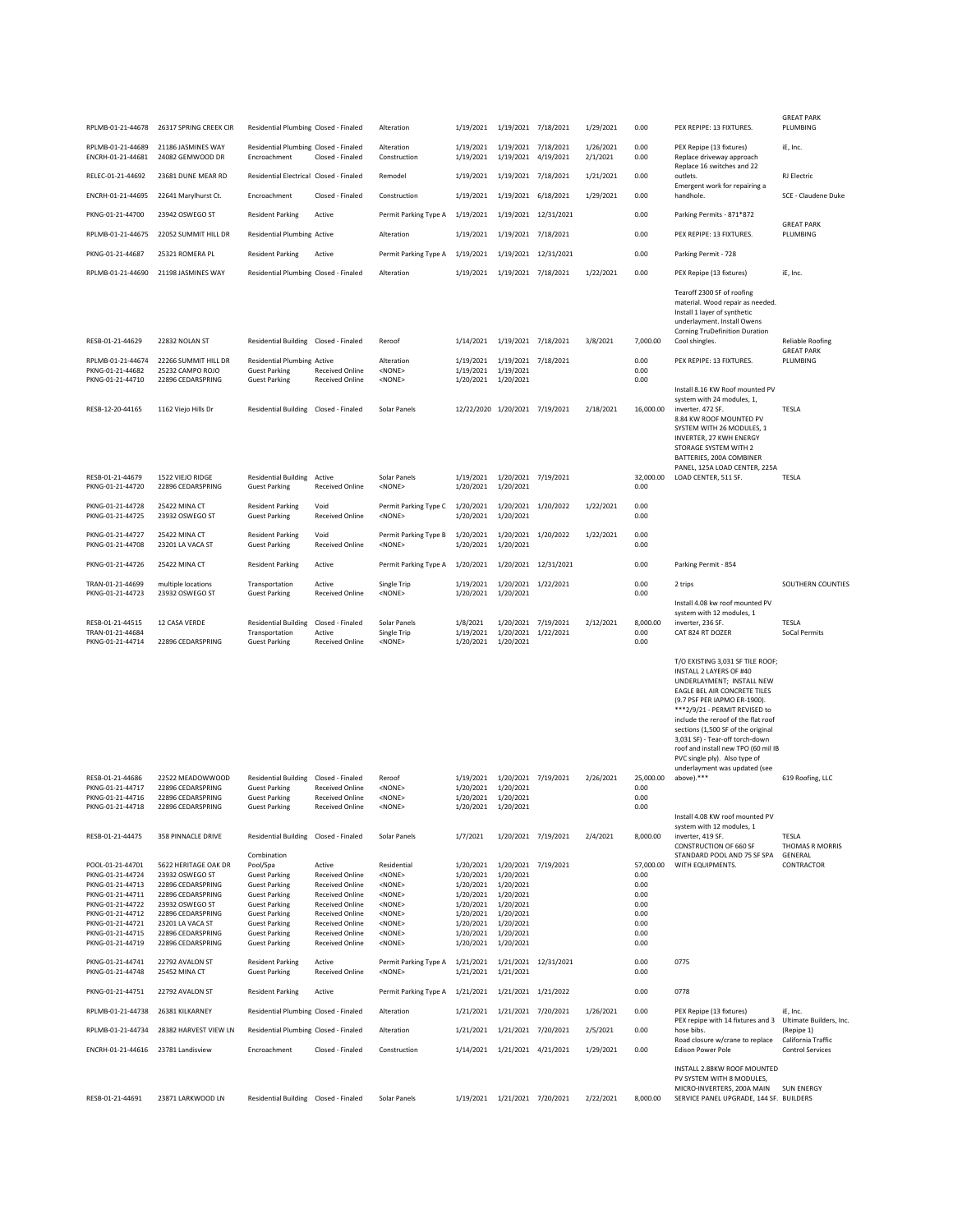|                                       |                                                                             |                                                                              |                                                               |                                                                                     |                                                                             |                        |           |           |                      | Remove and replace 40 gallon                                                                                                                                                                                                                                                                                                                                                                                                                                                                                               |                             |
|---------------------------------------|-----------------------------------------------------------------------------|------------------------------------------------------------------------------|---------------------------------------------------------------|-------------------------------------------------------------------------------------|-----------------------------------------------------------------------------|------------------------|-----------|-----------|----------------------|----------------------------------------------------------------------------------------------------------------------------------------------------------------------------------------------------------------------------------------------------------------------------------------------------------------------------------------------------------------------------------------------------------------------------------------------------------------------------------------------------------------------------|-----------------------------|
| RPLMB-01-21-44746                     | 21681 SUPERIOR LN                                                           | Residential Plumbing Active                                                  |                                                               | Water Heater                                                                        | 1/21/2021 1/21/2021 7/20/2021                                               |                        |           |           | 0.00                 | water heater in original location in Fast Water Heater<br>laundry room.<br>PEX repipe with 16 fixtures and 3                                                                                                                                                                                                                                                                                                                                                                                                               | Company                     |
| RPLMB-01-21-44732<br>PKNG-01-21-44752 | 28411 QUIET HILL LN<br>25905 GREENBANK                                      | Residential Plumbing Closed - Finaled<br><b>Guest Parking</b>                | Received Online                                               | Alteration<br>$<$ NONE $>$                                                          | 1/21/2021<br>1/21/2021                                                      | 1/21/2021<br>1/21/2021 | 7/20/2021 | 4/5/2021  | 0.00<br>0.00         | hose bibs.<br>Changeout 3.5 ton AC unit in                                                                                                                                                                                                                                                                                                                                                                                                                                                                                 | Repipe 1                    |
| PKNG-01-21-44754<br>PKNG-01-21-44749  | RMECH-01-21-44729 19472 JASPER HILL RD<br>25931 GLENHURST<br>25452 MINA CT  | Residential<br>Mechanical<br><b>Guest Parking</b><br><b>Guest Parking</b>    | Closed - Finaled<br><b>Received Online</b><br>Received Online | Air Conditioner<br>$<$ NONE $>$<br>$<$ NONE $>$                                     | 1/21/2021 1/21/2021 7/20/2021<br>1/21/2021 1/21/2021<br>1/21/2021 1/21/2021 |                        |           | 3/24/2021 | 0.00<br>0.00<br>0.00 | original location in side yard.                                                                                                                                                                                                                                                                                                                                                                                                                                                                                            | Platinum Repair, Inc.       |
| RESB-10-20-42799                      | 1946 ALISO CANYON DR                                                        | Residential Building Closed - Finaled                                        |                                                               | Addition                                                                            | 10/23/2020 1/21/2021 7/20/2021                                              |                        |           | 2/17/2021 | 20,000.00            | <b>Enclose existing California Room</b><br>(152 SF) to create a new formal<br>dining room: Add new slab-on-<br>grade for new dining room;<br>Remove and demo existing sliding<br>door and relocate bi-folding doors<br>to new location. Note that all<br>existing post, walls, and electrical<br>to remain.                                                                                                                                                                                                                | Wyss Group, Inc.            |
| COMB-01-21-44493                      | 81 AUTO CENTER DR                                                           | Commercial Building Closed - Finaled                                         |                                                               | Tenant Improvement                                                                  | 1/7/2021                                                                    | 1/21/2021 7/20/2021    |           | 4/5/2021  | 89,000.00            | (FOLDED PLANS) PROVIDE<br><b>EXTERIOR EV CHARGING STATION</b><br>FOR "MERCEDES BENZ" TO<br>INCLUDE: 175 A DISCONNECT;<br>112.5 KVA TRANSFORMER; 400A<br>SUB PANEL; (4) DUAL PORT<br>CHARGERS; (1) SINGLE PORT<br>CHARGER; (2) NEMA 6-50R REC;<br>(1) PULL BOX FOR FUTURE<br>CHARGERS; (6) CONDUITS FOR<br>FUTURE CHARGERS; 5 PEDESTALS. Construction                                                                                                                                                                       | Maxgen EV                   |
|                                       |                                                                             |                                                                              |                                                               |                                                                                     |                                                                             |                        |           |           |                      | Changeout 3T 14 seer AC unit in<br>original location in left corner of<br>backyard. Changeout 60K BTU<br>furnace in original location in                                                                                                                                                                                                                                                                                                                                                                                   |                             |
|                                       | RMECH-01-21-44730 25852 CHAPEL HILL DR                                      | Residential<br>Mechanical                                                    | Closed - Finaled                                              | Alteration                                                                          | 1/21/2021 1/21/2021 7/20/2021                                               |                        |           | 2/22/2021 | 0.00                 | garage. Coil, disconnect and duct     White Mechanical,<br>work included.<br>CONSTRUCTION OF 64 SF IN                                                                                                                                                                                                                                                                                                                                                                                                                      | Inc.                        |
| POOL-01-21-44755                      | 14 ALESSIO                                                                  | Combination<br>Pool/Spa                                                      | Active                                                        | Residential                                                                         | 1/21/2021 1/21/2021 7/20/2021                                               |                        |           |           | 15,000.00            | <b>GROUND SPA WITH</b><br>EQUIPMENTS.                                                                                                                                                                                                                                                                                                                                                                                                                                                                                      | <b>BLUE VISTA POOLS</b>     |
| RESB-11-20-43254                      | 22693 LA BRISA RD                                                           | Residential Building Active                                                  |                                                               | ADU                                                                                 | 11/16/2020 1/21/2021 7/20/2021                                              |                        |           |           | 80,000.00            | 682 SF DETACHED ADU UNIT (2<br>BEDROOMS) WITH 21 SF<br>COVERED PORCH; (1) 2T AC UNIT<br>IN SIDE YARD AND (1) MINI SPLIT<br>DUCTLESS WALL MOUNTED UNIT,<br>1<100K BTU FURNACE,<br>DUCTWORK, 1 HOOD, 1 VENT.<br>FAN, 2 CEILING FANS, 1 DISH.W, 1<br>CLOTHES W, 1 DRYER, 1<br>DISPOSAL, 1 RANGE, 28 REC, 10<br>LIGHTS, 8 SW, 2 SINKS, 1<br>SHOWER, 1 TOILET, 1 HOSE BIB, 1<br>TANKLESS WATER HEATER, GAS<br>LINE. ** ORG HOUSE ADD. IS<br>22691 LA BRISA (1,538 SF)**<br>** Solar system will be under a<br>separate permit** | J&M HOMES, INC.             |
|                                       |                                                                             |                                                                              |                                                               |                                                                                     |                                                                             |                        |           |           |                      | A New MFD Duplex Townhome<br>"Oreste" Plan 3A - 4A / 4597 SF /<br>Garage 896 SF / 228 SF Front<br>Porch / 282 SF 2nd. & 3rd. Floor<br>Deck / 25 SF Utility / Home Site # LENNAR HOMES OF                                                                                                                                                                                                                                                                                                                                   |                             |
| RESB-12-20-43955                      | 227/229 DENALI                                                              | Residential Building Active                                                  |                                                               | New                                                                                 | 12/14/2020 1/21/2021 7/20/2021                                              |                        |           |           |                      | 615,800.00 63-64 (Duplex - Phase 7)                                                                                                                                                                                                                                                                                                                                                                                                                                                                                        | CALIFORNIA, INC.            |
| PKNG-01-21-44742<br>PKNG-01-21-44735  | 22826 CEDARSPRING<br>RMECH-01-21-44737 21811 MICHIGAN LN<br>22951 HAZELWOOD | <b>Resident Parking</b><br>Residential<br>Mechanical<br><b>Guest Parking</b> | Active<br>Closed - Finaled<br><b>Received Online</b>          | Permit Parking Type B 1/21/2021 1/21/2021 12/31/2021<br>Alteration<br><none></none> | 1/21/2021 1/21/2021 7/20/2021<br>1/21/2021                                  | 1/21/2021              |           | 4/15/2021 | 0.00<br>0.00<br>0.00 | 0776 0777<br>1-Mech Alt. (DUCTWORK - 8 air<br>inlets/outlets)                                                                                                                                                                                                                                                                                                                                                                                                                                                              | iE, Inc.                    |
| PKNG-01-21-44743                      | 22846 CEDARSPRING                                                           | <b>Resident Parking</b>                                                      | Active                                                        | Permit Parking Type B                                                               | 1/21/2021                                                                   | 1/21/2021 1/21/2022    |           |           | 0.00                 | 0530<br>Remove and replace 50 gallon                                                                                                                                                                                                                                                                                                                                                                                                                                                                                       |                             |
| RPLMB-01-21-44745                     | 24902 AVENIDA BANCAL                                                        | Residential Plumbing Closed - Finaled                                        |                                                               | Water Heater                                                                        | 1/21/2021 1/21/2021 7/20/2021                                               |                        |           | 2/8/2021  | 0.00                 | water heater in original location in Fast Water Heater<br>outdoor shed.<br>Remove and replace 40 gallon                                                                                                                                                                                                                                                                                                                                                                                                                    | Company                     |
| RPLMB-01-21-44747                     | 22872 WILLARD AV                                                            | <b>Residential Plumbing Active</b>                                           |                                                               | Water Heater                                                                        | 1/21/2021 1/21/2021 7/20/2021                                               |                        |           |           | 0.00                 | water heater in original location in Fast Water Heater<br>garage.<br>1-Panel Upgrade to 200 amps and<br>1-Tesla Wall Connector (run 240V,<br>60 amp circuit) to be located in                                                                                                                                                                                                                                                                                                                                              | Company                     |
| RELEC-01-21-44736                     | 3 LA SOLITA                                                                 | Residential Electrical Closed - Finaled                                      |                                                               | Alteration                                                                          | 1/21/2021 1/21/2021 7/20/2021                                               |                        |           | 2/11/2021 | 0.00                 | garage for electric vehicle<br>charging.                                                                                                                                                                                                                                                                                                                                                                                                                                                                                   | iE, Inc.                    |
| RESB-12-20-43953                      | 223/225 DENALI                                                              | <b>Residential Building Active</b>                                           |                                                               | New                                                                                 | 12/14/2020 1/21/2021 7/20/2021                                              |                        |           |           |                      | A New MFD Duplex Townhome<br>"Oreste" Plan 3C(R) - 4C(R) / 4597<br>SF / Garage 896 SF / 226 SF Front<br>Porch / 282 SF 2nd. & 3rd. Floor<br>Deck / 25 SF Utility / Home Site # LENNAR HOMES OF<br>615,800.00 61-62 (Duplex - Phase 7)                                                                                                                                                                                                                                                                                      | CALIFORNIA, INC.            |
| RESB-12-20-43952                      | 219/221 DENALI                                                              | <b>Residential Building Active</b>                                           |                                                               | New                                                                                 | 12/14/2020 1/21/2021 7/20/2021                                              |                        |           |           |                      | A New MFD Duplex Townhome<br>"Oreste" Plan 1C(R)-2C(R) / 3,887<br>SF / Garage 900 SF / 25 SF Covered<br>Entry / 114 SF Covered Parking /<br>21 SF Utility / Homesite # 59-60<br>515,554.00 (Duplex - Phase 7)                                                                                                                                                                                                                                                                                                              | LENNAR HOMES OF<br>CA, INC. |
| ENCRH-12-20-43776                     | Olive Ave N/O Front St.                                                     | Encroachment                                                                 | Closed - Finaled                                              | Construction                                                                        | 12/7/2020 1/21/2021 4/21/2021                                               |                        |           | 2/26/2021 | 0.00                 | Remove & Replace Pole &<br>Equipment                                                                                                                                                                                                                                                                                                                                                                                                                                                                                       | Par Electric                |
|                                       |                                                                             |                                                                              |                                                               |                                                                                     |                                                                             |                        |           |           |                      |                                                                                                                                                                                                                                                                                                                                                                                                                                                                                                                            |                             |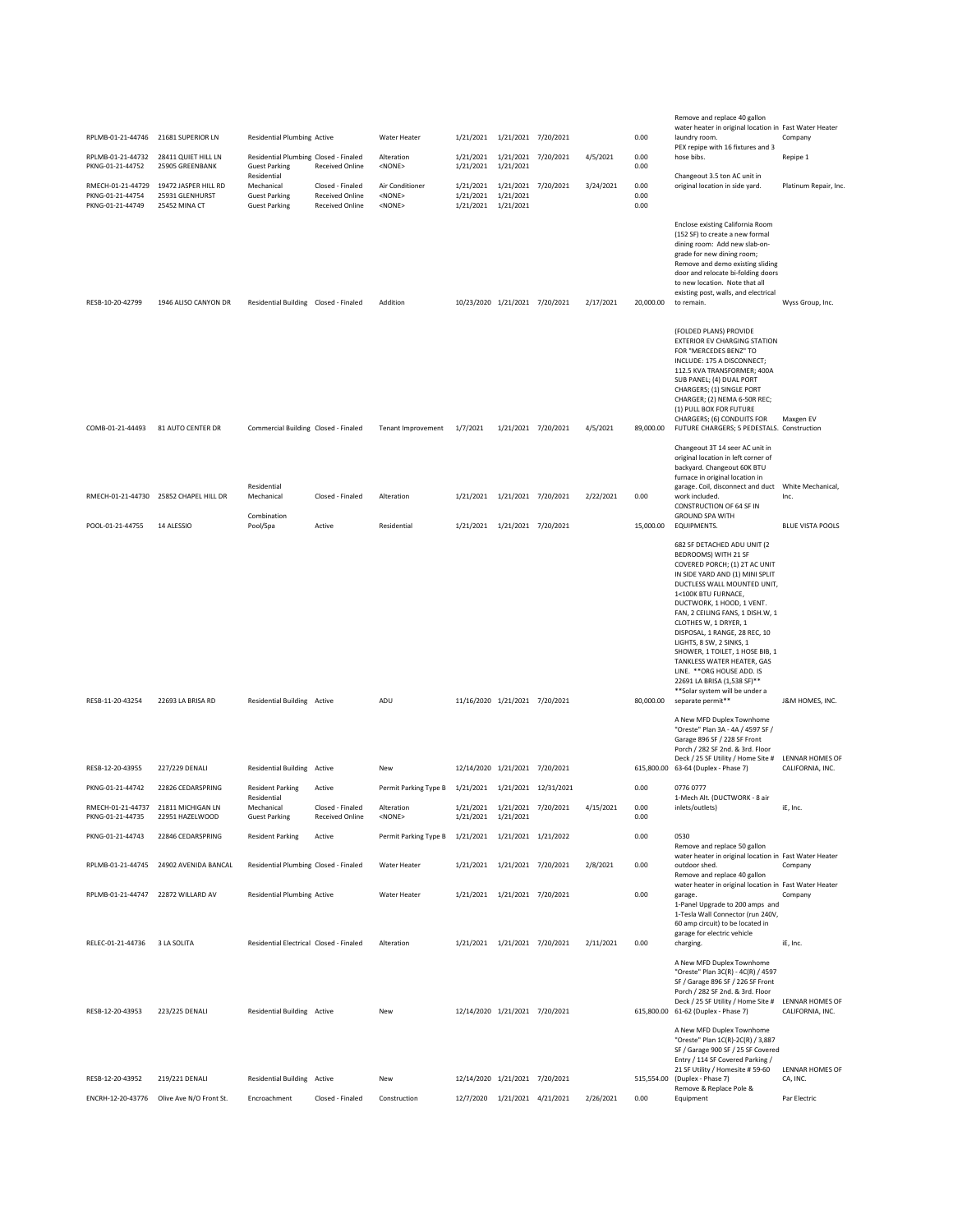| RESB-12-20-43956                  | 231/233 DENALI                                                            | Residential Building Active   |                  | New             | 12/14/2020 1/21/2021 10/5/2021 |  |           |                    | A New MFD Duplex Townhome<br>"Oreste" Plan 1A-2A / 3,887 SF /<br>Garage 900 SF / 25 SF Covered<br>Entry / 114 SF Covered Parking /<br>21 SF Utility / Homesite # 65-66<br>515,554.00 (Duplex - Phase 7)                                                                                                                                                                                                                                              | LENNAR HOMES OF<br>CA, INC. |
|-----------------------------------|---------------------------------------------------------------------------|-------------------------------|------------------|-----------------|--------------------------------|--|-----------|--------------------|------------------------------------------------------------------------------------------------------------------------------------------------------------------------------------------------------------------------------------------------------------------------------------------------------------------------------------------------------------------------------------------------------------------------------------------------------|-----------------------------|
| RESB-11-20-43316                  | 2882 VIEJO RIDGE DRIVE N Residential Building Active                      |                               |                  | New             | 11/19/2020 1/22/2021 7/21/2021 |  |           |                    | New SFD, Plan 6030 AR,<br>Residence 8," The Oaks @ Portola<br>Hills N.E." 4,754 sq ft, Garage 670<br>sq ft / Porch 67 sq ft, California<br>557,988.00 Room 286 sq ft / LOT 41.                                                                                                                                                                                                                                                                       | USA PORTOLA EAST.<br>LLC    |
| RESB-12-20-43893                  | 134, 136, 138, 140, 142<br>DENALI 202, 204, 206, 208,<br>210 SIENA BLDG 9 | Residential Building Active   |                  | New             | 12/11/2020 1/22/2021 9/21/2021 |  |           | 0                  | A New 10-Plex MFD Building<br>"Arieta @ Serrano Summit"<br>1,973,000.0 15,222 SF / Garage 5,052 SF /<br>Balcony/Deck 808 SF / Building #9 CALIFORNIA, INC.                                                                                                                                                                                                                                                                                           | LENNAR HOMES OF             |
| RESB-10-20-42883                  | 2562 HERITAGE OAK COURT Residential Building Active                       |                               |                  | New             | 10/28/2020 1/22/2021 7/21/2021 |  |           |                    | New SFD, Plan 6050 C, Residence<br>6, "The Oaks @ Portola Hills N.E."<br>3,789 sq ft. / Garage 579 sq ft. /<br>Porch 128 sq ft. / California Room<br>328 sq ft. / 2nd. Floor Deck 89 sq USA PORTOLA EAST,<br>461,140.00 ft. / LOT 33.<br>CHANGE OUT 2T AC IN FRONT<br>YARD AND 80K BTU FURNACE IN                                                                                                                                                    | LLC                         |
|                                   | RMECH-01-21-44758 18983 CANYON TREE DR                                    | Residential<br>Mechanical     | Closed - Finaled | Air Conditioner | 1/22/2021 1/22/2021 7/21/2021  |  | 3/18/2021 | 0.00               | ATTIC (BOTH IN SAME LOCATION)<br>WITH COIL.                                                                                                                                                                                                                                                                                                                                                                                                          | IE, INC.                    |
| RESB-11-20-43321                  | 2932 VIEJO RIDGE DRIVE N Residential Building Active                      |                               |                  | New             | 10/28/2020 1/22/2021 7/21/2021 |  |           |                    | New SFD, Plan 6050 AR,<br>Residence 6, "The Oaks @ Portola<br>Hills N.E." 3,789 sq ft. / Garage<br>579 sq ft. / Porch 128 sq ft. /<br>California Room 328 sq ft. / 2nd. USA PORTOLA EAST,<br>461,140.00 Floor Deck 89 sq ft. / LOT 83.<br>New SFD, Plan 6020 C, "The Oaks<br>@ Portola Hills N.E." Residence 7;<br>4,432 sq ft, (1) Garage 183 sq ft /<br>(2) Garage 477 sq ft / California<br>Room 337 sq ft. / Porch 21 sq ft. / USA PORTOLA EAST, | LLC                         |
| RESB-11-20-43319                  | 2912 VIEJO RIDGE DRIVE N Residential Building Active                      |                               |                  | New             | 10/28/2020 1/22/2021 7/21/2021 |  |           | 522,290.00 LOT 85. | New SFD, Plan 6050 BR,                                                                                                                                                                                                                                                                                                                                                                                                                               | LLC                         |
| RESB-11-20-43313                  | 2862 VIEJO RIDGE DRIVE N Residential Building Active                      |                               |                  | New             | 11/19/2020 1/22/2021 7/21/2021 |  |           |                    | Residence 6, "The Oaks @ Portola<br>Hills N.E." 3,789 sq ft. / Garage<br>579 sq ft. / Porch 128 sq ft. /<br>California Room 328 sq ft. / 2nd.<br>461,140.00 Floor Deck 89 sq ft. / LOT 39.                                                                                                                                                                                                                                                           | USA PORTOLA EAST,<br>LLC    |
| RESB-11-20-43317                  | 2892 VIEJO RIDGE DRIVE N Residential Building Active                      |                               |                  | New             | 10/28/2020 1/22/2021 7/21/2021 |  |           |                    | New SFD, Plan 6050 BR,<br>Residence 6, "The Oaks @ Portola<br>Hills N.E." 3,789 sq ft. / Garage<br>579 sq ft. / Porch 128 sq ft. /<br>California Room 328 sq ft. / 2nd.<br>461,140.00 Floor Deck 89 sq ft. / LOT 42.                                                                                                                                                                                                                                 | USA PORTOLA EAST,<br>LLC    |
| RESB-11-20-43310                  | 2592 HIGHLAND OAK<br>COURT                                                | Residential Building Active   |                  | New             | 11/19/2020 1/22/2021 7/21/2021 |  |           |                    | New SFD, Plan 6030 B, Residence<br>8," The Oaks @ Portola Hills N.E."<br>4,754 sq ft, Garage 670 sq ft /<br>Porch 67 sq ft / California Room<br>557,988.00 286 sq ft / LOT 36.                                                                                                                                                                                                                                                                       | USA PORTOLA EAST,<br>LLC    |
| RESB-11-20-43312                  | 2852 VIEJO RIDGE DRIVE N Residential Building Active                      |                               |                  | New             | 11/19/2020 1/22/2021 7/21/2021 |  |           |                    | New SFD, Plan 6030 AR,<br>Residence 8," The Oaks @ Portola<br>Hills N.E." 4,754 sq ft, Garage 670<br>sq ft / Porch 67 sq ft, California<br>557,988.00 Room 286 sq ft / LOT 38.                                                                                                                                                                                                                                                                       | USA PORTOLA EAST,<br>LLC    |
| RESB-11-20-43320                  | 2922 VIEJO RIDGE DRIVE N Residential Building Active                      |                               |                  | New             | 11/19/2020 1/22/2021 7/21/2021 |  |           |                    | New SFD, Plan 6030 BR, Residence<br>8," The Oaks @ Portola Hills N.E."<br>4,754 sq ft, Garage 670 sq ft /<br>Porch 67 sq ft, California Room<br>557,988.00 286 sq ft / LOT 84.                                                                                                                                                                                                                                                                       | USA PORTOLA EAST,<br>LLC    |
| RELEC-01-21-44756                 | 21022 CALLE CAMINATA                                                      | Residential Electrical Active |                  | Remodel         | 1/22/2021 1/22/2021 7/21/2021  |  |           | 0.00               | Install NEMA 14-50 outlet inside<br>the garage for an EV charger.                                                                                                                                                                                                                                                                                                                                                                                    | iE, Inc.                    |
| RESB-11-20-43308                  | 2582 HIGHLAND OAK<br>COURT                                                | Residential Building Active   |                  | New             | 11/19/2020 1/22/2021 7/21/2021 |  |           | 464,539.00 LOT 35. | New SFD, Plan 6012 AR,<br>Residence 1, "The Oaks @ Portola<br>Hills N.E." 3,867 sq ft, Garage(1)<br>234 sq ft Garage (2) 503 sq ft, CA<br>Room 265 sq ft, Porch 42 sq ft,                                                                                                                                                                                                                                                                            | USA PORTOLA EAST,<br>LLC    |
| RESB-11-20-43297                  | 2572 HIGHLAND OAK<br>COURT                                                | Residential Building Active   |                  | New             | 11/18/2020 1/22/2021 7/21/2021 |  |           |                    | New SFD, Plan 6030 AR,<br>Residence 8," The Oaks @ Portola<br>Hills N.E." 4,754 sq ft, Garage 670<br>sq ft / Porch 67 sq ft, California<br>557,988.00 Room 286 sq ft / LOT 34.                                                                                                                                                                                                                                                                       | USA PORTOLA EAST,<br>LLC    |
| RESB-11-20-43311                  | 2842 VIEJO RIDGE DRIVE N Residential Building Active                      |                               |                  | New             | 11/19/2020 1/22/2021 7/21/2021 |  |           |                    | New SFD, Plan 6012 C, Residence<br>1, "The Oaks @ Portola Hills N.E."<br>3,867 sq ft, Garage(1) 234 sq ft<br>Garage (2) 503 sq ft, CA Room 265 USA PORTOLA EAST,<br>464,539.00 sq ft, Porch 42 sq ft, LOT 37.<br>CHANGE OUT 3T AC IN SIDE YARD<br>AND 60K BTU FURNACE IN<br>GARAGE (BOTH IN SAME                                                                                                                                                     | LLC                         |
| RMECH-01-21-44759 22791 LARKIN ST |                                                                           | Residential<br>Mechanical     | Active           | Air Conditioner | 1/22/2021 1/22/2021 7/21/2021  |  |           | 0.00               | LOCATION) WITH COIL AND<br>DUCTWORK.                                                                                                                                                                                                                                                                                                                                                                                                                 | IE, INC.                    |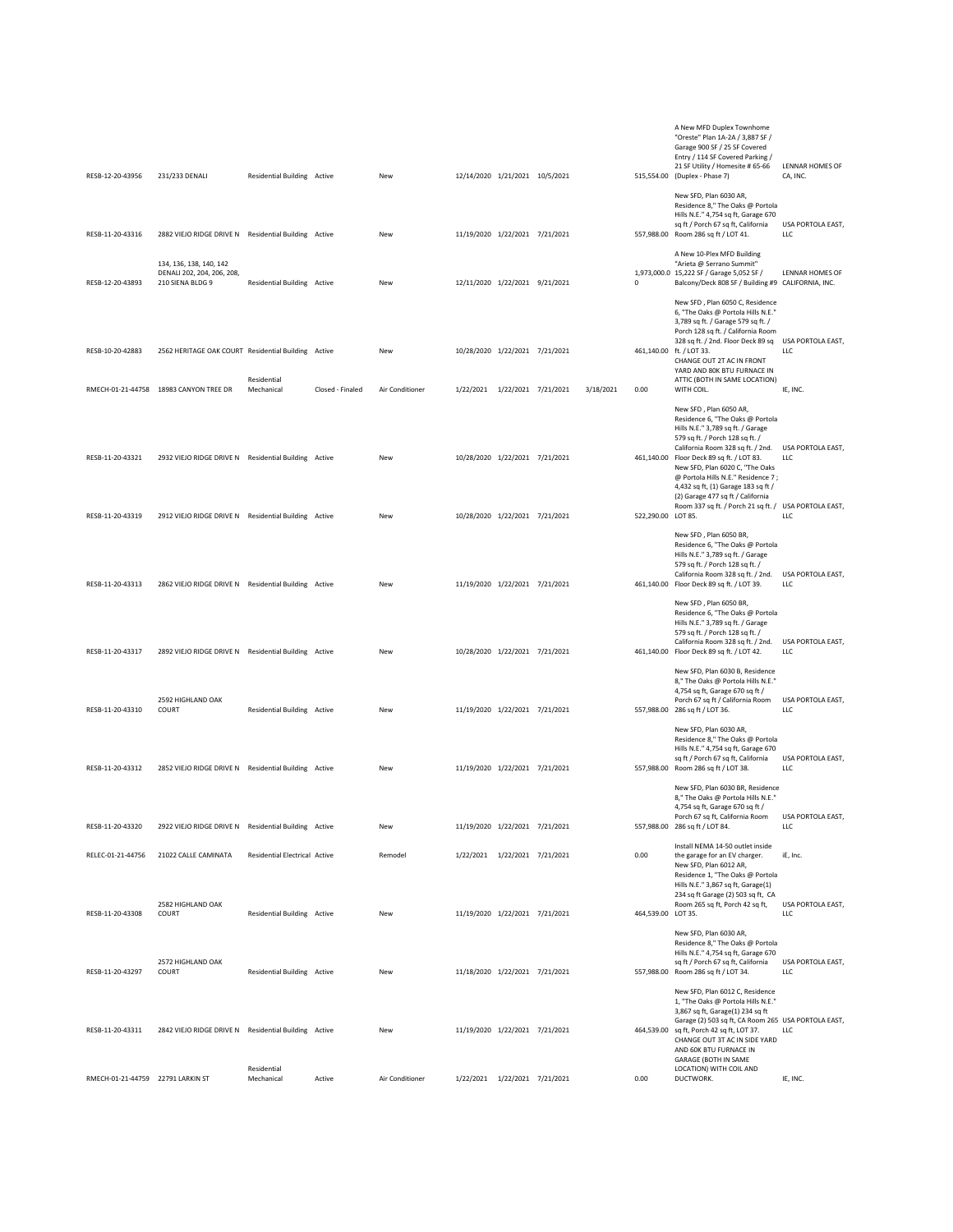| RMECH-01-21-44757 22833 ISLAMARE LN                                                                                                                                                                                      |                                                                                                                                                                                                                           | Residential<br>Mechanical                                                                                                                                                                                                                                                   | Closed - Finaled                                                                                                                                                                                                                           | Alteration                                                                                                                                                                                                                                                                                          | 1/22/2021 1/22/2021 7/21/2021                                                                                                              |                                                                                                                                                       |                      | 3/16/2021 | 0.00                                                                                      | Change out 3T AC unit in original<br>location in side yard. Change out<br>60K BTU furnace in original<br>location in interior closet. With<br>coil and ductwork.                                                                                                                                                              | iE, Inc.                                         |
|--------------------------------------------------------------------------------------------------------------------------------------------------------------------------------------------------------------------------|---------------------------------------------------------------------------------------------------------------------------------------------------------------------------------------------------------------------------|-----------------------------------------------------------------------------------------------------------------------------------------------------------------------------------------------------------------------------------------------------------------------------|--------------------------------------------------------------------------------------------------------------------------------------------------------------------------------------------------------------------------------------------|-----------------------------------------------------------------------------------------------------------------------------------------------------------------------------------------------------------------------------------------------------------------------------------------------------|--------------------------------------------------------------------------------------------------------------------------------------------|-------------------------------------------------------------------------------------------------------------------------------------------------------|----------------------|-----------|-------------------------------------------------------------------------------------------|-------------------------------------------------------------------------------------------------------------------------------------------------------------------------------------------------------------------------------------------------------------------------------------------------------------------------------|--------------------------------------------------|
|                                                                                                                                                                                                                          |                                                                                                                                                                                                                           |                                                                                                                                                                                                                                                                             |                                                                                                                                                                                                                                            |                                                                                                                                                                                                                                                                                                     |                                                                                                                                            |                                                                                                                                                       |                      |           |                                                                                           | New SFD, Plan 6012 BR, Residence<br>1, "The Oaks @ Portola Hills N.E."<br>3,867 sq ft, Garage(1) 234 sq ft<br>Garage (2) 503 sq ft, CA Room 265 USA PORTOLA EAST,                                                                                                                                                             |                                                  |
| RESB-11-20-43315<br>PKNG-01-21-44763                                                                                                                                                                                     | 2872 VIFIO RIDGE DRIVE N<br>22901 BROADLEAF                                                                                                                                                                               | <b>Residential Building</b><br><b>Guest Parking</b>                                                                                                                                                                                                                         | Active<br><b>Received Online</b>                                                                                                                                                                                                           | New<br><none></none>                                                                                                                                                                                                                                                                                | 11/19/2020 1/22/2021 7/21/2021<br>1/22/2021 1/22/2021                                                                                      |                                                                                                                                                       |                      |           | 464,539.00<br>0.00                                                                        | sq ft, Porch 42 sq ft, LOT 40.<br>New SFD, Plan 6020 BR, "The Oaks<br>@ Portola Hills N.E." Residence 7 ;                                                                                                                                                                                                                     | LLC                                              |
|                                                                                                                                                                                                                          |                                                                                                                                                                                                                           |                                                                                                                                                                                                                                                                             |                                                                                                                                                                                                                                            |                                                                                                                                                                                                                                                                                                     |                                                                                                                                            |                                                                                                                                                       |                      |           |                                                                                           | 4,432 sq ft, (1) Garage 183 sq ft /<br>(2) Garage 477 sq ft / California<br>Room 337 sq ft. / Porch 21 sq ft. / USA PORTOLA EAST,                                                                                                                                                                                             |                                                  |
| RESB-10-20-42878                                                                                                                                                                                                         | 2552 HERITAGE OAK COURT Residential Building Active                                                                                                                                                                       |                                                                                                                                                                                                                                                                             |                                                                                                                                                                                                                                            | New                                                                                                                                                                                                                                                                                                 | 10/28/2020 1/22/2021 7/21/2021                                                                                                             |                                                                                                                                                       |                      |           | 522,290.00                                                                                | LOT 32.<br>Install 7.26 KW roof mounted PV<br>system with 22 modules, micro-<br>inverters, 80A combiner box, 396                                                                                                                                                                                                              | LLC                                              |
| RESB-01-21-44521<br>PKNG-01-21-44766<br>PKNG-01-21-44767<br>PKNG-01-21-44768<br>PKNG-01-21-44770<br>PKNG-01-21-44764<br>PKNG-01-21-44769<br>PKNG-01-21-44765<br>PKNG-01-21-44772<br>PKNG-01-21-44771<br>PKNG-01-21-44773 | 2284 Arroyo Trabuco Way<br>23152 LA VACA ST<br>22941 BROADLEAF<br>22872 HAZELWOOD<br>25845 SOUTHBROOK<br>22832 MAZA CT<br>23201 LA VACA ST<br>23152 LA VACA ST<br>22892 BROADLEAF<br>21441 MIDCREST DR<br>22875 BROADLEAF | <b>Residential Building</b><br><b>Guest Parking</b><br><b>Guest Parking</b><br><b>Guest Parking</b><br><b>Guest Parking</b><br><b>Guest Parking</b><br><b>Guest Parking</b><br><b>Guest Parking</b><br><b>Guest Parking</b><br><b>Guest Parking</b><br><b>Guest Parking</b> | Closed - Finaled<br><b>Received Online</b><br><b>Received Online</b><br>Received Online<br>Received Online<br>Received Online<br><b>Received Online</b><br>Received Online<br>Received Online<br>Received Online<br><b>Received Online</b> | Solar Panels<br><none><br/><none><br/><none><br/><none><br/><math>&lt;</math>NONE<math>&gt;</math><br/><math>&lt;</math>NONE<math>&gt;</math><br/><none><br/><math>&lt;</math>NONE<math>&gt;</math><br/><math>&lt;</math>NONE<math>&gt;</math><br/><none></none></none></none></none></none></none> | 1/8/2021<br>1/23/2021<br>1/23/2021<br>1/23/2021<br>1/23/2021<br>1/23/2021<br>1/23/2021<br>1/23/2021<br>1/24/2021<br>1/24/2021<br>1/24/2021 | 1/22/2021 7/21/2021<br>1/23/2021<br>1/23/2021<br>1/23/2021<br>1/23/2021<br>1/23/2021<br>1/23/2021<br>1/23/2021<br>1/24/2021<br>1/24/2021<br>1/24/2021 |                      | 2/24/2021 | 18,000.00<br>0.00<br>0.00<br>0.00<br>0.00<br>0.00<br>0.00<br>0.00<br>0.00<br>0.00<br>0.00 | SF.                                                                                                                                                                                                                                                                                                                           | Solar Max                                        |
| POOL-01-21-44789                                                                                                                                                                                                         | 1732 SONORA CREEK LANE Pool/Spa                                                                                                                                                                                           | Combination                                                                                                                                                                                                                                                                 | Active                                                                                                                                                                                                                                     | Residential                                                                                                                                                                                                                                                                                         | 1/25/2021                                                                                                                                  | 1/25/2021 7/24/2021                                                                                                                                   |                      |           | 45,000.00                                                                                 | CONSTRUCTION OF 316 SF<br>STANDARD POOL AND 49 SF SPA<br>WITH EQUIPMENTS.                                                                                                                                                                                                                                                     | MR CARLOS POOLS<br>AND CONSTRUCTION              |
| ENCRH-12-19-36955                                                                                                                                                                                                        | Citywide                                                                                                                                                                                                                  | Encroachment                                                                                                                                                                                                                                                                | Active                                                                                                                                                                                                                                     | Encroachment                                                                                                                                                                                                                                                                                        | 12/5/2019                                                                                                                                  | 1/25/2021 1/25/2022                                                                                                                                   |                      |           | 0.00                                                                                      | EarthCo Annual Permit                                                                                                                                                                                                                                                                                                         | Earthco Arbor Care,<br>Inc.                      |
| PKNG-01-21-44794<br>PKNG-01-21-44775                                                                                                                                                                                     | 25532 ASHBROOK<br>22851 LARKIN ST                                                                                                                                                                                         | <b>Resident Parking</b><br><b>Guest Parking</b>                                                                                                                                                                                                                             | Active<br>Received Online                                                                                                                                                                                                                  | Permit Parking Type A<br><none></none>                                                                                                                                                                                                                                                              | 1/25/2021<br>1/25/2021                                                                                                                     | 1/25/2021                                                                                                                                             | 1/25/2021 12/31/2021 |           | 0.00<br>0.00                                                                              | Pakring Permits - 733*734*735                                                                                                                                                                                                                                                                                                 |                                                  |
| RPLMB-01-21-44796                                                                                                                                                                                                        | 25342 CHEYENNE WAY                                                                                                                                                                                                        | Residential Plumbing Closed - Finaled                                                                                                                                                                                                                                       |                                                                                                                                                                                                                                            | Alteration                                                                                                                                                                                                                                                                                          | 1/25/2021 1/25/2021 7/24/2021                                                                                                              |                                                                                                                                                       |                      | 2/11/2021 | 0.00                                                                                      | PEX repipe with 12 fixtures.                                                                                                                                                                                                                                                                                                  | PACIFIC COAST<br>COPPER REPIPE, INC.             |
| RESB-01-21-44788                                                                                                                                                                                                         | 21905 DREXEL WAY                                                                                                                                                                                                          | Residential Building Closed - Finaled                                                                                                                                                                                                                                       |                                                                                                                                                                                                                                            | Reroof                                                                                                                                                                                                                                                                                              | 1/25/2021                                                                                                                                  | 1/25/2021 7/24/2021                                                                                                                                   |                      | 2/23/2021 | 14,700.00                                                                                 | 2400 SF tile re-lay to include:<br>remove existing tiles and store<br>them, install 2 layers of #30<br>underlayment, reinstall the<br>existing tiles. (house and garage)                                                                                                                                                      | <b>GUARDIAN ROOFS</b><br><b>ENERGY SOLUTIONS</b> |
| RPLMB-01-21-44778                                                                                                                                                                                                        | 22215 SUMMIT HILL DR                                                                                                                                                                                                      | Residential Plumbing Closed - Finaled                                                                                                                                                                                                                                       |                                                                                                                                                                                                                                            | Alteration                                                                                                                                                                                                                                                                                          | 1/25/2021                                                                                                                                  | 1/25/2021 7/24/2021                                                                                                                                   |                      | 2/4/2021  | 0.00                                                                                      | PEX Repipe (13 fixtures)                                                                                                                                                                                                                                                                                                      | <b>GREAT PARK</b><br>PLUMBING                    |
| RESB-01-21-44782                                                                                                                                                                                                         | 22261 ANTHONY DR                                                                                                                                                                                                          | Residential Building Closed - Finaled                                                                                                                                                                                                                                       |                                                                                                                                                                                                                                            | Reroof                                                                                                                                                                                                                                                                                              | 1/25/2021                                                                                                                                  | 1/25/2021 7/24/2021                                                                                                                                   |                      | 3/4/2021  | 8,000.00                                                                                  | Tile Relay: Remove existing roof<br>tiles and stack; Replace<br>sheathing, as necessary; Install<br>two layers of 40 lb. felt<br>underlayment; Replace sheet<br>metal; Relay existing tiles on roof. Prestige Roofing<br>PEX REPIPE FOR 4 UNITS: Unit #89<br>with 10 fixtures, #90 with 11<br>fixtures. Unit #91 and #92 both |                                                  |
| RPLMB-01-21-44707<br>PKNG-01-21-44781                                                                                                                                                                                    | 25761 Le Parc 89,90,91,92<br>23026 ASHWOOD                                                                                                                                                                                | Residential Plumbing Closed - Finaled<br><b>Guest Parking</b>                                                                                                                                                                                                               | <b>Received Online</b>                                                                                                                                                                                                                     | Alteration<br><none></none>                                                                                                                                                                                                                                                                         | 1/20/2021<br>1/25/2021                                                                                                                     | 1/25/2021 7/24/2021<br>1/25/2021                                                                                                                      |                      | 3/23/2021 | 0.00<br>0.00                                                                              | with 11 fixtures.<br>PEX REPIPE FOR 4 UNITS: UNITS<br>#75,76,81,82 all with 8 fixtures                                                                                                                                                                                                                                        | <b>AMA Repiping</b>                              |
| RPI MB-01-21-44705                                                                                                                                                                                                       | 25761 Le Parc 75,76,81,82                                                                                                                                                                                                 | Residential Plumbing Closed - Finaled                                                                                                                                                                                                                                       |                                                                                                                                                                                                                                            | Alteration                                                                                                                                                                                                                                                                                          | 1/20/2021                                                                                                                                  | 1/25/2021 7/24/2021                                                                                                                                   |                      | 3/18/2021 | 0.00                                                                                      | each.                                                                                                                                                                                                                                                                                                                         | <b>AMA Repiping</b>                              |
| PKNG-01-21-44779                                                                                                                                                                                                         | 25835 SOUTHBROOK                                                                                                                                                                                                          | <b>Resident Parking</b>                                                                                                                                                                                                                                                     | Active                                                                                                                                                                                                                                     | Permit Parking Type B                                                                                                                                                                                                                                                                               | 1/25/2021                                                                                                                                  |                                                                                                                                                       | 1/25/2021 12/31/2021 |           | 0.00                                                                                      | Parking Permits - 729*730                                                                                                                                                                                                                                                                                                     |                                                  |
| RPLMB-01-21-44795<br>PKNG-01-21-44792                                                                                                                                                                                    | 24502 VIA TEQUILA<br>25021 GREENBAY DR                                                                                                                                                                                    | Residential Plumbing Closed - Finaled<br><b>Guest Parking</b>                                                                                                                                                                                                               | <b>Received Online</b>                                                                                                                                                                                                                     | Alteration<br>$<$ NONE $>$                                                                                                                                                                                                                                                                          | 1/25/2021 1/25/2021 7/24/2021<br>1/25/2021                                                                                                 | 1/25/2021                                                                                                                                             |                      | 2/8/2021  | 0.00<br>0.00                                                                              | PEX repipe with 13 fixtures.                                                                                                                                                                                                                                                                                                  | PACIFIC COAST<br>COPPER REPIPE, INC.             |
| ENCRH-01-21-44698                                                                                                                                                                                                        | 24226 Larkwood Lane                                                                                                                                                                                                       | Encroachment                                                                                                                                                                                                                                                                | Closed - Finaled                                                                                                                                                                                                                           | Construction                                                                                                                                                                                                                                                                                        | 1/19/2021 1/25/2021 4/26/2021                                                                                                              |                                                                                                                                                       |                      | 2/12/2021 | 0.00                                                                                      | Road Closure for Crane to replace Roadway Construction<br>SCE backyard pole.                                                                                                                                                                                                                                                  | Service                                          |
| PKNG-01-21-44791                                                                                                                                                                                                         | 22781 NOLAN ST                                                                                                                                                                                                            | <b>Resident Parking</b>                                                                                                                                                                                                                                                     | Active                                                                                                                                                                                                                                     | Permit Parking Type A 1/25/2021 1/25/2021 12/31/2021                                                                                                                                                                                                                                                |                                                                                                                                            |                                                                                                                                                       |                      |           | 0.00                                                                                      | Parking Permits - 730-732<br>PEX REPIPE FOR 4 UNITS: UNIT                                                                                                                                                                                                                                                                     |                                                  |
| RPLMB-01-21-44704                                                                                                                                                                                                        | 25761 Le Parc 77, 78, 79, 80 Residential Plumbing Closed - Finaled                                                                                                                                                        |                                                                                                                                                                                                                                                                             |                                                                                                                                                                                                                                            | Alteration                                                                                                                                                                                                                                                                                          | 1/20/2021 1/25/2021 7/24/2021                                                                                                              |                                                                                                                                                       |                      | 3/15/2021 | 0.00                                                                                      | #77 with 10 fixtures and #78 with<br>11 fixtures. Unit #79 and #80 both<br>with 11 fixtures.                                                                                                                                                                                                                                  | <b>AMA Repiping</b>                              |
| RESB-01-21-44790                                                                                                                                                                                                         | 22 BELL VISTA                                                                                                                                                                                                             | <b>Residential Building</b>                                                                                                                                                                                                                                                 | Closed - Finaled                                                                                                                                                                                                                           | Reroof                                                                                                                                                                                                                                                                                              | 1/25/2021                                                                                                                                  | 1/25/2021 7/24/2021                                                                                                                                   |                      | 3/8/2021  | 12,000.00                                                                                 | 2200 SF tile relay to include:<br>remove existing tiles and store<br>them, install 2 layers of #30<br>underlayment, reinstall the<br>existing tiles. (house and garage)                                                                                                                                                       | <b>GUARDIAN ROOFS</b><br><b>ENERGY SOLUTIONS</b> |
| PKNG-01-21-44787                                                                                                                                                                                                         | 24122 BIG TIMBER ST                                                                                                                                                                                                       | <b>Resident Parking</b>                                                                                                                                                                                                                                                     | Active                                                                                                                                                                                                                                     | Permit Parking Type A                                                                                                                                                                                                                                                                               | 1/25/2021                                                                                                                                  |                                                                                                                                                       | 1/25/2021 12/31/2021 |           | 0.00                                                                                      | Parking Permits - 861-863                                                                                                                                                                                                                                                                                                     |                                                  |
| RPI MB-01-21-44797                                                                                                                                                                                                       | 24871 VIA DEL RIO                                                                                                                                                                                                         | Residential Plumbing Closed - Finaled                                                                                                                                                                                                                                       |                                                                                                                                                                                                                                            | Alteration                                                                                                                                                                                                                                                                                          | 1/25/2021                                                                                                                                  | 1/25/2021 7/24/2021                                                                                                                                   |                      | 2/17/2021 | 0.00                                                                                      | PEX repipe with 14 fixtures.                                                                                                                                                                                                                                                                                                  | PACIFIC COAST<br>COPPER REPIPE, INC.             |
| PKNG-01-21-44801                                                                                                                                                                                                         | 25842 SOUTHBROOK                                                                                                                                                                                                          | <b>Resident Parking</b>                                                                                                                                                                                                                                                     | Active                                                                                                                                                                                                                                     | Permit Parking Type B                                                                                                                                                                                                                                                                               | 1/25/2021                                                                                                                                  |                                                                                                                                                       | 1/25/2021 12/31/2021 |           | 0.00                                                                                      | 0779 0780                                                                                                                                                                                                                                                                                                                     |                                                  |
| RPLMB-01-21-44799                                                                                                                                                                                                        | 21862 BELLCROFT DR                                                                                                                                                                                                        | Residential Plumbing Closed - Finaled                                                                                                                                                                                                                                       |                                                                                                                                                                                                                                            | Alteration                                                                                                                                                                                                                                                                                          | 1/25/2021                                                                                                                                  | 1/25/2021 7/24/2021                                                                                                                                   |                      | 3/4/2021  | 0.00                                                                                      | PEX repipe with 14 fixtures.                                                                                                                                                                                                                                                                                                  | PACIFIC COAST<br>COPPER REPIPE, INC.             |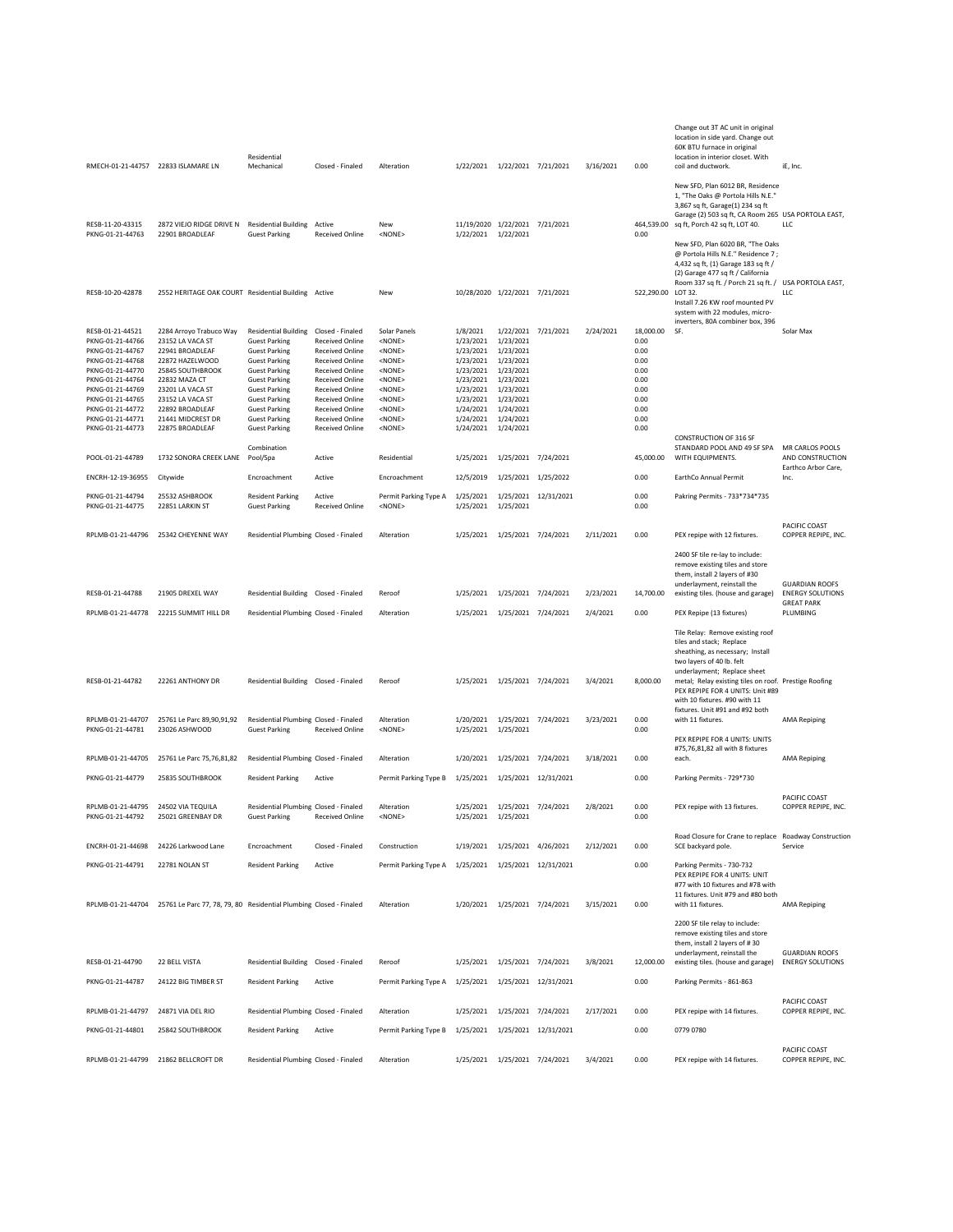|                                       |                                                  |                                                               |                                  |                                                      |                                |                                  |                                |           |              | Modifications to existing "AT&T<br>Cell Site" on existing SCE tower:<br>Remove / replace 6 antennas;<br>Remove / replace a total of 9<br>RRUs; Install new battery cabinet<br>with 12 new batteries; Update |                                      |
|---------------------------------------|--------------------------------------------------|---------------------------------------------------------------|----------------------------------|------------------------------------------------------|--------------------------------|----------------------------------|--------------------------------|-----------|--------------|-------------------------------------------------------------------------------------------------------------------------------------------------------------------------------------------------------------|--------------------------------------|
| COMB-10-20-42537                      | 27855 GLENN RANCH RD                             | Commercial Building Closed - Finaled                          |                                  | Cell Site                                            | 10/6/2020                      |                                  | 1/25/2021 7/24/2021            | 2/5/2021  | 20,000.00    | associated equipment.                                                                                                                                                                                       | Ericsson Inc.<br><b>GREAT PARK</b>   |
| RPLMB-01-21-44777                     | 22211 SUMMIT HILL DR                             | <b>Residential Plumbing Active</b>                            |                                  | Alteration                                           |                                | 1/25/2021 1/25/2021 7/24/2021    |                                |           | 0.00         | PEX Repipe (13 fixtures)                                                                                                                                                                                    | PLUMBING                             |
|                                       | RPLMB-01-21-44703 25761 Le Parc 73,74,83,84      | <b>Residential Plumbing Active</b>                            |                                  | Alteration                                           |                                | 1/20/2021 1/25/2021 7/24/2021    |                                |           | 0.00         | PEX REPIPE FOR 4 UNITS: UNITS<br>#73 and #74 with 8 fixtures. Unit<br>#83 with 11 fixtures and unit #84<br>with 10 fixtures.                                                                                | <b>AMA Repiping</b>                  |
| RPLMB-01-21-44706                     | 25761 Le Parc 85,86,95,96                        | Residential Plumbing Closed - Finaled                         |                                  | Alteration                                           |                                | 1/20/2021 1/25/2021 7/24/2021    |                                | 3/23/2021 | 0.00         | PEX REPIPE FOR 4 UNITS: UNITS<br>#85 and 86 with 8 fixtures. Unit<br>#95 with 11 fixtures and unit #96<br>with 10 fixtures.                                                                                 | <b>AMA Repiping</b>                  |
| GRAD-07-20-41085                      | Tract 17300 Lots 76-82, 86-<br>92                | Grading                                                       | Active                           | Precise                                              | 7/21/2020                      | 1/25/2021                        |                                |           | 0.00         | Precise Grading Plans/Production<br>Homes, Tract 17300, Phase 11,<br>Lots 76-82, 86-92                                                                                                                      | <b>BALDWIN NEW</b><br>HOMES          |
| PKNG-01-21-44803                      | 19452 JASPER HILL RD                             | <b>Resident Parking</b>                                       | Active                           | Permit Parking Type A                                |                                |                                  | 1/25/2021 1/25/2021 12/31/2021 |           | 0.00         | Parking Permits - 797-799                                                                                                                                                                                   |                                      |
| RPLMB-01-21-44776                     | 22232 NEWBRIDGE WAY                              | Residential Plumbing Closed - Finaled                         |                                  | Alteration                                           | 1/25/2021                      | 1/25/2021 7/24/2021              |                                | 2/4/2021  | 0.00         | PEX Repipe (13 fixtures)                                                                                                                                                                                    | <b>GREAT PARK</b><br>PLUMBING        |
| RELEC-01-21-44783                     | 22331 PRAIRIE RD                                 | Residential Electrical Closed - Finaled                       |                                  | Alteration                                           | 1/25/2021                      | 1/25/2021 7/24/2021              |                                | 3/9/2021  | 0.00         | INSTALL A NEW 100A SUB PANEL.                                                                                                                                                                               |                                      |
|                                       |                                                  |                                                               |                                  |                                                      |                                |                                  |                                |           |              |                                                                                                                                                                                                             | PACIFIC COAST                        |
| RPLMB-01-21-44793                     | 21845 TICONDEROGA LN                             | Residential Plumbing Closed - Finaled                         |                                  | Alteration                                           | 1/25/2021                      | 1/25/2021 7/24/2021              |                                | 2/1/2021  | 0.00         | PEX repipe with 16 fixtures.                                                                                                                                                                                | COPPER REPIPE, INC.                  |
| PKNG-01-21-44802<br>PKNG-01-21-44774  | 22782 NOLAN ST<br>22851 LARKIN ST                | <b>Resident Parking</b><br><b>Guest Parking</b>               | Active<br><b>Received Online</b> | Permit Parking Type A<br><none></none>               | 1/25/2021<br>1/25/2021         | 1/25/2021                        | 1/25/2021 12/31/2021           |           | 0.00<br>0.00 | Parking Permits - 873-875                                                                                                                                                                                   | <b>GREAT PARK</b>                    |
| RPLMB-01-21-44828<br>PKNG-01-21-44806 | 26431 MARSHFIELD LN<br>22821 HICKORY HILLS AV    | Residential Plumbing Closed - Finaled<br><b>Guest Parking</b> | <b>Received Online</b>           | Alteration<br><none></none>                          | 1/26/2021<br>1/26/2021         | 1/26/2021 7/25/2021<br>1/26/2021 |                                | 2/16/2021 | 0.00<br>0.00 | PEX Repipe (13 fixtures)                                                                                                                                                                                    | PLUMBING                             |
| PKNG-01-21-44821                      | 23883 GOWDY AV                                   | <b>Resident Parking</b>                                       | Active                           | Permit Parking Type A                                | 1/26/2021                      |                                  | 1/26/2021 12/31/2021           |           | 0.00         | Parking Permits - 745-747                                                                                                                                                                                   |                                      |
| PKNG-01-21-44807                      | 25802 SOUTHBROOK                                 | <b>Resident Parking</b>                                       | Active                           | Permit Parking Type B                                | 1/26/2021                      |                                  | 1/26/2021 12/31/2021           |           | 0.00         | Parking Permits - 876*877                                                                                                                                                                                   |                                      |
| RPLMB-01-21-44826                     | 22041 NEWBRIDGE WAY                              | Residential Plumbing Closed - Finaled                         |                                  | Alteration                                           | 1/26/2021                      | 1/26/2021 7/25/2021              |                                | 2/10/2021 | 0.00         | PEX Repipe (13 fixtures)                                                                                                                                                                                    | <b>GREAT PARK</b><br>PLUMBING        |
| RPLMB-01-21-44833<br>PKNG-01-21-44837 | 22105 SUMMIT HILL DR<br>23932 OSWEGO ST          | Residential Plumbing Closed - Finaled<br><b>Guest Parking</b> | <b>Received Online</b>           | Alteration<br><none></none>                          | 1/26/2021<br>1/26/2021         | 1/26/2021 7/25/2021<br>1/26/2021 |                                | 3/5/2021  | 0.00<br>0.00 | PEX Repipe (13 fixtures)                                                                                                                                                                                    | <b>GREAT PARK</b><br>PLUMBING        |
| PKNG-01-21-44812                      | 22795 NOLAN ST                                   | <b>Resident Parking</b>                                       | Active                           | Permit Parking Type A                                | 1/26/2021                      |                                  | 1/26/2021 12/31/2021           |           | 0.00         | Parking Permit -                                                                                                                                                                                            |                                      |
| RPLMB-01-21-44827                     | 22217 SUMMIT HILL DR                             | Residential Plumbing Closed - Finaled                         |                                  | Alteration                                           | 1/26/2021                      |                                  | 1/26/2021 7/25/2021            | 2/16/2021 | 0.00         | PEX Repipe (13 fixtures)                                                                                                                                                                                    | <b>GREAT PARK</b><br>PLUMBING        |
| RPLMB-01-21-44831                     | 26401 MOUNTAIN GROVE<br><b>CIR</b>               | <b>Residential Plumbing Active</b>                            |                                  | Alteration                                           | 1/26/2021                      | 1/26/2021 7/25/2021              |                                |           | 0.00         | PEX Repipe (13 fixtures)                                                                                                                                                                                    | <b>GREAT PARK</b><br>PLUMBING        |
| RPLMB-01-21-44830                     | 22211 NEWBRIDGE WAY                              | Residential Plumbing Closed - Finaled                         |                                  | Alteration                                           | 1/26/2021                      | 1/26/2021 7/25/2021              |                                | 2/23/2021 | 0.00         | PEX Repipe (13 fixtures)                                                                                                                                                                                    | <b>GREAT PARK</b><br>PLUMBING        |
| RPLMB-01-21-44829                     | 26376 WATERFORD CIR                              | Residential Plumbing Closed - Finaled                         |                                  | Alteration                                           | 1/26/2021                      | 1/26/2021 7/25/2021              |                                | 2/17/2021 | 0.00         | PEX Repipe (13 fixtures)                                                                                                                                                                                    | <b>GREAT PARK</b><br>PLUMBING        |
| RPLMB-01-21-44820                     | 26332 LOCH GLEN                                  | Residential Plumbing Closed - Finaled                         |                                  | Alteration                                           | 1/26/2021                      | 1/26/2021 7/25/2021              |                                | 1/29/2021 | 0.00         | PEX REPIPE: 10 FIXTURES.                                                                                                                                                                                    | Ameri-Cal Repipe &<br>Plumbing, Inc. |
| RELEC-01-21-44813                     | 26136 CONNEMARA CT                               | Residential Electrical Closed - Finaled                       |                                  | Alteration                                           | 1/26/2021                      | 1/26/2021 7/25/2021              |                                | 2/10/2021 | 0.00         | 1-Panel Upgrade to 200 amps                                                                                                                                                                                 | Revco Solar<br>Engineering, Inc.     |
|                                       |                                                  | Residential                                                   |                                  |                                                      |                                |                                  |                                |           |              | CHANGE OUT 3T AC IN SIDE YARD<br>AND 80K BTU FURNACE IN INT.<br>CLOSET (BOTH IN SAME                                                                                                                        |                                      |
| RMECH-01-21-44815 22483 RIO ALISO DR  |                                                  | Mechanical                                                    | Active                           | Air Conditioner                                      |                                | 1/26/2021 1/26/2021 7/25/2021    |                                |           | 0.00         | LOCATION) WITH COIL.                                                                                                                                                                                        | iE, INC.                             |
| PKNG-01-21-44819                      | 23946 OSWEGO ST                                  | <b>Resident Parking</b><br>Residential                        | Active                           | Permit Parking Type A                                | 1/26/2021 1/26/2021 12/31/2021 |                                  |                                |           | 0.00         | Parking Permit - 743*744<br>INSTALL NEW 2T MINI SPLIT UNIT<br>IN BACKYARD WITH NEW ELECT.                                                                                                                   |                                      |
|                                       | RMECH-01-21-44816 22382 RIPPLING BROOK           | Mechanical                                                    | Closed - Finaled                 | Air Conditioner                                      |                                | 1/26/2021 1/26/2021 7/25/2021    |                                | 2/8/2021  | 0.00         | DISCONNECT.                                                                                                                                                                                                 | iE, INC.                             |
| PKNG-01-21-44835                      | 22821 NOLAN ST                                   | <b>Resident Parking</b>                                       | Active                           | Permit Parking Type A                                | 1/26/2021                      |                                  | 1/26/2021 12/31/2021           |           | 0.00         | 0791 0792                                                                                                                                                                                                   |                                      |
| PKNG-01-21-44817                      | 28583 MALABAR RD                                 | <b>Resident Parking</b>                                       | Active                           | Permit Parking Type A 1/26/2021 1/26/2021 12/31/2021 |                                |                                  |                                |           | 0.00         | Parking Permit - 741*742                                                                                                                                                                                    | <b>GREAT PARK</b>                    |
| RPLMB-01-21-44824                     | 22045 NEWBRIDGE WAY                              | <b>Residential Plumbing Active</b>                            |                                  | Alteration                                           |                                | 1/26/2021 1/26/2021 7/25/2021    |                                |           | 0.00         | PEX Repipe (13 fixtures)<br>Tear-off existing roof (comp.<br>shingles); Replace wood<br>sheathing, as needed; Install new<br>synthetic underlayment; Install<br>new Owens Corning comp.                     | PLUMBING                             |
| RESB-01-21-44814                      | 24132 PALMEK CIR                                 | Residential Building Closed - Finaled                         |                                  | Reroof                                               | 1/26/2021                      | 1/26/2021 7/25/2021              |                                | 2/25/2021 | 15,400.00    | shingles.                                                                                                                                                                                                   | All Service Roofing                  |
| RPLMB-01-21-44825                     | 22049 NEWBRIDGE WAY                              | Residential Plumbing Closed - Finaled                         |                                  | Alteration                                           |                                | 1/26/2021 1/26/2021 7/25/2021    |                                | 2/17/2021 | 0.00         | PEX Repipe (13 fixtures)                                                                                                                                                                                    | <b>GREAT PARK</b><br>PLUMBING        |
| PKNG-01-21-44805<br>PKNG-01-21-44836  | 25452 MINA CT<br>23932 OSWEGO ST                 | <b>Resident Parking</b><br><b>Guest Parking</b>               | Active<br><b>Received Online</b> | Permit Parking Type A<br><none></none>               |                                | 1/26/2021 1/26/2021              | 1/26/2021 1/26/2021 12/31/2021 |           | 0.00<br>0.00 | 0736 0737 0738 0739                                                                                                                                                                                         |                                      |
| COMB-01-21-44822                      | 26522 TOWNE CENTRE DR Commercial Building Active |                                                               |                                  | Special Investigation                                |                                | 1/26/2021 1/26/2021 4/11/2021    |                                |           | 1,500.00     | SETUP (1) TEMPORARY CANOPY<br>20'X40' TENT FOR "RED ROBIN"<br>(due to COVID-19) NEXT TO THE<br>EXISTING TENT. ** PERMIT<br>SUBJECT TO FIELD INSPECTION**                                                    |                                      |
|                                       |                                                  |                                                               |                                  |                                                      |                                |                                  |                                |           |              | Remove existing non-load bearing<br>wall between kitchen & living                                                                                                                                           | APEX Kitchen Bath                    |
| RESB-01-21-44811                      | 25811 CHAPEL HILL DR                             | Residential Building Active                                   |                                  | Remodel                                              | 1/26/2021                      | 1/26/2021 7/25/2021              |                                |           | 8,000.00     | room; Replace with a new beam.<br>1-Water Heater Changeout (50 gal Fast Water Heater                                                                                                                        | Flooring                             |
| RPLMB-01-21-44823                     | 23001 LAUREL GROVE CIR                           | Residential Plumbing Closed - Finaled                         |                                  | Water Heater                                         |                                | 1/26/2021 1/26/2021 7/25/2021    |                                | 2/17/2021 | 0.00         | ; in same garage location).                                                                                                                                                                                 | Company                              |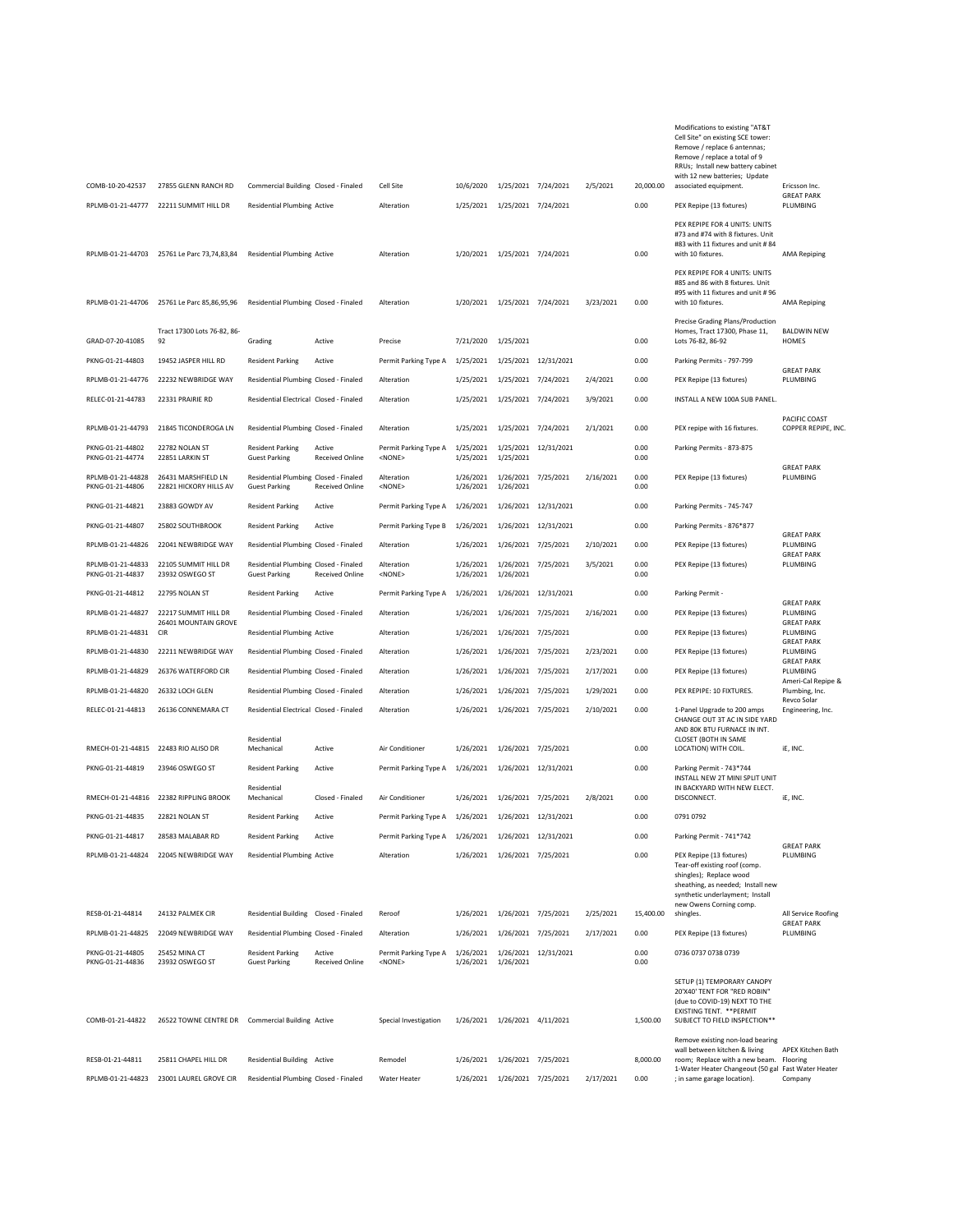|                                                          |                                                        | Residential Building Active                                             |                                                            | Solar Panels                                             |                                     |                                                         |                      |           | 39,000.00                 | INSTALL 12.24 KW ROOF<br>MOUNTED PV SYSTEM WITH 36<br>MODULES, 1 INVERTER, 27KWH<br>ENERGY STARAGE SYSTEM WITH 2<br>BATTERIES, 200A LOAD CENTER,                                             |                                                     |
|----------------------------------------------------------|--------------------------------------------------------|-------------------------------------------------------------------------|------------------------------------------------------------|----------------------------------------------------------|-------------------------------------|---------------------------------------------------------|----------------------|-----------|---------------------------|----------------------------------------------------------------------------------------------------------------------------------------------------------------------------------------------|-----------------------------------------------------|
| RESB-01-21-44780                                         | 40 MASSIER LN                                          |                                                                         |                                                            |                                                          |                                     | 1/25/2021 1/26/2021 7/25/2021                           |                      |           |                           | 708 SF.<br>1-Mech Alt. (DUCTWORK ONLY -<br>Replace 7 ducts in attic).<br>*** CONTRACTOR SHOULD BE<br>AVAILABLE AT SITE AND MUST<br>HAVE LADDER OF APPROPRIATE<br>SIZE AND STRENGTH SETUP FOR | TESLA                                               |
| RMECH-01-21-44818 26035 MAJORCA<br>PKNG-01-21-44804      | 23275 SKY DR                                           | Residential<br>Mechanical<br><b>Guest Parking</b>                       | Closed - Finaled<br><b>Received Online</b>                 | Alteration<br><none></none>                              | 1/26/2021                           | 1/26/2021 1/26/2021 7/25/2021<br>1/26/2021              |                      | 3/17/2021 | 0.00<br>0.00              | ATTIC ACCESS AT THE TIME OF<br>INSPECTION***                                                                                                                                                 | iE, Inc.                                            |
| RPLMB-01-21-44832                                        | 26362 SPRING CREEK CIR                                 | Residential Plumbing Closed - Finaled                                   |                                                            | Alteration                                               | 1/26/2021                           | 1/26/2021 7/25/2021                                     |                      | 2/25/2021 | 0.00                      | PEX Repipe (13 fixtures)                                                                                                                                                                     | <b>GREAT PARK</b><br>PLUMBING                       |
| CELEC-01-21-44846                                        | 25952 COMMERCENTRE DR Electrical                       | Commercial                                                              | Closed - Finaled                                           | Alteration                                               | 1/27/2021                           | 1/27/2021 7/26/2021                                     |                      | 2/10/2021 | 0.00                      | REPLACE 41 INTERIOR LIGHTS TO<br><b>IFD LIGHTS.</b><br>Install 6.825 KW roof mounted PV<br>system with 21 modules, 1                                                                         | <b>B.R. &amp; SONS CO.</b>                          |
| RESB-01-21-44740                                         | 22842 FOXBOROUGH WAY Residential Building              |                                                                         | Active                                                     | Solar Panels                                             | 1/21/2021                           | 1/27/2021 7/26/2021                                     |                      |           | 15,015.00                 | inverter, 404 SF.                                                                                                                                                                            | <b>VIVINT SOLAR</b>                                 |
| TRAN-01-21-44731                                         | <b>Annual Permt</b>                                    | Transportation                                                          | Active                                                     | Annual                                                   |                                     | 1/21/2021 1/27/2021 1/26/2022                           |                      |           | 0.00                      | <b>Annual Permit</b>                                                                                                                                                                         | west coast services llo                             |
| PKNG-01-21-44844                                         | 25512 2ND ST                                           | <b>Resident Parking</b>                                                 | Active                                                     | Permit Parking Type A                                    | 1/27/2021 1/27/2021 12/31/2021      |                                                         |                      |           | 0.00                      | Parking Permits - 748*749                                                                                                                                                                    |                                                     |
| PKNG-01-21-44848                                         | 23982 OSWEGO ST                                        | <b>Resident Parking</b>                                                 | Active                                                     | Permit Parking Type A                                    | 1/27/2021                           |                                                         | 1/27/2021 12/31/2021 |           | 0.00                      | Parking Permits - 878*879                                                                                                                                                                    |                                                     |
| RPLMB-01-21-44838<br>PKNG-01-21-44843                    | 21041 SHARMILA<br>23201 LA VACA ST                     | Residential Plumbing Closed - Finaled<br><b>Guest Parking</b>           | <b>Received Online</b>                                     | Alteration<br>$<$ NONE $>$                               | 1/27/2021<br>1/27/2021              | 1/27/2021 7/26/2021<br>1/27/2021                        |                      | 2/4/2021  | 0.00<br>0.00              | PEX repipe with 13 fixtures, 3<br>hose bibs.<br>110 TON TRUCK CRANE                                                                                                                          | Ultimate Builders, Inc.<br>(Repipe 1)               |
| TRAN-01-21-44784                                         |                                                        | Transportation                                                          | Active                                                     | Single Trip                                              | 1/25/2021                           | 1/27/2021 1/29/2022                                     |                      |           | 0.00                      | <b>OVERSIZED PERMIT</b>                                                                                                                                                                      | HILL CRANE SERVICE<br><b>ERNIE'S PERMIT</b>         |
| TRAN-01-21-44564                                         | Lake Forest                                            | Transportation                                                          | Active                                                     | Annual                                                   |                                     | 1/11/2021 1/27/2021 1/26/2022                           |                      |           | 0.00                      | Annual Permit<br>MAIN PANEL UPGRADE TO 200A;<br>INSTALL NEMA 14-50 OUTLET                                                                                                                    | SERVICE                                             |
| RELEC-01-21-44842                                        | 21351 VISTA ESTATE DR                                  | Residential Electrical Closed - Finaled                                 |                                                            | Alteration                                               | 1/27/2021                           | 1/27/2021 7/26/2021                                     |                      | 4/2/2021  | 0.00                      | INSIDE THE GARAGE FOR AN EV<br>CHARGER.                                                                                                                                                      | Armes Electric                                      |
| PKNG-01-21-44856                                         | 25442 ESROSE CT                                        | <b>Resident Parking</b>                                                 | Active                                                     | Permit Parking Type A 1/27/2021 1/27/2021 12/31/2021     |                                     |                                                         |                      |           | 0.00                      | Parking Permits - 1012<br>Addition to existing PV system to                                                                                                                                  |                                                     |
| RESB-01-21-44760                                         | 25232 VISTA FUSCO                                      | Residential Building Closed - Finaled                                   |                                                            | Solar Panels                                             |                                     | 1/22/2021 1/27/2021 7/26/2021                           |                      | 3/9/2021  | 8,580.00                  | include: Install 3.9 KW new roof<br>mounted pv system, 12 modules,<br>1 inverter, 216 SF.<br>Remove and replace 40 gal water                                                                 | <b>VIVINT SOLAR</b>                                 |
| RPLMB-01-21-44841                                        | 26421 MARSHFIELD LN                                    | Residential Plumbing Closed - Finaled                                   |                                                            | Water Heater                                             |                                     | 1/27/2021 1/27/2021 7/26/2021                           |                      | 2/8/2021  | 0.00                      | heater in original location in<br>garage.                                                                                                                                                    | AWHAP ACQUISITION<br>CORP                           |
|                                                          |                                                        |                                                                         |                                                            |                                                          |                                     |                                                         |                      |           |                           | PARTIAL RE-ROOF; T/O EXISTING<br>TILES AND POOL SOLAR MODULES<br>ON 800 SF PORTION OF THE<br>ROOF; INSTALL 1 LAYER OF #30<br>UNDERLAYMENT; INSTALL NEW                                       | Heriberto Alcantar                                  |
| RESB-01-21-44834                                         | 23041 STEARN CIR                                       | Residential Building Closed - Finaled                                   |                                                            | Reroof                                                   | 1/26/2021                           | 1/27/2021 7/26/2021                                     |                      | 2/1/2021  | 4,000.00                  | COOL 30 YRS SHINGLES.<br>PEX repipe with 13 fixtures, 3                                                                                                                                      | Roofing<br>Ultimate Builders, Inc.                  |
| RPLMB-01-21-44840                                        | 22325 PARKWOOD ST                                      | Residential Plumbing Closed - Finaled                                   |                                                            | Alteration                                               | 1/27/2021                           | 1/27/2021 7/26/2021                                     |                      | 2/17/2021 | 0.00                      | hose bibs.<br>PEX repipe with 12 fixtures, 3                                                                                                                                                 | (Repipe 1)<br>Ultimate Builders, Inc.               |
| RPLMB-01-21-44839                                        | 25 CANTORA                                             | Residential Plumbing Closed - Finaled                                   |                                                            | Alteration                                               | 1/27/2021                           | 1/27/2021                                               | 7/26/2021            | 3/26/2021 | 0.00                      | hose bibs.<br>Remove and replace 50 gal water<br>heater in original location in                                                                                                              | (Repipe 1)                                          |
| RPLMB-01-21-44847                                        | 1 CAMERON CIR                                          | Residential Plumbing Closed - Finaled                                   |                                                            | <b>Water Heater</b>                                      |                                     | 1/27/2021 1/27/2021 7/26/2021                           |                      | 3/22/2021 | 0.00                      | garage.<br>CONSTRUCTION OF 189 SF<br>ALUMINUM ATTACHED SOLID                                                                                                                                 | <b>Rescue Rooter</b><br>Framework<br>construction & |
| RESB-01-21-44744                                         | 22153 PHEASANT ST                                      | Residential Building Closed - Finaled                                   |                                                            | Patio Cover                                              | 1/21/2021                           | 1/28/2021 7/27/2021                                     |                      | 3/17/2021 | 3,000.00                  | ROOF PATIO COVER.                                                                                                                                                                            | remodeling                                          |
| PKNG-01-21-44871<br>PKNG-01-21-44857<br>PKNG-01-21-44885 | 19271 RED BLUFF DR<br>25452 MINA CT<br>25931 GLENHURST | <b>Resident Parking</b><br><b>Guest Parking</b><br><b>Guest Parking</b> | Active<br><b>Received Online</b><br><b>Received Online</b> | Permit Parking Type A<br><none><br/><none></none></none> | 1/28/2021<br>1/28/2021<br>1/28/2021 | 1/28/2021<br>1/28/2021                                  | 1/28/2021 12/31/2021 |           | 0.00<br>0.00<br>0.00      | 0789 0790                                                                                                                                                                                    |                                                     |
| RMECH-01-21-44864 22022 TANBARK LN                       |                                                        | Residential<br>Mechanical                                               | Active                                                     | Furnace Change Out                                       |                                     | 1/28/2021 1/28/2021 7/27/2021                           |                      |           | 0.00                      | Change out 100K BTU furnace in<br>original location in garage.<br>Install 4.51 KW roof mounted PV                                                                                            | iE, Inc.<br>SUNPOWER                                |
| RESB-01-21-44517<br>TRAN-01-21-44785<br>PKNG-01-21-44858 | 21022 LARCHMONT DR<br>25452 MINA CT                    | <b>Residential Building</b><br>Transportation<br><b>Guest Parking</b>   | Closed - Finaled<br>Active<br>Received Online              | Solar Panels<br>Single Trip<br><none></none>             | 1/8/2021<br>1/25/2021<br>1/28/2021  | 1/28/2021 7/27/2021<br>1/28/2021 1/29/2021<br>1/28/2021 |                      | 2/19/2021 | 11,000.00<br>0.00<br>0.00 | system with 11 modules, micro-<br>inverters, 480 SF.<br>OVERSIZED LOAD PEMRIT                                                                                                                | CORPORATION,<br>SYSTEMS<br>HILL CRANE SERVICE       |
| RPLMB-01-21-44873                                        | 23912 BARTON ST                                        | <b>Residential Plumbing Active</b>                                      |                                                            | Water Heater                                             | 1/28/2021                           | 1/28/2021 7/27/2021                                     |                      |           | 0.00                      | 1-Water Heater Changeout (40<br>gal., in same garage location).                                                                                                                              | Permit Services, Inc.                               |
| PKNG-01-21-44870                                         | 25981 FALLBROOK                                        | <b>Resident Parking</b>                                                 | Active                                                     | Permit Parking Type A                                    | 1/28/2021                           |                                                         | 1/28/2021 12/31/2021 |           | 0.00                      | 0788<br>PEX repipe for 4 units: Units #87,                                                                                                                                                   |                                                     |
| RPLMB-01-21-44851                                        | 25761 Le Parc 87,88,93,94                              | Residential Plumbing Closed - Finaled                                   |                                                            | Alteration                                               | 1/27/2021                           | 1/28/2021 7/27/2021                                     |                      | 3/30/2021 | 0.00                      | #88, #93,#94 all with 8 fixtures<br>each.                                                                                                                                                    | <b>AMA Repiping</b>                                 |
| RPLMB-01-21-44861                                        | 19231 SLEEPING OAK DR                                  | Residential Plumbing Closed - Finaled                                   |                                                            | Alteration                                               | 1/28/2021                           | 1/28/2021 7/27/2021                                     |                      | 3/29/2021 | 0.00                      | PEX repipe with 13 fixtures and 3<br>hose bibs.                                                                                                                                              | Ultimate Builders, Inc.<br>(Repipe 1)               |
| PKNG-01-21-44860                                         | 22956 HAZELWOOD                                        | <b>Resident Parking</b>                                                 | Active                                                     | Permit Parking Type B                                    | 1/28/2021                           | 1/28/2021 1/28/2022                                     |                      |           | 0.00                      | 0781                                                                                                                                                                                         |                                                     |
| PKNG-01-21-44869                                         | 25602 HAZELNUT LN                                      | <b>Resident Parking</b>                                                 | Active                                                     | Permit Parking Type A                                    | 1/28/2021                           |                                                         | 1/28/2021 12/31/2021 |           | 0.00                      | 0786 0787                                                                                                                                                                                    |                                                     |
| RPLMB-01-21-44854                                        | 25761 Le Parc<br>99,100,105,106                        | Residential Plumbing Closed - Finaled                                   |                                                            | Alteration                                               | 1/27/2021                           | 1/28/2021 7/27/2021                                     |                      | 4/1/2021  | 0.00                      | PEX repipe for 4 units: Units #99,<br>#100, #105 and #106 all with 8<br>fixtures each.                                                                                                       | <b>AMA Repiping</b>                                 |
| PKNG-01-21-44886                                         | 25432 2ND ST                                           | <b>Resident Parking</b>                                                 | Active                                                     | Permit Parking Type A 1/28/2021 1/28/2021 12/31/2021     |                                     |                                                         |                      |           | 0.00                      | Parking Permits - 881*886<br>INSTALL 7.92 KW ROOF<br>MOUNTED PV SYSTEM WITH 22<br>MODULES, MICROINVERTERS,                                                                                   |                                                     |
| RESB-10-20-42434                                         | 25191 VISTA FUSCO                                      | <b>Residential Building Active</b>                                      |                                                            | Solar Panels                                             | 10/2/2020                           | 1/28/2021 7/27/2021                                     |                      |           | 22,000.00                 | 225A MAIN SERVICE PANEL<br>UPGRADE, 428 SF.                                                                                                                                                  | SYNERGYS<br>CONSTRUCTION                            |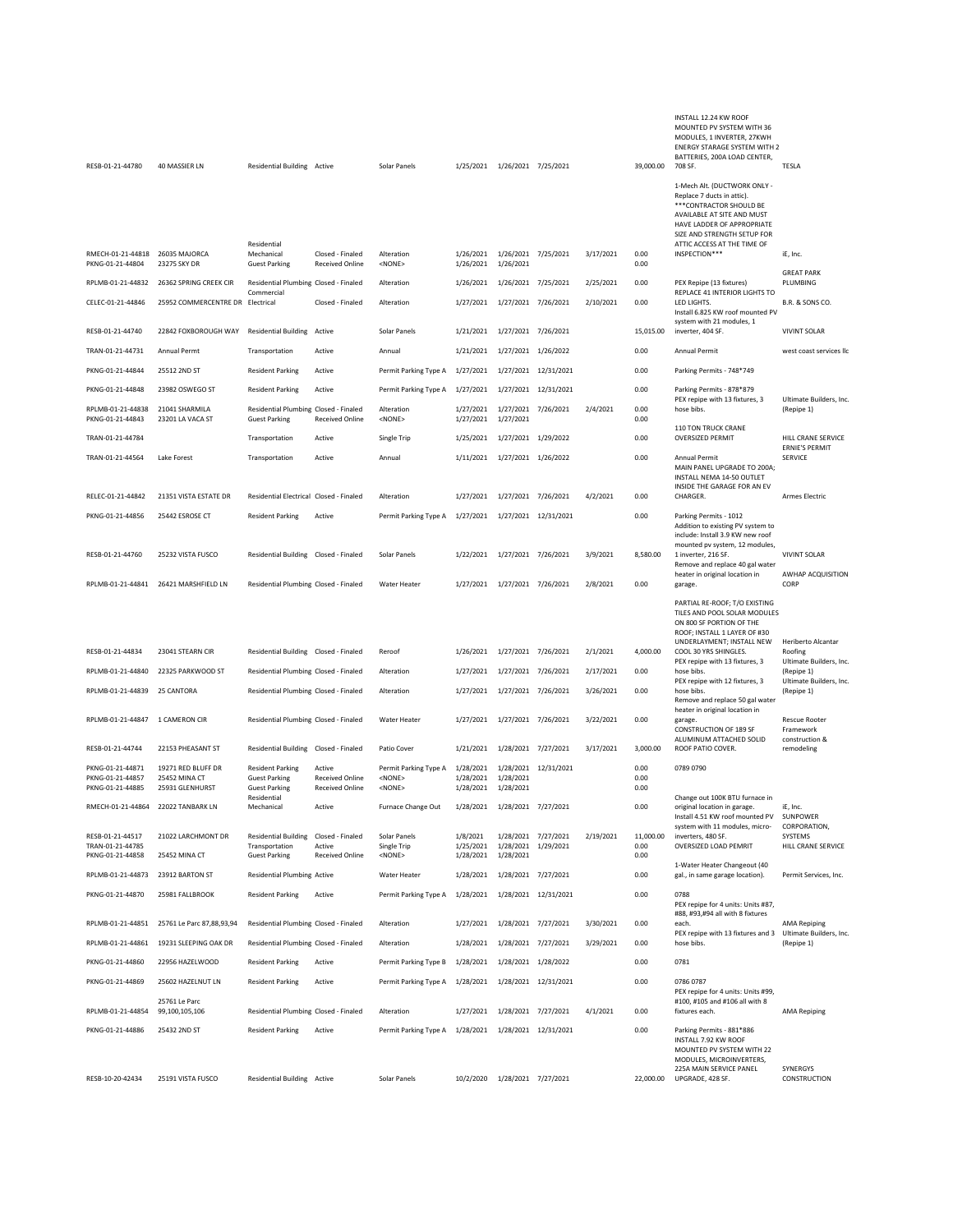| RPLMB-01-21-44853                     | 25761 Le Parc<br>101, 102, 103, 104                               | Residential Plumbing Closed - Finaled                         |                                  | Alteration                                          | 1/27/2021                                  | 1/28/2021 7/27/2021                         |                      | 3/30/2021 | 0.00              | PEX repipe for 4 units: Unit #101<br>with 10 fixtures and unit #102<br>with 11 fixtures. Units #103 and<br>#104 both with 11 fixtures. | <b>AMA Repiping</b>                        |
|---------------------------------------|-------------------------------------------------------------------|---------------------------------------------------------------|----------------------------------|-----------------------------------------------------|--------------------------------------------|---------------------------------------------|----------------------|-----------|-------------------|----------------------------------------------------------------------------------------------------------------------------------------|--------------------------------------------|
| PKNG-01-21-44862                      | 21381 MIDCREST DR                                                 | <b>Resident Parking</b>                                       | Active                           | Permit Parking Type A                               | 1/28/2021                                  | 1/28/2021 12/31/2021                        |                      |           | 0.00              | 0782 0783                                                                                                                              |                                            |
| RESB-01-21-44883                      | 24682 BELGREEN PL                                                 | Residential Building Closed - Finaled                         |                                  | Demolition                                          | 1/28/2021                                  | 1/28/2021 7/27/2021                         |                      | 2/3/2021  | 0.00              | DEMOLITION OF UNPERMITTED<br>ROOF PROJECTION IN SIDE YARD.                                                                             |                                            |
| PKNG-01-21-44865                      | 22685 JUBILO PL                                                   | <b>Resident Parking</b>                                       | Active                           | Permit Parking Type B                               | 1/28/2021                                  |                                             | 1/28/2021 12/31/2021 |           | 0.00              | 0784 0785                                                                                                                              |                                            |
| RPLMB-01-21-44872                     | 24071 LA ROSA DR                                                  | <b>Residential Plumbing Active</b>                            |                                  | Water Heater                                        | 1/28/2021                                  | 1/28/2021 7/27/2021                         |                      |           | 0.00              | Remove and replace 40 gal water AWHAP ACQUISITION<br>heater in same location in garage. CORP                                           |                                            |
| RPLMB-01-21-44863                     | 26335 LOCH GLEN                                                   | Residential Plumbing Closed - Finaled                         |                                  | Alteration                                          | 1/28/2021                                  | 1/28/2021 7/27/2021                         |                      | 2/5/2021  | 0.00              | PEX repipe with 10 fixtures.                                                                                                           | iE, Inc.                                   |
|                                       |                                                                   |                                                               |                                  |                                                     |                                            |                                             |                      |           |                   | PEX repipe for 4 units: Units #97<br>and #98 with 8 fixtures. Unit #107<br>with 11 fixtures and unit #108                              |                                            |
| RPLMB-01-21-44852                     | 25761 Le Parc 97,98,107,108 Residential Plumbing Closed - Finaled |                                                               |                                  | Alteration                                          | 1/27/2021                                  | 1/28/2021 7/27/2021                         |                      | 3/30/2021 | 0.00              | with 10 fixtures.                                                                                                                      | <b>AMA Repiping</b>                        |
|                                       |                                                                   | Residential                                                   |                                  |                                                     |                                            |                                             |                      |           |                   | Change out 4T AC unit in original<br>location in front of home, coil<br>included. Change out 80K BTU                                   |                                            |
| RMECH-01-21-44866                     | 21875 MICHIGAN LN                                                 | Mechanical                                                    | Closed - Finaled                 | Alteration                                          | 1/28/2021                                  | 1/28/2021 7/27/2021                         |                      | 3/10/2021 | 0.00              | furnace in original location in attic. iE, Inc.<br>Upgrade main service panel to                                                       |                                            |
| RELEC-01-21-44859                     | 23122 VISTA WAY                                                   | Residential Electrical Closed - Finaled                       |                                  | Alteration                                          | 1/28/2021                                  | 1/28/2021 7/27/2021                         |                      | 2/3/2021  | 0.00              | 200 A.                                                                                                                                 | <b>Electric Medics</b>                     |
| PKNG-01-21-44887<br>TRAN-01-21-44786  | 22932 CEDARSPRING                                                 | <b>Resident Parking</b><br>Transportation                     | Active<br>Active                 | Permit Parking Type B<br>Single Trip                | 1/28/2021<br>1/25/2021                     | 1/28/2021 12/31/2021<br>1/28/2021 1/29/2021 |                      |           | 0.00<br>0.00      | Parking Permits - 894*895<br>OVERSIZED LOAD PERMIT                                                                                     | HILL CRANE SERVICE                         |
|                                       |                                                                   |                                                               |                                  |                                                     |                                            |                                             |                      |           |                   | Install 1 layer of Certainteed<br>Flintlastic torchdown over 1                                                                         | ABC                                        |
| RESB-01-21-44868                      | 24962 RAVENSWOOD                                                  | Residential Building Closed - Finaled                         |                                  | Reroof                                              | 1/28/2021 1/28/2021 7/27/2021              |                                             |                      | 2/1/2021  | 3,600.00          | existing layer for 900 SF flat roof.                                                                                                   | WATERPROOFING                              |
|                                       |                                                                   |                                                               |                                  |                                                     |                                            |                                             |                      |           |                   | REMODEL AND CHANGE THE THE<br>FORM/DIMENSIONS OF AN<br>EXISTING POOL (600 SF NEW                                                       |                                            |
|                                       |                                                                   | Combination                                                   |                                  |                                                     |                                            |                                             |                      |           |                   | POOL) WITH ADDITION OF 50 SF<br>SPA WITH EQUIPMENTS; GAS LINE                                                                          |                                            |
| POOL-01-21-44875                      | 24941 AVENIDA LIBRE                                               | Pool/Spa                                                      | Active                           | Residential                                         | 1/28/2021 1/28/2021 7/27/2021              |                                             |                      |           | 60,000.00         | TO FIRE PIT.<br>PEX repipe for 4 units: Units #1                                                                                       | LILLYWHITE POOLS                           |
| RPLMB-01-21-44855                     | 25712 Le Parc 1.2.11.12                                           | Residential Plumbing Closed - Finaled                         |                                  | Alteration                                          | 1/27/2021                                  | 1/28/2021 7/27/2021                         |                      | 4/6/2021  | 0.00              | and #2 with 8 fixtures. Unit #11<br>with 11 fixtures and unit #12 with<br>10 fixtures.                                                 | <b>AMA Repiping</b>                        |
| PKNG-01-21-44895                      | 23001 SPRINGWATER                                                 | <b>Resident Parking</b>                                       | Active                           | Permit Parking Type A 1/29/2021                     |                                            | 1/29/2021 1/29/2022                         |                      |           | 0.00              |                                                                                                                                        |                                            |
|                                       |                                                                   |                                                               |                                  |                                                     |                                            |                                             |                      |           |                   | Install one (1) New AC Unit (2.5                                                                                                       |                                            |
|                                       |                                                                   |                                                               |                                  |                                                     |                                            |                                             |                      |           |                   | tons, 16 SEER) with New Electrical<br>/ Disconnect on back patio; 1-<br>Coil; 1-FAU Changeout (60,000                                  |                                            |
| RMECH-01-21-44893                     | 25328 2ND ST                                                      | Residential<br>Mechanical                                     | Closed - Finaled                 | Alteration                                          | 1/29/2021                                  | 1/29/2021 7/28/2021                         |                      | 2/2/2021  | 0.00              | BTU, in same interior closet<br>location) with Ductwork.                                                                               | <b>Guaranteed Quality</b><br>Heating & Air |
| PKNG-01-21-44898                      | 23215 STELLA CT                                                   | <b>Resident Parking</b>                                       | Active                           | Permit Parking Type A 1/29/2021 1/29/2021 1/29/2022 |                                            |                                             |                      |           | 0.00              |                                                                                                                                        |                                            |
|                                       |                                                                   |                                                               |                                  |                                                     |                                            |                                             |                      |           |                   | INSTALL 11.02 KW ROOF<br>MOUNTED PV SYSTEM WITH 35                                                                                     |                                            |
| RESB-01-21-44694                      | 1856 ALISO CANYON DR                                              | Residential Building Closed - Finaled                         |                                  | Solar Panels                                        | 1/19/2021                                  | 1/29/2021 7/28/2021                         |                      | 3/4/2021  | 35,000.00         | MODULES, MICRO-INVERTERS,<br>125A COMBINER PANEL, 631 SF.                                                                              | Sunrun Installation<br>Services, Inc.      |
|                                       |                                                                   |                                                               |                                  |                                                     |                                            |                                             |                      |           |                   | Install 750 SF of R38 insulation in<br>attic. See Permit #44888 for duct                                                               |                                            |
| RESB-01-21-44891                      | 23681 DUNE MEAR RD                                                | Residential Building Active                                   |                                  | Remodel                                             | 1/29/2021 1/29/2021 7/28/2021              |                                             |                      |           | 0.00              | work.<br>PEX repipe for 4 units: Units<br>#15,#16,#21,#22 all with 8 fixtures                                                          | iE Inc.                                    |
| RPLMB-01-21-44881                     | 25712 Le Parc 15,16,21,22                                         | Residential Plumbing Closed - Finaled<br>Residential          |                                  | Alteration                                          | 1/28/2021                                  | 1/29/2021 7/28/2021                         |                      | 4/13/2021 | 0.00              | each.                                                                                                                                  | <b>AMA Repiping</b>                        |
| RMECH-01-21-44888                     | 23681 DUNE MEAR RD                                                | Mechanical                                                    | Active                           | Alteration                                          | 1/29/2021                                  | 1/29/2021 7/28/2021                         |                      |           | 0.00              | Ductwork only, 4 air inlets/outlets. iE Inc.<br>Addition to an existing PV system:<br>Install 3.9 KW roof mounted PV                   |                                            |
| RESB-01-21-44849                      | 25602 DARTMOUTH CIR                                               | Residential Building Closed - Finaled                         |                                  | Solar Panels                                        | 1/27/2021                                  | 1/29/2021 7/28/2021                         |                      | 3/9/2021  | 8,580.00          | system with 12 modules, 1<br>inverter, 218 SF.                                                                                         | <b>VIVINT SOLAR</b>                        |
|                                       |                                                                   |                                                               |                                  |                                                     |                                            |                                             |                      |           |                   | PEX repipe for 4 units: Unit #17<br>with 10 fixtures. Units #18, #19,                                                                  |                                            |
| RPLMB-01-21-44880<br>PKNG-01-21-44904 | 25712 Le Parc 17,18,19,20<br>23932 OSWEGO ST                      | Residential Plumbing Closed - Finaled<br><b>Guest Parking</b> | Received Online                  | Alteration<br>$<$ NONE $>$                          | 1/28/2021<br>1/29/2021                     | 1/29/2021 7/28/2021<br>1/29/2021            |                      | 4/15/2021 | 0.00<br>0.00      | and #20 with 11 fixtures.                                                                                                              | <b>AMA Repiping</b>                        |
| RPLMB-01-21-44889                     | 26305 LILY GLEN                                                   | Residential Plumbing Closed - Finaled                         |                                  | Alteration                                          | 1/29/2021 1/29/2021 7/28/2021              |                                             |                      | 2/16/2021 | 0.00              | PEX repipe with 14 fixtures.                                                                                                           | iE Inc.                                    |
|                                       |                                                                   |                                                               |                                  |                                                     |                                            |                                             |                      |           |                   | INSTALL 16.32 KW ROOF<br>MOUNTED PV SYSTEM WITH 48                                                                                     |                                            |
|                                       |                                                                   |                                                               |                                  |                                                     |                                            |                                             |                      |           |                   | MODULES, 2 INVERTERS, 27 KWH<br><b>ENERGY STORAGE SYSTGEM WITH</b><br>2 BATTERIES, 200A LOAD CENTER,                                   |                                            |
| RESB-01-21-44642                      | 1306 VIEJO HILLS                                                  | Residential Building Active                                   |                                  | Solar Panels                                        | 1/15/2021 1/29/2021 7/28/2021              |                                             |                      |           | 47,000.00         | 125A LOAD CENTER, 944 SF.<br>PEX repipe for 4 units: Units #3,                                                                         | TESLA                                      |
| RPLMB-01-21-44878                     | 25712 Le Parc 3,4,9,10                                            | Residential Plumbing Closed - Finaled                         |                                  | Alteration                                          | 1/28/2021 1/29/2021 7/28/2021              |                                             |                      | 4/6/2021  | 0.00              | #4, #9, and #10 all with 8 fixtures<br>each.                                                                                           | <b>AMA Repiping</b>                        |
| RPLMB-01-21-44890                     | 14 CELONOVA PL                                                    | Residential Plumbing Closed - Finaled                         |                                  | Alteration                                          | 1/29/2021                                  | 1/29/2021 7/28/2021                         |                      | 2/2/2021  | 0.00              | PEX repipe with 13 fixtures.<br>Remove and replace 40 gal water                                                                        | iE Inc.                                    |
| RPLMB-01-21-44896                     | 21055 JENNER                                                      | Residential Plumbing Closed - Finaled                         |                                  | <b>Water Heater</b>                                 | 1/29/2021                                  | 1/29/2021 7/28/2021                         |                      | 4/9/2021  | 0.00              | heater in original location in<br>garage.                                                                                              | All Star Water Heaters                     |
|                                       |                                                                   |                                                               |                                  |                                                     |                                            |                                             |                      |           |                   | Addition to an existing PV system:                                                                                                     |                                            |
|                                       |                                                                   |                                                               |                                  |                                                     |                                            |                                             |                      |           |                   | Install 5.85 KW roof mounted PV<br>system with 18 modules, 1<br>inverter, main panel upgrade to                                        |                                            |
| RESB-01-21-44845<br>PKNG-01-21-44905  | 22675 JUBILO PL<br>23932 OSWEGO ST                                | <b>Residential Building</b><br><b>Guest Parking</b>           | Active<br><b>Received Online</b> | Solar Panels<br><none></none>                       | 1/27/2021 1/29/2021 7/28/2021<br>1/29/2021 | 1/29/2021                                   |                      |           | 12,870.00<br>0.00 | 225A, 327.5 SF.                                                                                                                        | <b>VIVINT SOLAR</b>                        |
|                                       |                                                                   |                                                               |                                  |                                                     |                                            |                                             |                      |           |                   |                                                                                                                                        |                                            |